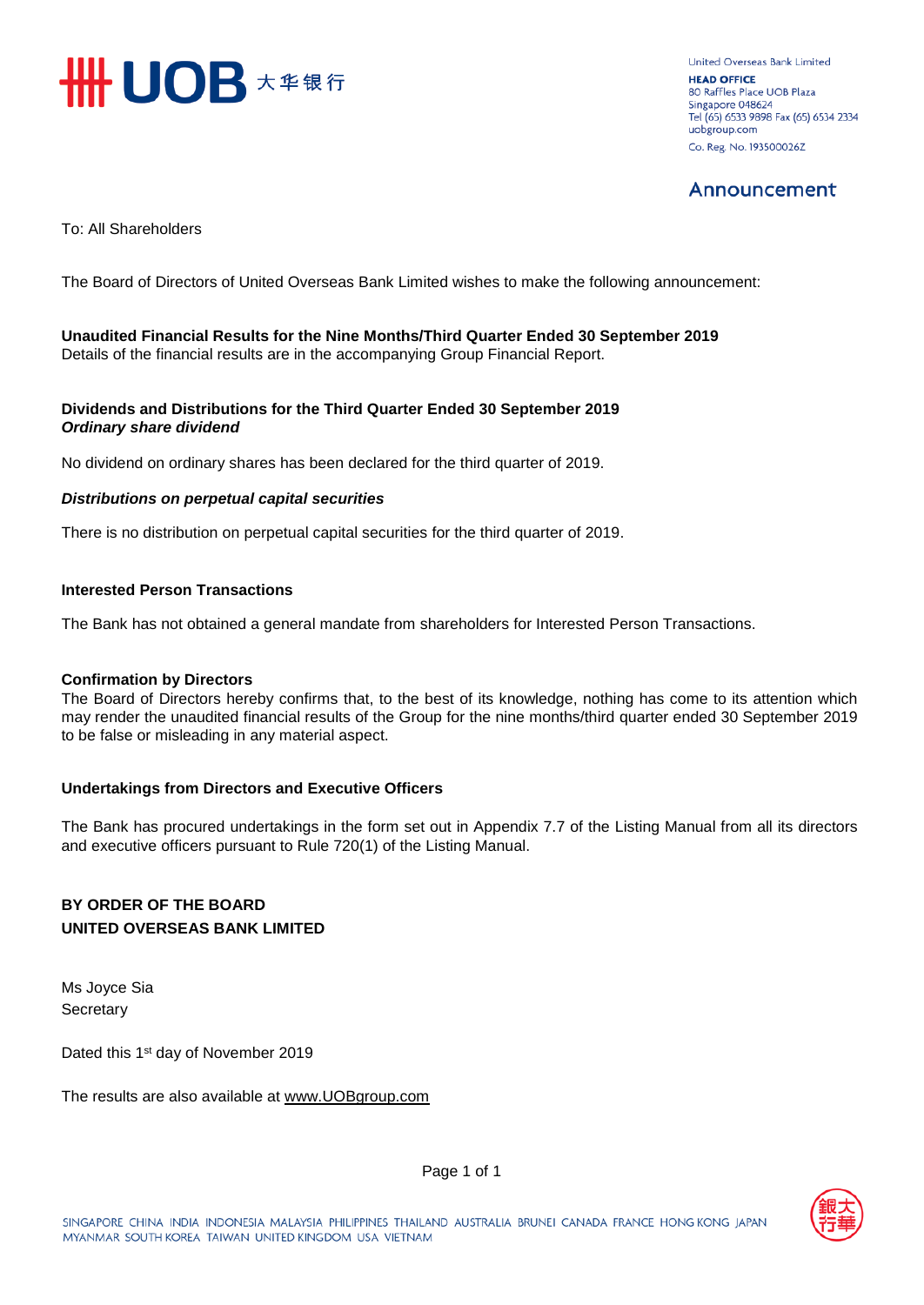

## **Group Financial Report**

 **For the Nine Months/Third Quarter ended 30 September 2019**

**United Overseas Bank Limited Incorporated in the Republic of Singapore**

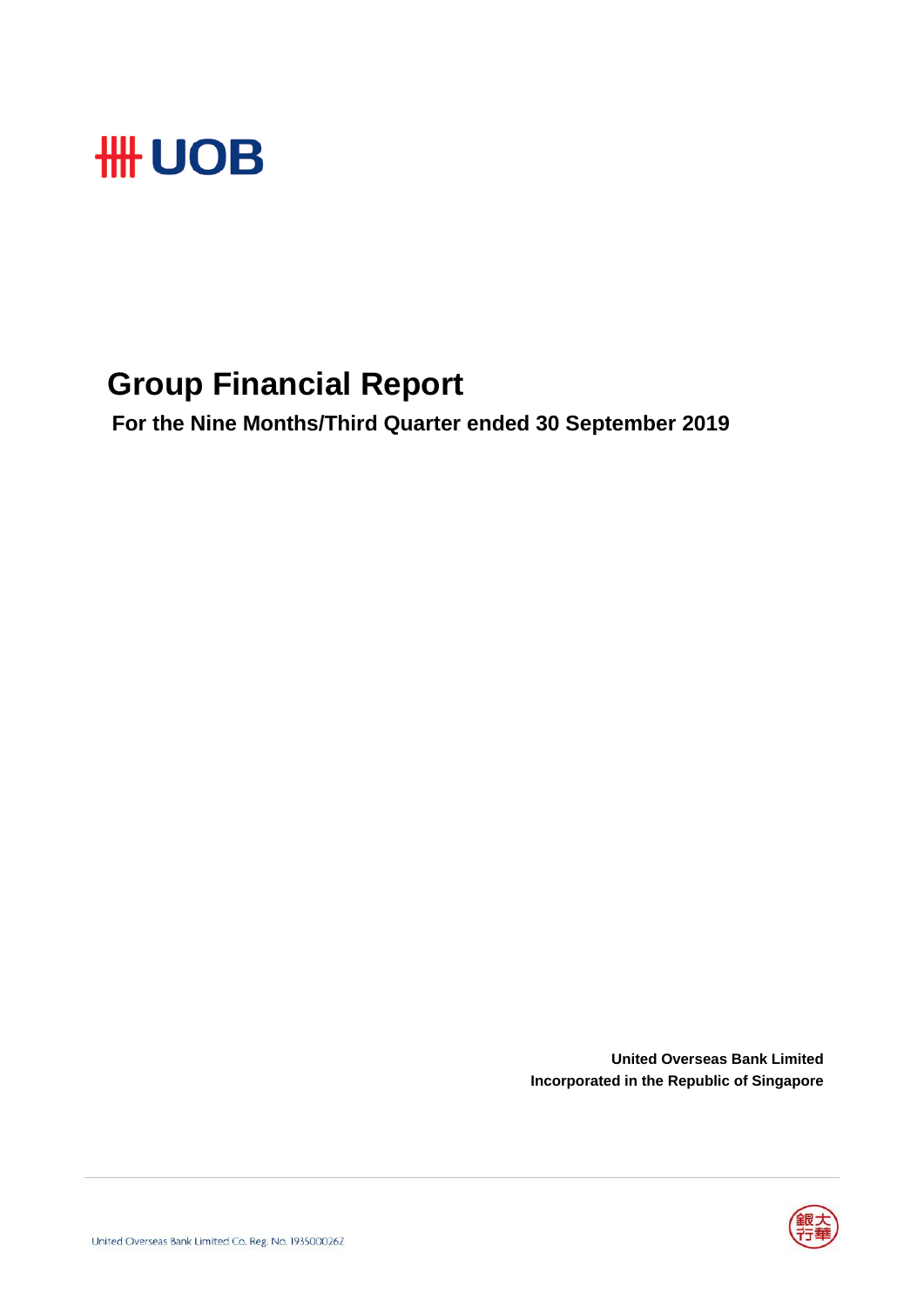# **IOB**

## **Contents**

## **Page**

- 2 Financial Highlights
- 4 Performance Review
- 6 Net Interest Income
- 8 Non-Interest Income
- 9 Operating Expenses
- 10 Allowances for Credit and Other Losses
- 11 Customer Loans
- 12 Non-Performing Assets
- 14 Customer Deposits
- 14 Debts Issued
- 15 Shareholders' Equity
- 15 Changes in Issued Shares of the Bank
- 16 Performance by Business Segment
- 20 Performance by Geographical Segment
- 23 Capital Adequacy and Leverage Ratios

## **Appendix**

- 1 Consolidated Income Statement
- 2 Consolidated Statement of Comprehensive Income
- 3 Consolidated Balance Sheet
- 4 Consolidated Statement of Changes in Equity
- 5 Consolidated Cash Flow Statement
- 6 Balance Sheet of the Bank
- 7 Statement of Changes in Equity of the Bank

#### Notes

- 1 The financial statements are presented in Singapore Dollars.
- 2 Certain comparative figures have been restated to conform with current period's presentation.
- 3 Certain figures in this report may not add up to the respective totals due to rounding.
- 4 Amounts less than \$500,000 in absolute term are shown as "0".
- 5 Non-impaired assets refer to Stage 1 and Stage 2 assets under SFRS(I) 9.
- 6 Impaired assets refer to Stage 3 and purchased or originated credit-impaired assets under SFRS(I) 9.

#### **Abbrevation**

"9M19" and "9M18" denote nine months of 2019 and 2018 respectively.

- "2Q19" denotes second quarter of 2019.
- "3Q19" and "3Q18" denote third quarter of 2019 and 2018 respectively.

"NM" denotes not meaningful.

"NA" denotes not applicable.



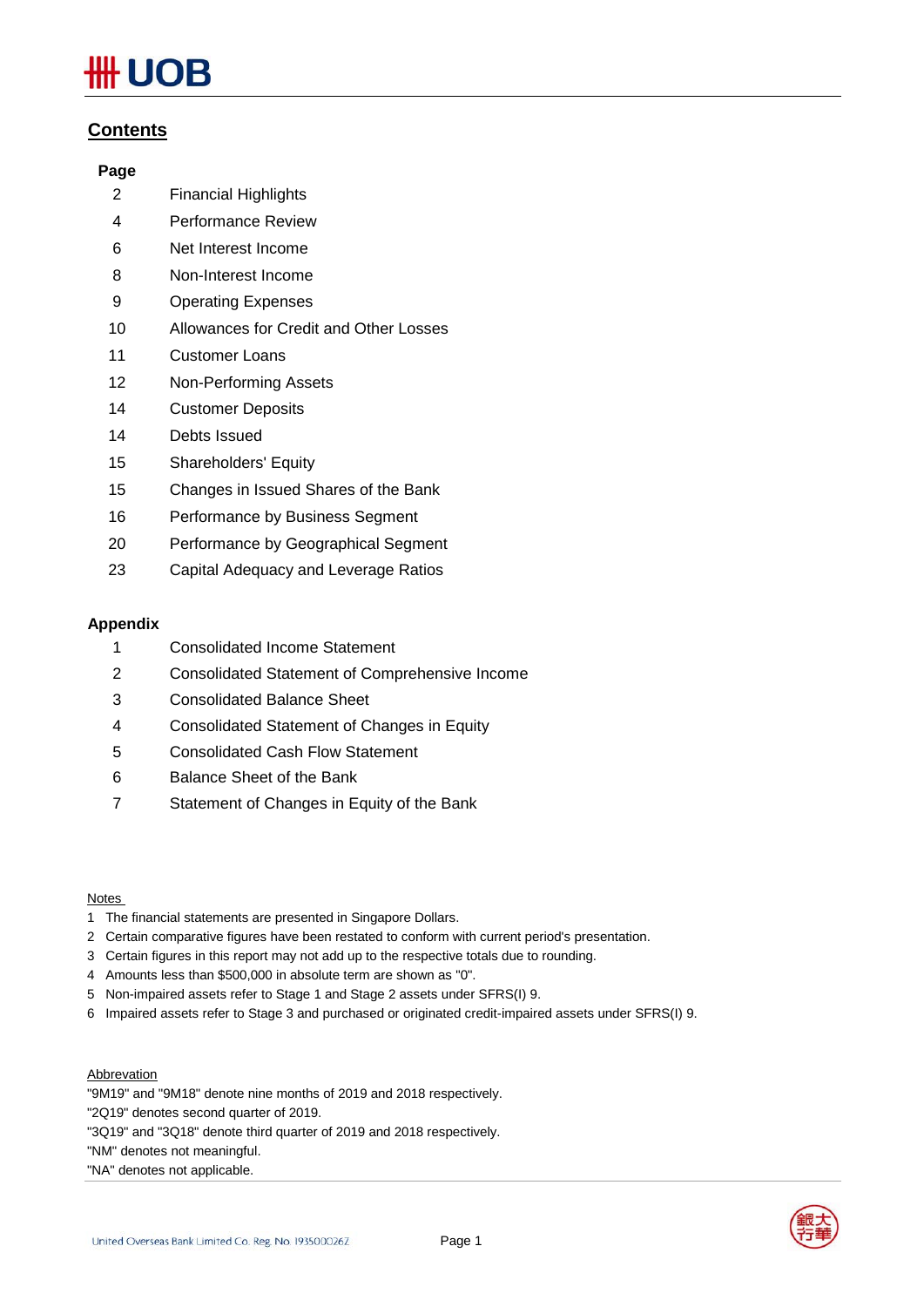## **#H UOB**

## **Financial Highlights**

|                                                       | 9M19    | 9M18       | $+/(-)$        | 3Q19        | 3Q18    | $+/(-)$ | 2Q19    | $+/(-)$      |
|-------------------------------------------------------|---------|------------|----------------|-------------|---------|---------|---------|--------------|
|                                                       |         |            | $\frac{0}{2}$  |             |         | %       |         | %            |
| Selected income statement items (\$m)                 |         |            |                |             |         |         |         |              |
| Net interest income                                   | 4,927   | 4,612      | 7              | 1,687       | 1,599   | 5       | 1,653   | 2            |
| Net fee and commission income                         | 1,557   | 1,500      | 4              | 551         | 484     | 14      | 527     | 5            |
| Other non-interest income                             | 1,114   | 789        | 41             | 371         | 244     | 52      | 403     | (8)          |
| Total income                                          | 7,598   | 6,901      | 10             | 2,609       | 2,327   | 12      | 2,583   | $\mathbf{1}$ |
| Less: Operating expenses                              | 3,356   | 3,019      | 11             | 1,154       | 1,011   | 14      | 1,129   | 2            |
| Operating profit                                      | 4,242   | 3,881      | 9              | 1,455       | 1,317   | 11      | 1,453   | $\mathbf 0$  |
| Less: Allowances for credit and other losses          | 289     | 265        | 9              | 145         | 95      | 53      | 51      | >100         |
| Add: Share of profit of associates and joint ventures | 31      | 106        | (70)           | 14          | 25      | (42)    | (0)     | >100         |
| Net profit before tax                                 | 3,984   | 3,722      | 7              | 1,324       | 1,246   | 6       | 1,403   | (6)          |
| Less: Tax and non-controlling interests               | 646     | 630        | 3              | 206         | 209     | (1)     | 235     | (12)         |
| Net profit after tax <sup>1</sup>                     | 3,338   | 3,092      | 8              | 1,118       | 1,037   | 8       | 1,168   | (4)          |
| Selected balance sheet items (\$m)                    |         |            |                |             |         |         |         |              |
| Net customer loans                                    | 271,886 | 251,755    | 8              | 271,886     | 251,755 | 8       | 269,820 | 1            |
| Customer deposits                                     | 304,423 | 293,634    | 4              | 304,423     | 293,634 | 4       | 304,792 | (0)          |
| <b>Total assets</b>                                   | 408,383 | 382,638    | 7              | 408,383     | 382,638 | 7       | 406,382 | $\mathbf 0$  |
| Shareholders' equity <sup>1</sup>                     | 39,484  | 36,768     | $\overline{7}$ | 39,484      | 36,768  | 7       | 39,033  | 1            |
|                                                       |         |            |                |             |         |         |         |              |
| Key financial ratios (%)                              |         |            |                |             |         |         |         |              |
| Net interest margin <sup>2</sup>                      | 1.79    | 1.83       |                | 1.77        | 1.81    |         | 1.81    |              |
| Non-interest income/Total income                      | 35.2    | 33.2       |                | 35.4        | 31.3    |         | 36.0    |              |
| Cost/Income ratio                                     | 44.2    | 43.8       |                | 44.2        | 43.4    |         | 43.7    |              |
| Overseas profit before tax contribution               | 38.5    | 41.4       |                | 37.4        | 41.1    |         | 37.5    |              |
| Credit costs on loans (bp) $2$<br>Non-impaired        | 1       | $\sqrt{2}$ |                | $\mathbf 2$ | 3       |         | (3)     |              |
| Impaired                                              | 15      | 12         |                | 21          | 15      |         | 11      |              |
| Total                                                 | 17      | 14         |                | 23          | 18      |         | 8       |              |
| NPL ratio <sup>3</sup>                                | 1.5     |            |                | 1.5         | 1.6     |         | 1.5     |              |
|                                                       |         | 1.6        |                |             |         |         |         |              |

Notes:

1 Relate to amount attributable to equity holders of the Bank.

2 Computed on an annualised basis.

3 Refer to non-performing loans as a percentage of gross customer loans.

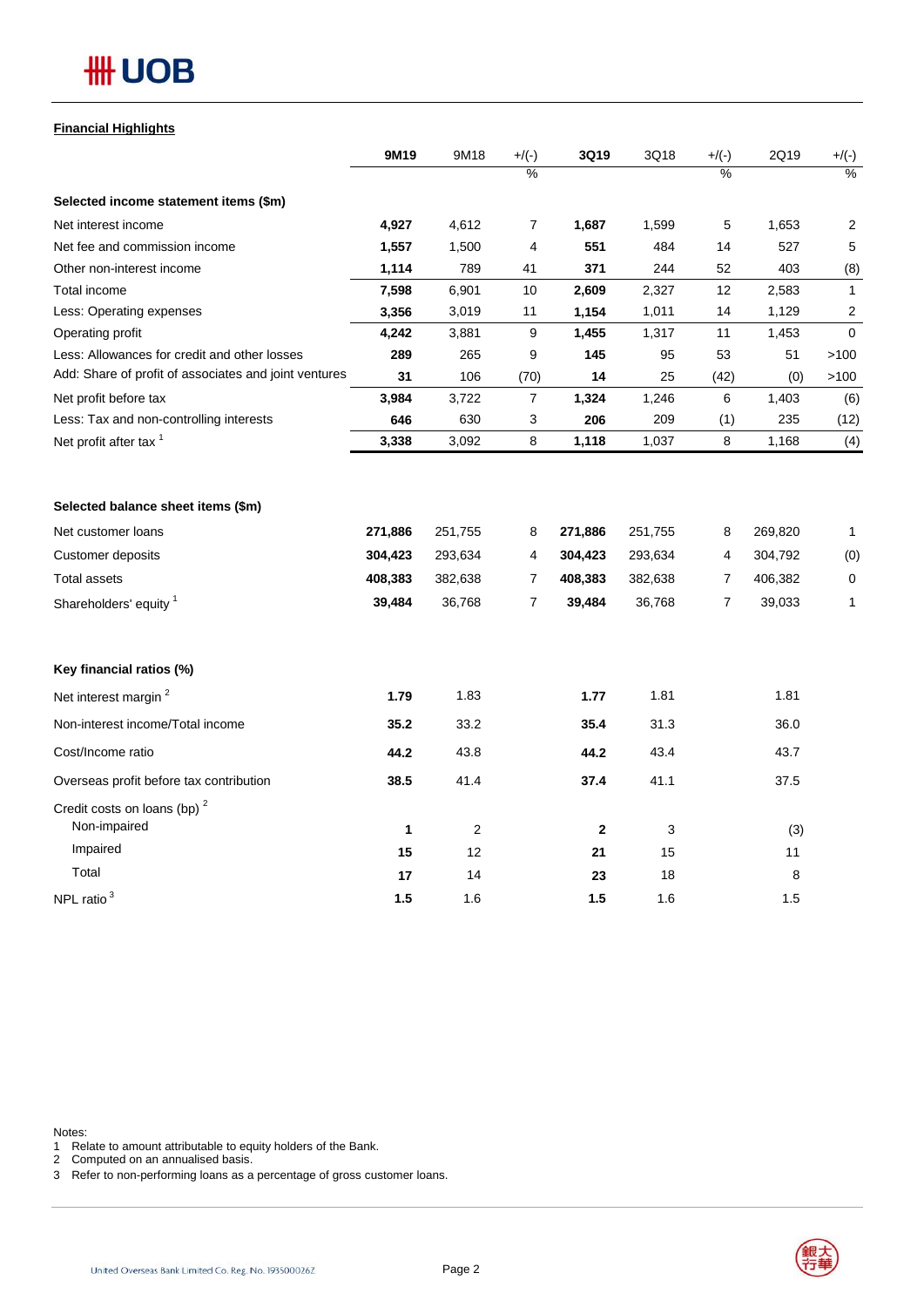# **## UOB**

### **Financial Highlights** *(cont'd)*

|                                                                | 9M19  | 9M18  | 3Q19  | 3Q18  | 2Q19  |
|----------------------------------------------------------------|-------|-------|-------|-------|-------|
| Key financial ratios (%) (cont'd)                              |       |       |       |       |       |
| Return on average ordinary shareholders' equity <sup>1,2</sup> | 11.9  | 11.6  | 11.8  | 11.7  | 12.5  |
| Return on average total assets <sup>1</sup>                    | 1.11  | 1.11  | 1.09  | 1.09  | 1.17  |
| Return on average risk-weighted assets <sup>1</sup>            | 1.94  | 2.02  | 1.92  | 1.99  | 2.02  |
| Loan/Deposit ratio <sup>3</sup>                                | 89.3  | 85.7  | 89.3  | 85.7  | 88.5  |
| Liquidity coverage ratios ("LCR") <sup>4</sup>                 |       |       |       |       |       |
| All-currency                                                   | 146   | 137   | 144   | 142   | 147   |
| Singapore Dollar                                               | 302   | 205   | 342   | 235   | 312   |
| Net stable funding ratio ("NSFR") <sup>5</sup>                 | 107   | 110   | 107   | 110   | 108   |
| Capital adequacy ratios                                        |       |       |       |       |       |
| Common Equity Tier 1                                           | 13.7  | 14.1  | 13.7  | 14.1  | 13.9  |
| Tier 1                                                         | 15.0  | 15.1  | 15.0  | 15.1  | 14.9  |
| Total                                                          | 16.9  | 17.4  | 16.9  | 17.4  | 17.2  |
| Leverage ratio <sup>6</sup>                                    | 7.6   | 7.4   | 7.6   | 7.4   | 7.5   |
| Earnings per ordinary share $(\$)^{1,2}$                       |       |       |       |       |       |
| <b>Basic</b>                                                   | 2.61  | 2.41  | 2.62  | 2.43  | 2.75  |
| <b>Diluted</b>                                                 | 2.60  | 2.40  | 2.61  | 2.42  | 2.74  |
| Net asset value ("NAV") per ordinary share $(\$)$ $^7$         | 21.94 | 20.78 | 21.94 | 20.78 | 22.12 |
| Revalued NAV per ordinary share $(\$)^7$                       | 24.83 | 23.64 | 24.83 | 23.64 | 25.00 |

Notes:

1 Computed on an annualised basis.

2 Calculated based on profit attributable to equity holders of the Bank net of perpetual capital securities distributions.

- 3 Refer to net customer loans and customer deposits.
- 4 Figures reported are based on average LCR for the respective periods. A minimum requirement of Singapore Dollar LCR of 100% and all-currency LCR of 100% shall be maintained at all times with effect from 1 January 2019 (2018: 90%). Public disclosure required under MAS Notice 651 is available in the UOB website at www.UOBgroup.com/investor/financial/overview.html.

5 NSFR is calculated based on MAS Notice 652 which requires a minimum of 100% to be maintained. Public disclosure required under MAS Notice 653 is available in the UOB website at www.UOBgroup.com/investor/financial/overview.html.

6 Leverage ratio is calculated based on MAS Notice 637 which requires a minimum ratio of 3%.

7 Perpetual capital securities are excluded from the computation.

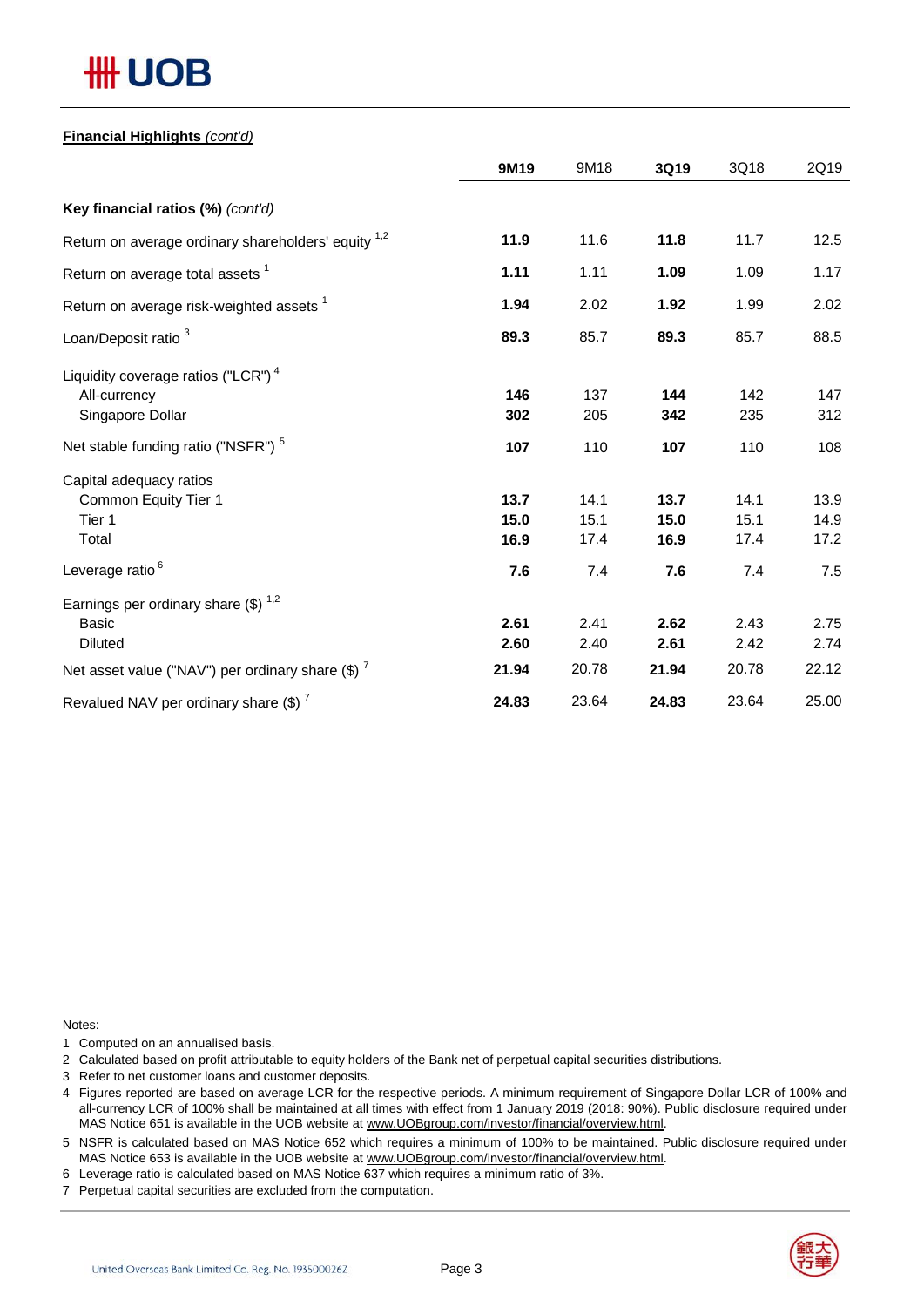

#### **Performance Review**

#### **Changes in Accounting Policies**

The Group adopted the following changes with effect from 1 January 2019:

- SFRS(I) 16 Leases
- SFRS(I) INT 23 Uncertainty over Income Tax Treatments
- Amendments to SFRS(I) 9: Prepayment Features with Negative Compensation
- Amendments to SFRS(I) 1-28: Long-term Interests in Associates and Joint Ventures
- Amendments to SFRS(I) 1-19: Plan Amendment, Curtailment or Settlement

The adoption of the above changes did not have a significant impact on the Group's financial statements.

Other than the above changes, the accounting policies and computation methods applied in the financial statements for the third quarter ended 30 September 2019 are the same as those applied in the audited financial statements for the financial year ended 31 December 2018.

#### **9M19 versus 9M18**

For the nine months, net profit rose 8% from a year ago to \$3.34 billion.

Net interest income increased 7% to \$4.93 billion, as gross loans grew 8% year on year.

Net fee and commission income increased 4% to \$1.56 billion, driven by strong wealth management flows, higher loanrelated and credit cards fees, moderated by lower fund management fees. Other non-interest income grew 41% to \$1.11 billion with trading and investment income rising 52% to \$892 million from higher customer flows and gains from investment securities.

All business segments continued to deliver strong income growth. Group Retail's income rose 8% to \$3.19 billion led by higher net interest income from volume growth and improvement in deposit margin, coupled with higher income from wealth management products. Group Wholesale Banking income grew 8% to \$3.10 billion, benefitting from strong loan growth and fees from cash management and loan-related activities. Global Markets income increased 26%, largely from higher trading and investment income.

Total expenses increased 11% to \$3.36 billion as the Group continued to invest in talent and technology to serve customers better with more personalised experiences and solutions and to drive performance. Cost-to-income ratio increased marginally to 44.2%.

Total allowances increased to \$289 million from a year ago. Credit costs on impaired loans for 9M19 increased by 3 basis points to 15 basis points.

Lower contribution from associated companies was mainly due to reduced interest in associated companies.

#### **3Q19 versus 3Q18**

3Q19 net earnings at \$1.12 billion was 8% higher than the same quarter last year.

Net interest income increased 5% to \$1.69 billion led by healthy loan growth of 8%.

Net fee and commission income rose 14% to \$551 million as fees from wealth management, loan-related and credit cards were higher. Trading and investment income grew 67% to \$310 million from improved customer flows and gains from investment securities.

Total expenses increased 14% to \$1.15 billion with cost-to-income ratio at 44.2%.

Total allowances increased 53% to \$145 million, due to higher allowances for impaired assets.



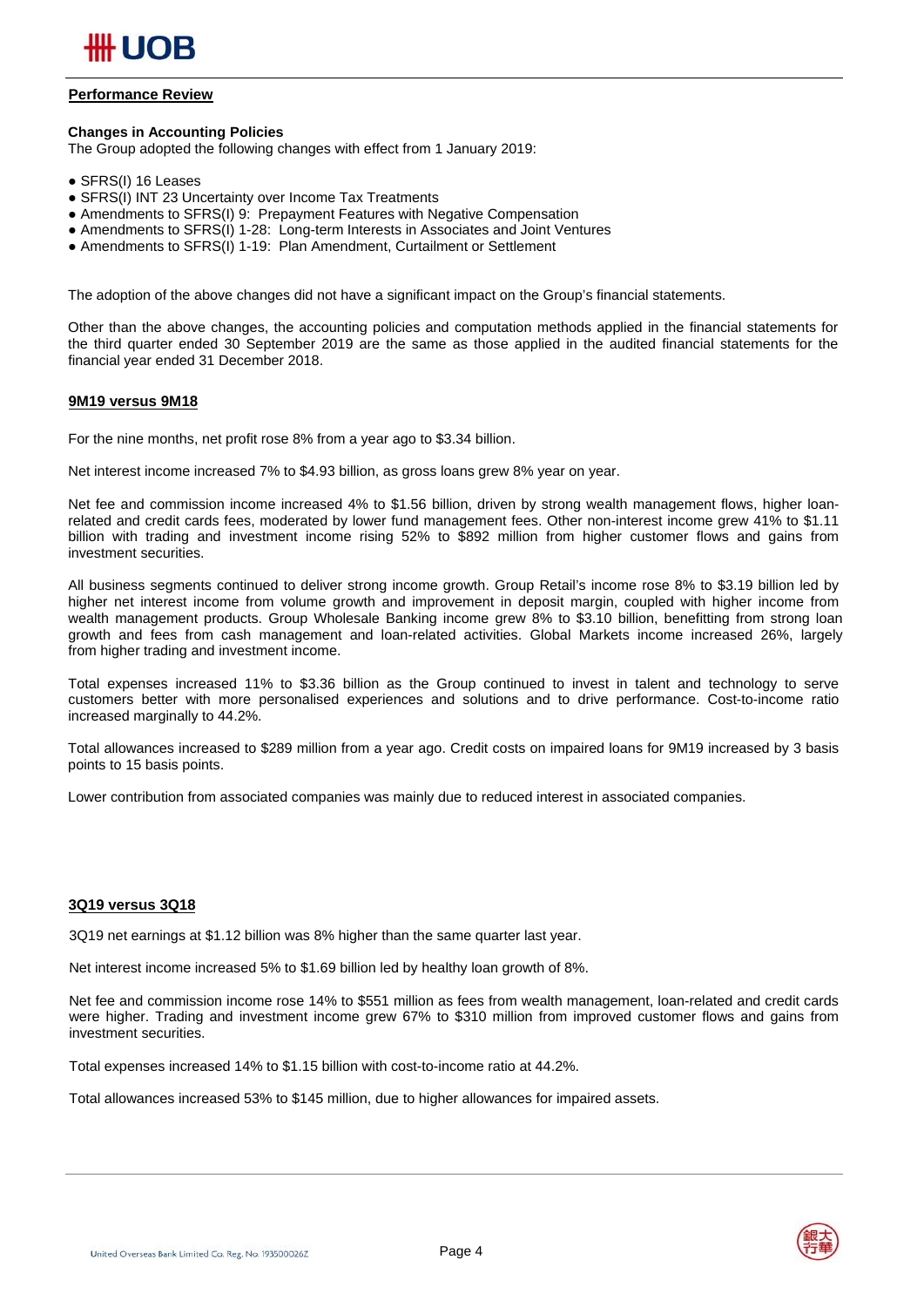#### **Performance Review** *(cont'd)*

#### **3Q19 versus 2Q19**

Compared with the previous quarter, net profit was 4% lower.

Net interest income increased 2% to \$1.69 billion from additional day count and asset growth. Net interest margin was 4 basis points lower at 1.77%, with declining interest rates and a competitive pricing environment.

Net fee and commission income was 5% higher at \$551 million, lifted by strong wealth management flows. Other noninterest income decreased 8% to \$371 million, due to seasonal dividend income received in the previous quarter.

Total operating expenses increased slightly by 2%, mainly from staff costs.

Total allowances increased from \$51 million to \$145 million driven mainly by impaired loans. Total credit costs on loans increased to 23 basis points from a low of 8 basis points in 2Q19.

#### **Balance sheet and capital position**

The Group's funding position remained stable in 3Q19 with the average Singapore dollar and all-currency liquidity coverage ratios at 342% and 144% respectively while the net stable funding ratio was 107% at 30 September 2019. Loan-to-deposit ratio was healthy at 89.3%.

The non-performing loan ratio stayed at 1.5% as at 30 September 2019. Total allowances for non-impaired assets stood at \$1.98 billion with a higher coverage for non-performing assets at 85%, or 210% after taking collateral into account.

As at 30 September 2019, the Group's Common Equity Tier 1 ratio of 13.7% and leverage ratio of 7.6% were well above the regulatory requirement. Strong balance sheet fundamentals were maintained to ensure that the Group is wellpositioned to navigate the macro uncertainties ahead.

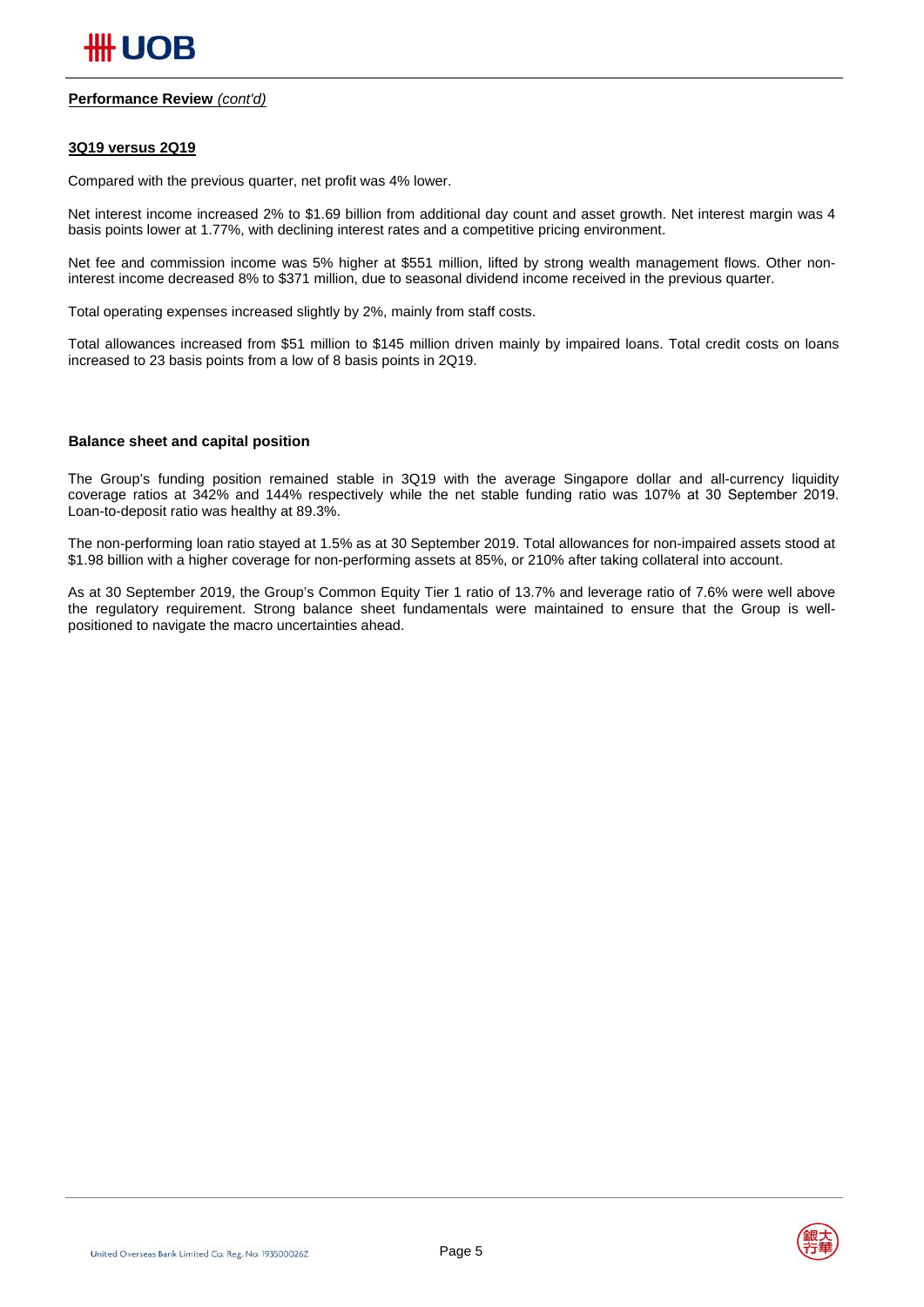### **Net Interest Income**

### **Net interest margin**

|                                |         | 9M19            |         |               | 9M18          |         |  |
|--------------------------------|---------|-----------------|---------|---------------|---------------|---------|--|
|                                | Average |                 | Average | Average       |               | Average |  |
|                                | balance | <b>Interest</b> | rate    | balance       | Interest      | rate    |  |
|                                | \$m     | \$m             | %       | $\mathsf{Sm}$ | $\mathsf{Sm}$ | $\%$    |  |
| <b>Interest bearing assets</b> |         |                 |         |               |               |         |  |
| Customer loans                 | 267,150 | 7,637           | 3.82    | 241,231       | 6,436         | 3.57    |  |
| Interbank balances             | 67,575  | 1,223           | 2.42    | 68,989        | 1,113         | 2.16    |  |
| Securities                     | 33,605  | 658             | 2.62    | 27,239        | 554           | 2.72    |  |
| Total                          | 368,330 | 9,518           | 3.45    | 337,459       | 8,103         | 3.21    |  |
| Interest bearing liabilities   |         |                 |         |               |               |         |  |
| Customer deposits              | 308,829 | 3,809           | 1.65    | 283,973       | 2.914         | 1.37    |  |
| Interbank balances/others      | 42,943  | 782             | 2.43    | 38.649        | 577           | 1.99    |  |
| Total                          | 351,771 | 4,591           | 1.74    | 322,622       | 3,491         | 1.45    |  |
| Net interest margin            |         |                 | 1.79    |               |               | 1.83    |  |

|                                |         | 3Q19            |         |         | 3Q18     |         |         | 2Q19     |         |  |  |
|--------------------------------|---------|-----------------|---------|---------|----------|---------|---------|----------|---------|--|--|
|                                | Average |                 | Average | Average |          | Average | Average |          | Average |  |  |
|                                | balance | <b>Interest</b> | rate    | balance | Interest | rate    | balance | Interest | rate    |  |  |
|                                | \$m     | \$m             | %       | \$m     | \$m\$    | %       | \$m     | \$m      | %       |  |  |
| <b>Interest bearing assets</b> |         |                 |         |         |          |         |         |          |         |  |  |
| Customer loans                 | 271,256 | 2,587           | 3.78    | 248,590 | 2,303    | 3.68    | 268,507 | 2,581    | 3.86    |  |  |
| Interbank balances             | 70.071  | 408             | 2.31    | 72,704  | 421      | 2.30    | 64,634  | 391      | 2.43    |  |  |
| <b>Securities</b>              | 35,911  | 228             | 2.52    | 28,418  | 195      | 2.73    | 33,619  | 222      | 2.65    |  |  |
| Total                          | 377,237 | 3,223           | 3.39    | 349,712 | 2,920    | 3.31    | 366,759 | 3,194    | 3.49    |  |  |
| Interest bearing liabilities   |         |                 |         |         |          |         |         |          |         |  |  |
| Customer deposits              | 313,531 | 1,268           | 1.60    | 294.404 | 1,107    | 1.49    | 306,943 | 1,276    | 1.67    |  |  |
| Interbank balances/others      | 45,963  | 269             | 2.32    | 39,834  | 214      | 2.13    | 43,045  | 266      | 2.48    |  |  |
| Total                          | 359,493 | 1,537           | 1.70    | 334,238 | 1,321    | 1.57    | 349,988 | 1,541    | 1.77    |  |  |
| Net interest margin 1          |         |                 | 1.77    |         |          | 1.81    |         |          | 1.81    |  |  |
|                                |         |                 |         |         |          |         |         |          |         |  |  |

Note:

1 Net interest margin represents annualised net interest income as a percentage of total interest bearing assets.

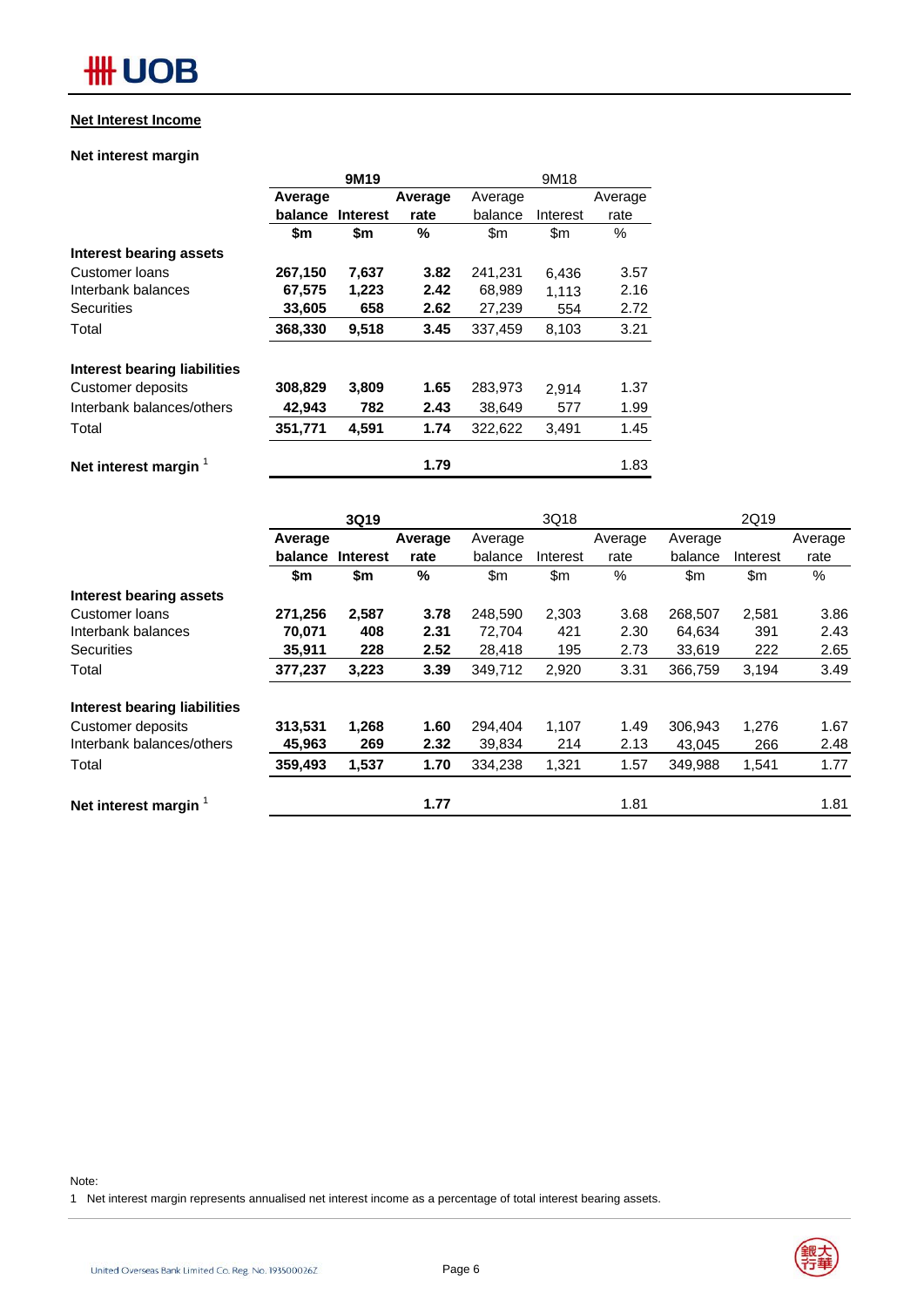#### **Net Interest Income** *(cont'd)*

#### **Volume and rate analysis**

|                           |        | 9M19 vs 9M18 |            |        | 3Q19 vs 3Q18 |                |        | 3Q19 vs 2Q19 |        |  |  |
|---------------------------|--------|--------------|------------|--------|--------------|----------------|--------|--------------|--------|--|--|
|                           | Volume | Rate         | <b>Net</b> | Volume | Rate         | <b>Net</b>     | Volume | Rate         | Net    |  |  |
|                           | change | change       | change     | change | change       | change         | change | change       | change |  |  |
|                           | \$m    | \$m          | \$m        | \$m    | \$m          | \$m            | \$m    | \$m          | \$m    |  |  |
| Interest income           |        |              |            |        |              |                |        |              |        |  |  |
| Customer loans            | 692    | 510          | 1,201      | 210    | 74           | 284            | 26     | (49)         | (22)   |  |  |
| Interbank balances        | (23)   | 133          | 110        | (15)   | 3            | (13)           | 33     | (20)         | 13     |  |  |
| <b>Securities</b>         | 130    | (26)         | 104        | 52     | (19)         | 32             | 15     | (12)         | 3      |  |  |
| Total                     | 798    | 617          | 1,415      | 246    | 57           | 303            | 74     | (81)         | (6)    |  |  |
| Interest expense          |        |              |            |        |              |                |        |              |        |  |  |
| Customer deposits         | 255    | 640          | 895        | 72     | 89           | 161            | 27     | (49)         | (22)   |  |  |
| Interbank balances/others | 64     | 141          | 205        | 33     | 22           | 55             | 18     | (18)         | 0      |  |  |
| Total                     | 319    | 781          | 1,100      | 105    | 111          | 216            | 45     | (67)         | (21)   |  |  |
| Change in number of days  |        |              |            |        |              | $\overline{a}$ |        | -            | 18     |  |  |
| Net interest income       | 479    | (164)        | 315        | 142    | (54)         | 87             | 29     | (14)         | 33     |  |  |

Net interest income for 9M19 increased 7% to \$4.93 billion, as gross loans grew strongly 8% year on year.

Against the same quarter last year, net interest income increased 5% to \$1.69 billion led by healthy loan growth of 8%.

Compared with last quarter, net interest income increased 2% from additional day count and asset growth. Net interest margin was 4 basis points lower at 1.77%, with declining interest rates and a competitive pricing environment.

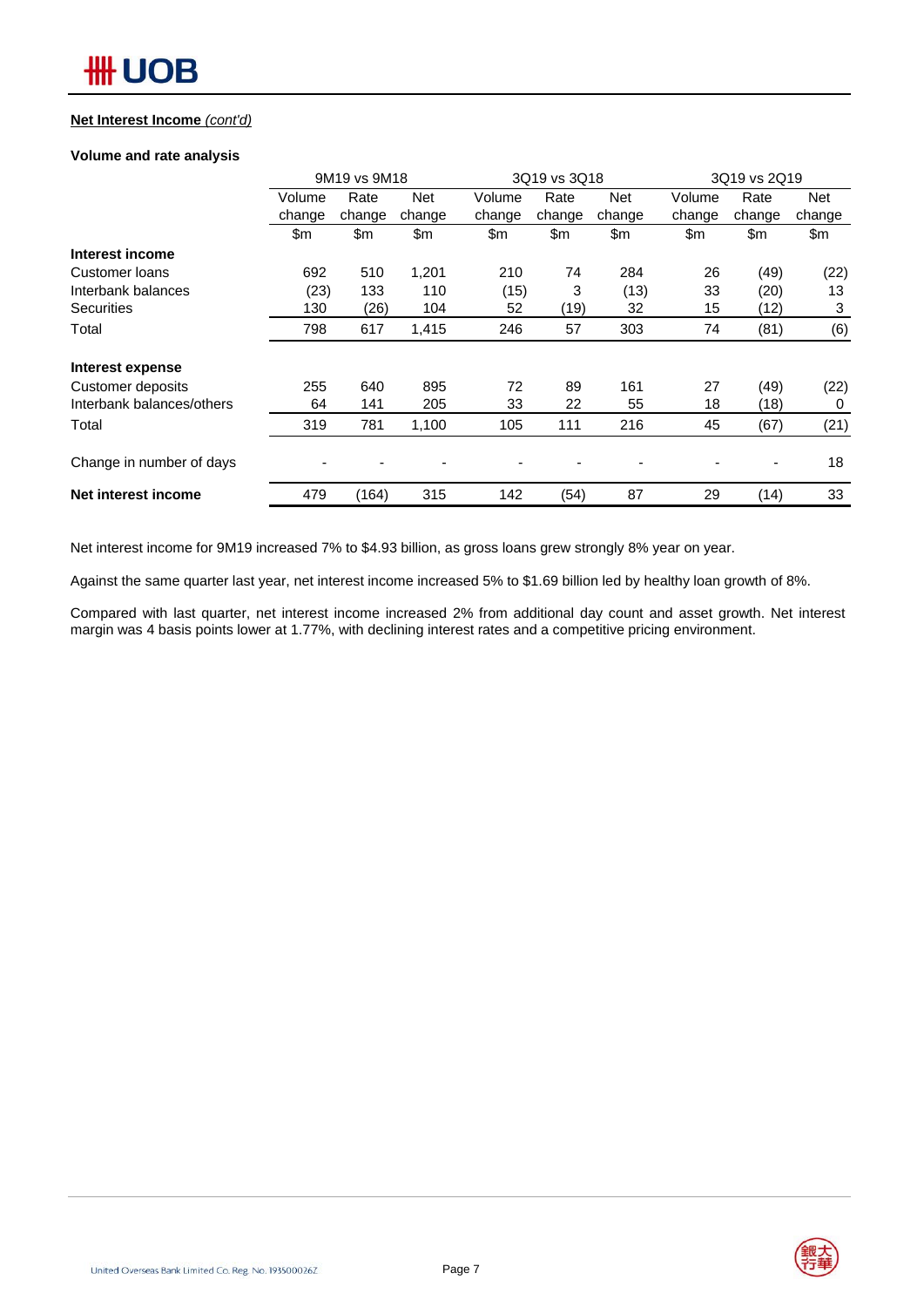## 卌 UOB

#### **Non-Interest Income**

|                                     | 9M19  | 9M18          | $+/(-)$ | 3Q19 | 3Q18 | $+/(-)$ | 2Q19          | $+$ /(-) |
|-------------------------------------|-------|---------------|---------|------|------|---------|---------------|----------|
|                                     | \$m   | $\mathsf{Sm}$ | $\%$    | \$m  | \$m  | %       | $\mathsf{Sm}$ | $\%$     |
| Net fee and commission income       |       |               |         |      |      |         |               |          |
| Credit card <sup>1</sup>            | 352   | 317           | 11      | 126  | 110  | 14      | 121           | 4        |
| Fund management                     | 173   | 201           | (14)    | 62   | 65   | (4)     | 59            | 5        |
| Wealth management                   | 479   | 429           | 12      | 183  | 133  | 38      | 160           | 15       |
| Loan-related <sup>2</sup>           | 468   | 424           | 10      | 152  | 135  | 13      | 162           | (6)      |
| Service charges                     | 115   | 110           | 4       | 38   | 37   | 2       | 38            |          |
| Trade-related <sup>3</sup>          | 220   | 220           | (0)     | 78   | 74   | 5       | 72            | 9        |
| <b>Others</b>                       | 35    | 49            | (29)    | 12   | 15   | (15)    | 11            | 16       |
|                                     | 1,842 | 1,751         | 5       | 652  | 568  | 15      | 621           | 5        |
| Less: Fee and commission expenses   | 285   | 252           | 13      | 100  | 84   | 20      | 95            | 6        |
|                                     | 1,557 | 1,500         | 4       | 551  | 484  | 14      | 527           | 5        |
| Other non-interest income           |       |               |         |      |      |         |               |          |
| Net trading income                  | 699   | 565           | 24      | 212  | 174  | 21      | 245           | (13)     |
| Net gain from investment securities | 193   | 24            | >100    | 98   | 11   | >100    | 67            | 47       |
| Dividend income                     | 47    | 26            | 80      | 6    | 5    | 27      | 40            | (84)     |
| Rental income                       | 83    | 90            | (8)     | 27   | 30   | (9)     | 28            | (3)      |
| Other income                        | 93    | 84            | 10      | 28   | 23   | 21      | 24            | 18       |
|                                     | 1,114 | 789           | 41      | 371  | 244  | 52      | 403           | (8)      |
| Total                               | 2,671 | 2,289         | 17      | 922  | 728  | 27      | 930           | (1)      |

Net fee and commission income increased 4% to \$1.56 billion, driven by strong wealth management flows, higher loan-related and credit cards fees, moderated by lower fund management fees. Other non-interest income grew 41% to \$1.11 billion with trading and investment income rising 52% to \$892 million supported by higher customer flows and gains from investment securities.

Against the same quarter last year, net fee and commission income rose 14% to \$551 million as fees from wealth management, loan-related and credit cards were higher. Trading and investment income grew 67% to \$310 million from improved customer flows and gains from investment securities.

Quarter on quarter, net fee and commission income was 5% higher, led by strong wealth management flows. Other non-interest income decreased 8% to \$371 million, due to seasonal dividend income received in the previous quarter.

Notes:



<sup>1</sup> Credit card fees are net of interchange fees paid.

<sup>2</sup> Loan-related fees include fees earned from corporate finance activities.

<sup>3</sup> Trade-related fees include trade, remittance and guarantees related fees.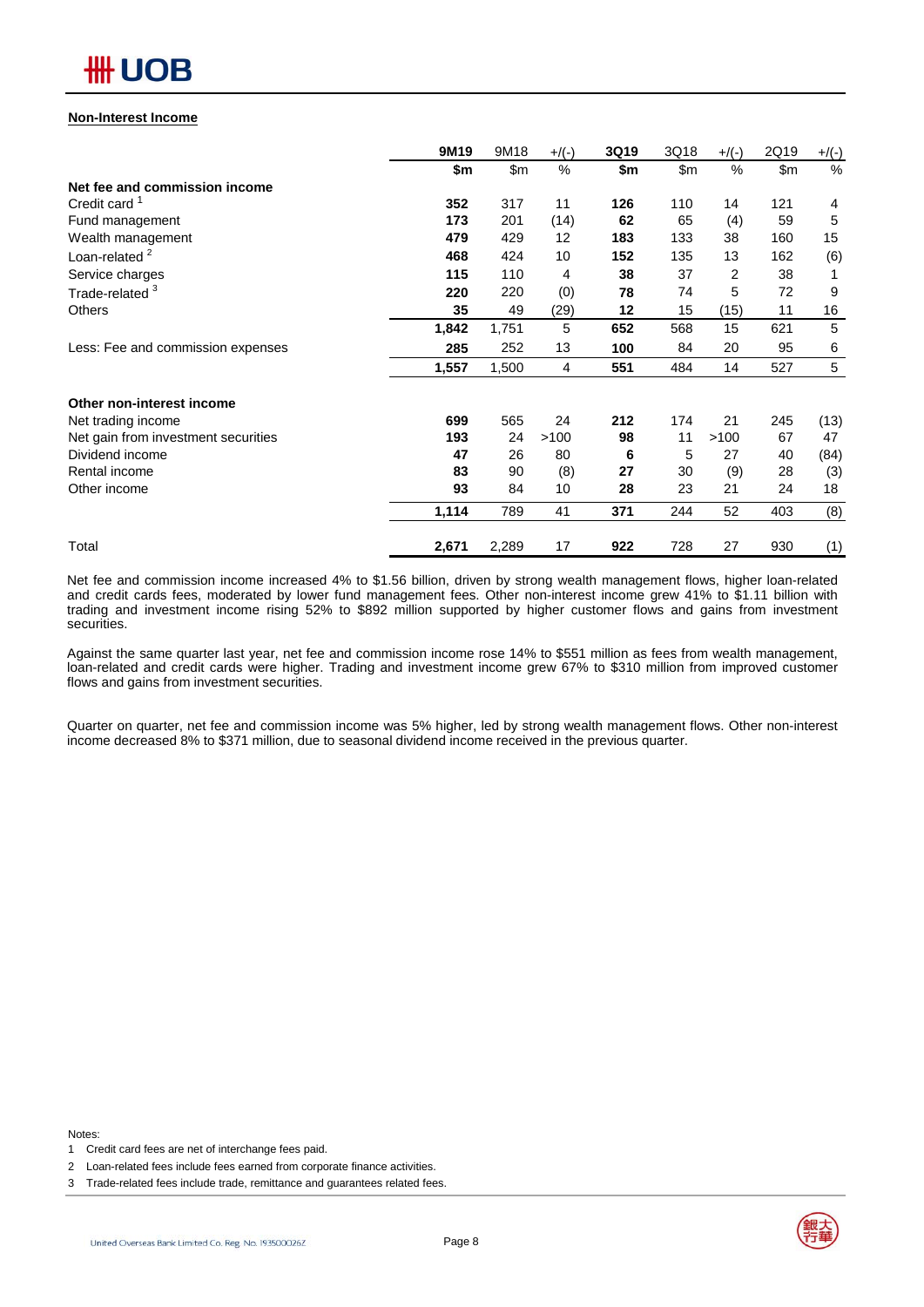### **Operating Expenses**

|                          | 9M19   | 9M18   | $+$ /(-) | 3Q19   | 3Q18   | $+$ /(-) | 2Q19          | $+$ /(-)       |
|--------------------------|--------|--------|----------|--------|--------|----------|---------------|----------------|
|                          | \$m    | \$m    | %        | \$m    | \$m\$  | %        | $\mathsf{Sm}$ | %              |
| <b>Staff costs</b>       | 2,042  | 1,850  | 10       | 708    | 626    | 13       | 675           | 5              |
| Other operating expenses |        |        |          |        |        |          |               |                |
| Revenue-related          | 510    | 439    | 16       | 178    | 147    | 21       | 173           | 3              |
| Occupancy-related        | 247    | 238    | 4        | 84     | 77     | 10       | 85            | (1)            |
| IT-related               | 377    | 321    | 17       | 123    | 106    | 17       | 134           | (8)            |
| <b>Others</b>            | 180    | 171    | 5        | 60     | 55     | 10       | 63            | (4)            |
|                          | 1,314  | 1,169  | 12       | 446    | 384    | 16       | 455           | (2)            |
| Total                    | 3,356  | 3,019  | 11       | 1,154  | 1,011  | 14       | 1,129         | $\overline{2}$ |
| Of which,                |        |        |          |        |        |          |               |                |
| Depreciation of assets   | 290    | 200    | 45       | 102    | 68     | 49       | 98            | $\overline{4}$ |
| Manpower (number)        | 26,941 | 25,826 | 4        | 26,941 | 25,826 | 4        | 26,867        | 0              |

Total expenses increased 11% to \$3.36 billion as the Group continued to invest in talent and technology to serve customers better with more personalised experiences and solutions and to drive performance. Cost-to-income ratio increased marginally to 44.2%.

Compared with the same quarter last year, total expenses increased 14% to \$1.15 billion attributable to higher staff costs, revenue-related and IT-related expenses.

Quarter on quarter, total expenses was slightly higher by 2%, mainly from staff costs.

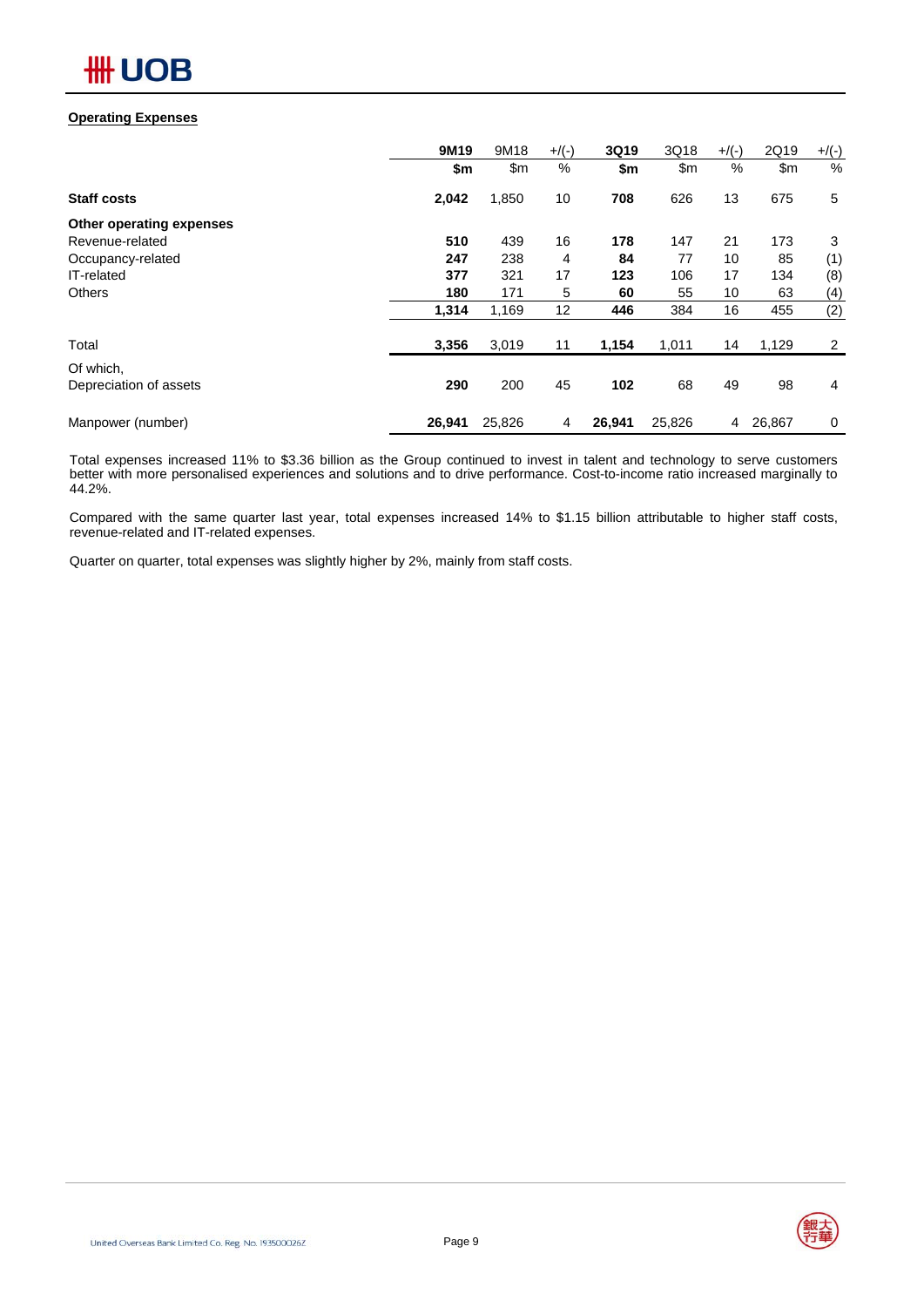

#### **Allowances for Credit and Other Losses**

|                                               | 9M19 | 9M18 | $+$ /(-) | 3Q19 | 3Q18          | $+/(-)$ | 2Q19 | $+$ /(-)      |
|-----------------------------------------------|------|------|----------|------|---------------|---------|------|---------------|
|                                               | \$m  | \$m  | %        | \$m  | $\mathsf{Sm}$ | %       | \$m  | $\frac{0}{0}$ |
| Allowances for non-impaired assets            | (25) | 25   | (>100)   | (10) | 8             | (>100)  | (21) | 52            |
| Allowances for impaired loans                 | 307  | 230  | 34       | 149  | 94            | 58      | 75   | 100           |
| Singapore                                     | 129  | 39   | >100     | 65   | 20            | >100    | 8    | >100          |
| Malaysia                                      | 36   | 15   | >100     | 9    | 15            | (36)    | 13   | (29)          |
| Thailand                                      | 94   | 87   | 8        | 39   | 32            | 21      | 34   | 15            |
| Indonesia                                     | 32   | 77   | (58)     | 15   | 19            | (17)    | 10   | 49            |
| China <sup>2</sup>                            | (4)  | 7    | (>100)   |      | 6             | (91)    | 8    | (93)          |
| <b>Others</b>                                 | 20   | 4    | >100     | 20   | 3             | >100    | 1    | >100          |
| Allowances for impaired securities and others |      | 9    | (27)     |      | (7)           | >100    | (3)  | >100          |
| Total                                         | 289  | 265  | 9        | 145  | 95            | 53      | 51   | >100          |

Total allowances increased to \$289 million from a year ago. Credit costs on impaired loans for 9M19 increased by 3 basis points to 15 basis points.

Against the same quarter last year, total allowances increased 53% to \$145 million, due to higher allowances for impaired assets.

Quarter on quarter, total allowances increased from \$51 million to \$145 million driven mainly by impaired loans. Total credit costs on loans increased to 23 basis points from a low of 8 basis points in 2Q19.

Notes:

1 Allowances for impaired loans by geography are classified according to where credit risks reside, largely represented by the borrower's country of incorporation/operation for non-individuals and residence for individuals.

2 Comprise Mainland China, Hong Kong SAR and Taiwan.

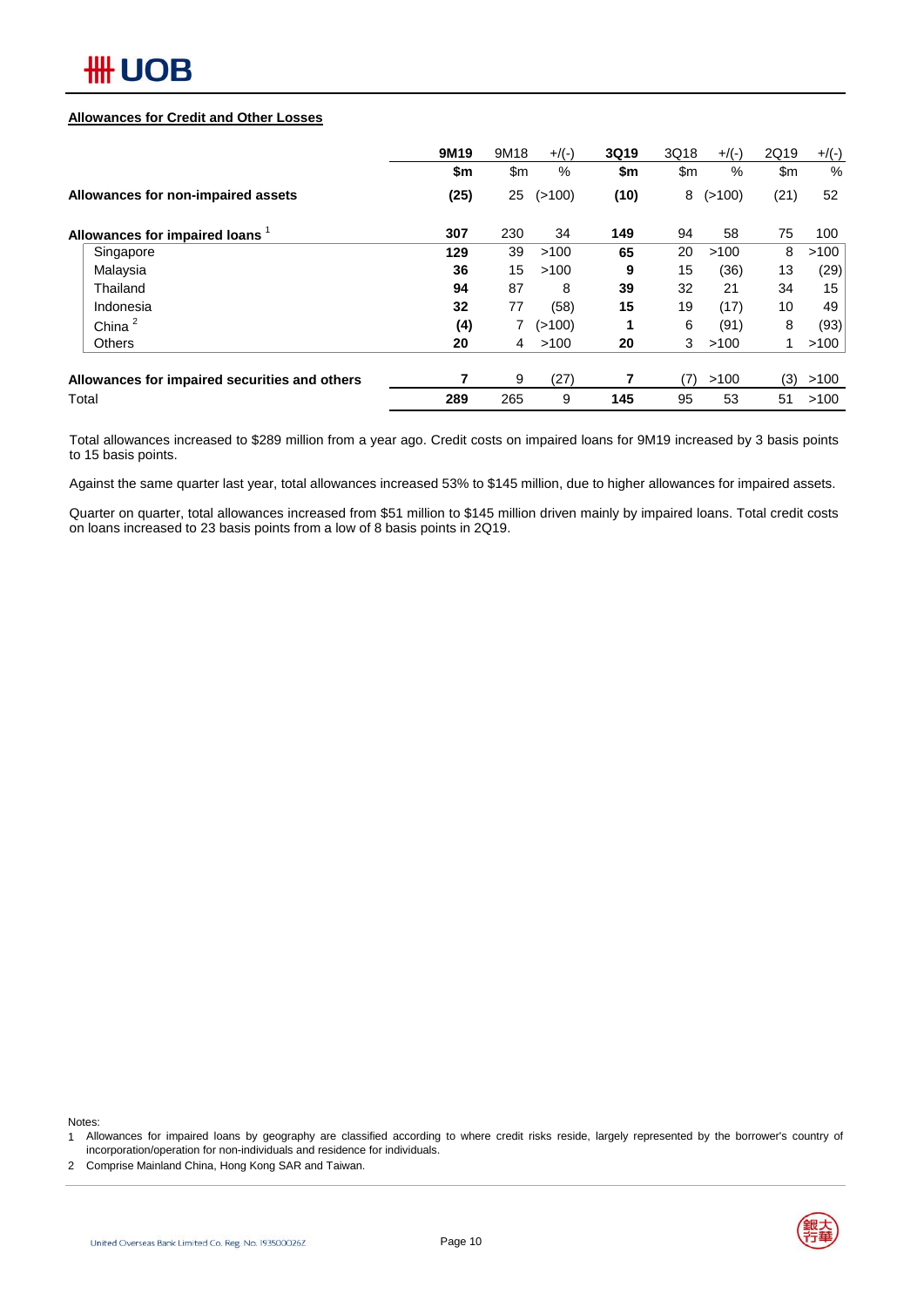## **## UOB**

## **Customer Loans**

|                                                          | <b>Sep-19</b> | Jun-19  | Dec-18  | Sep-18  |
|----------------------------------------------------------|---------------|---------|---------|---------|
|                                                          | \$m           | \$m\$   | \$m     | \$m\$   |
| Gross customer loans                                     | 275,072       | 272,881 | 261,707 | 255,122 |
| Less: Allowances for non-impaired loans                  | 1,720         | 1,697   | 1,571   | 1,586   |
| Allowances for impaired loans                            | 1,466         | 1,364   | 1,508   | 1,781   |
| Net customer loans                                       | 271,886       | 269,820 | 258,627 | 251,755 |
| <b>By industry</b>                                       |               |         |         |         |
| Transport, storage and communication                     | 11,097        | 10,682  | 10,185  | 9,996   |
| Building and construction                                | 68,143        | 68,087  | 63,139  | 60,174  |
| Manufacturing                                            | 23,012        | 22,478  | 21,112  | 21,507  |
| Financial institutions, investment and holding companies | 25,419        | 26,750  | 23,199  | 22,698  |
| General commerce                                         | 35,189        | 33,662  | 32,928  | 32,365  |
| Professionals and private individuals                    | 29,358        | 29,225  | 29,288  | 28,934  |
| Housing loans                                            | 68,025        | 68,498  | 68,387  | 67,631  |
| Others                                                   | 14,830        | 13,498  | 13,469  | 11,816  |
| Total (gross)                                            | 275,072       | 272,881 | 261,707 | 255,122 |
| <b>By currency</b>                                       |               |         |         |         |
| Singapore Dollar                                         | 126,922       | 127,395 | 123,347 | 119,752 |
| <b>US Dollar</b>                                         | 53,787        | 52,278  | 50,674  | 50,377  |
| Malaysian Ringgit                                        | 25,982        | 25,438  | 25,328  | 24,929  |
| Thai Baht                                                | 17,896        | 16,974  | 15,600  | 15,161  |
| Indonesian Rupiah                                        | 5,778         | 5,414   | 5,288   | 5,014   |
| <b>Others</b>                                            | 44,707        | 45,381  | 41,471  | 39,888  |
| Total (gross)                                            | 275,072       | 272,881 | 261,707 | 255,122 |
| By maturity                                              |               |         |         |         |
| Within 1 year                                            | 108,492       | 108,350 | 104,686 | 103,778 |
| Over 1 year but within 3 years                           | 52,867        | 52,094  | 48,826  | 45,505  |
| Over 3 years but within 5 years                          | 34,557        | 33,634  | 30,452  | 28,763  |
| Over 5 years                                             | 79,157        | 78,802  | 77,744  | 77,075  |
| Total (gross)                                            | 275,072       | 272,881 | 261,707 | 255,122 |
| By geography $1$                                         |               |         |         |         |
| Singapore                                                | 141,389       | 141,696 | 137,176 | 133,018 |
| Malaysia                                                 | 29,461        | 29,010  | 29,315  | 28,980  |
| Thailand                                                 | 19,051        | 18,084  | 16,813  | 16,363  |
| Indonesia                                                | 11,728        | 11,363  | 11,289  | 11,114  |
| China $^2$                                               | 44,886        | 42,737  | 40,081  | 38,882  |
| Others                                                   | 28,557        | 29,991  | 27,033  | 26,765  |
| Total (gross)                                            | 275,072       | 272,881 | 261,707 | 255,122 |

As at 30 September 2019, gross loans grew 8% from a year ago and 1% quarter on quarter to \$275 billion. The growth over last year was led by broad-based increase across all territories and industries.

Singapore loans rose 6% year on year to \$141 billion, while overseas contributed a strong growth of 9% from a year ago.

Notes:

2 Comprise Mainland China, Hong Kong SAR and Taiwan.



<sup>1</sup> Loans by geography are classified according to where credit risks reside, largely represented by the borrower's country of incorporation/operation for non-individuals and residence for individuals.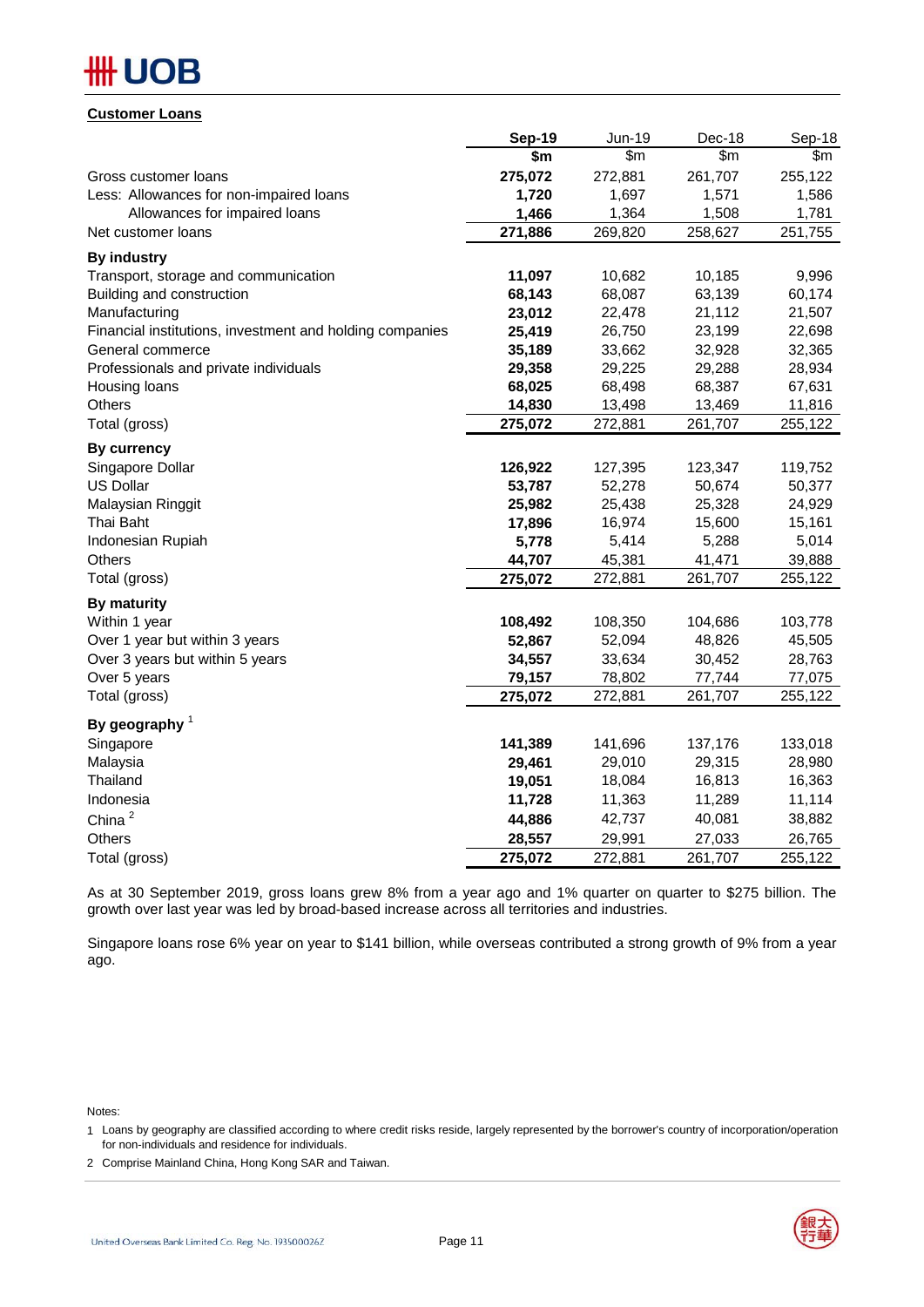| <b>Non-Performing Assets</b>                   |                   |                |                     |                |                     |                |                   |                |
|------------------------------------------------|-------------------|----------------|---------------------|----------------|---------------------|----------------|-------------------|----------------|
|                                                |                   | <b>Sep-19</b>  |                     | Jun-19         |                     | Dec-18         |                   | Sep-18         |
|                                                |                   | \$m            |                     | \$m\$          |                     | \$m            |                   | \$m            |
| Loans ("NPL")                                  |                   | 4,191          |                     | 4,030          |                     | 3,994          |                   | 4,185          |
| Debt securities and others                     |                   | 159            |                     | 155            |                     | 172            |                   | 189            |
| Non-performing assets ("NPA")                  |                   | 4,350          |                     | 4,185          |                     | 4,166          |                   | 4,374          |
| <b>By grading</b>                              |                   |                |                     |                |                     |                |                   |                |
| Substandard                                    |                   | 2,752          |                     | 2,716          |                     | 2,512          |                   | 2,436          |
| Doubtful                                       |                   | 175            |                     | 146            |                     | 230            |                   | 277            |
| Loss                                           |                   | 1,423          |                     | 1,323          |                     | 1,424          |                   | 1,661          |
| Total                                          |                   | 4,350          |                     | 4,185          |                     | 4,166          |                   | 4,374          |
| <b>By security</b>                             |                   |                |                     |                |                     |                |                   |                |
| Secured by collateral type:                    |                   |                |                     |                |                     |                |                   |                |
| Properties                                     |                   | 2,082          |                     | 1,896          |                     | 1,897          |                   | 1,877          |
| Shares and debentures                          |                   | 5              |                     | 6              |                     | 6              |                   | 6              |
| <b>Fixed deposits</b><br>Others <sup>1</sup>   |                   | 77<br>428      |                     | 16<br>418      |                     | 13<br>453      |                   | 15<br>397      |
|                                                |                   | 2,592          |                     | 2,336          |                     | 2,369          |                   | 2,295          |
| Unsecured                                      |                   | 1,758          |                     | 1,849          |                     | 1,797          |                   | 2,079          |
| Total                                          |                   | 4,350          |                     | 4,185          |                     | 4,166          |                   | 4,374          |
|                                                |                   |                |                     |                |                     |                |                   |                |
| <b>By ageing</b>                               |                   |                |                     |                |                     |                |                   |                |
| Current                                        |                   | 951            |                     | 1,000          |                     | 885            |                   | 768            |
| Within 90 days                                 |                   | 357<br>566     |                     | 419            |                     | 581            |                   | 475            |
| Over 90 to 180 days<br>Over 180 days           |                   | 2,476          |                     | 432<br>2,334   |                     | 379<br>2,321   |                   | 457<br>2,674   |
| Total                                          |                   | 4,350          |                     | 4,185          |                     | 4,166          |                   | 4,374          |
|                                                |                   |                |                     |                |                     |                |                   |                |
| <b>Total allowances</b>                        |                   |                |                     |                |                     |                |                   |                |
| Non-impaired                                   |                   | 1,983          |                     | 1,980          |                     | 1,984          |                   | 1,991          |
| Impaired<br>Total                              |                   | 1,599<br>3,582 |                     | 1,494<br>3,474 |                     | 1,651<br>3,636 |                   | 1,944<br>3,935 |
|                                                |                   |                |                     |                |                     |                |                   |                |
|                                                |                   | <b>NPL</b>     |                     | <b>NPL</b>     |                     | <b>NPL</b>     |                   | <b>NPL</b>     |
|                                                | <b>NPL</b><br>\$m | ratio<br>$\%$  | <b>NPL</b><br>\$m\$ | ratio<br>$\%$  | <b>NPL</b><br>\$m\$ | ratio<br>$\%$  | <b>NPL</b><br>\$m | ratio<br>$\%$  |
| <b>NPL by industry</b>                         |                   |                |                     |                |                     |                |                   |                |
| Transport, storage and communication           | 686               | 6.2            | 685                 | 6.4            | 813                 | 8.0            | 1,113             | 11.1           |
| Building and construction                      | 779               | 1.1            | 733                 | 1.1            | 497                 | 0.8            | 530               | 0.9            |
| Manufacturing                                  | 732               | 3.2            | 697                 | 3.1            | 709                 | 3.4            | 617               | 2.9            |
| Financial institutions, investment and holding |                   |                |                     |                |                     |                |                   |                |
| companies                                      | 39                | 0.2            | 39                  | 0.1            | 41                  | 0.2            | 31                | 0.1            |
| General commerce                               | 508               | $1.4$          | 487                 | 1.4            | 511                 | 1.6            | 583               | 1.8            |
| Professionals and private individuals          | 314               |                |                     |                |                     |                |                   |                |
|                                                |                   | 1.1            | 273                 | 0.9            | 320                 | 1.1            | 294               | 1.0            |
| Housing loans                                  | 780               | 1.1            | 766                 | 1.1            | 739                 | 1.1            | 683               | 1.0            |
| Others                                         | 353               | 2.4            | 350                 | 2.6            | 364                 | 2.7            | 334               | 2.8            |
| Total                                          | 4,191             | 1.5            | 4,030               | 1.5            | 3,994               | 1.5            | 4,185             | 1.6            |

Note:

1 Comprise mainly marine vessels.

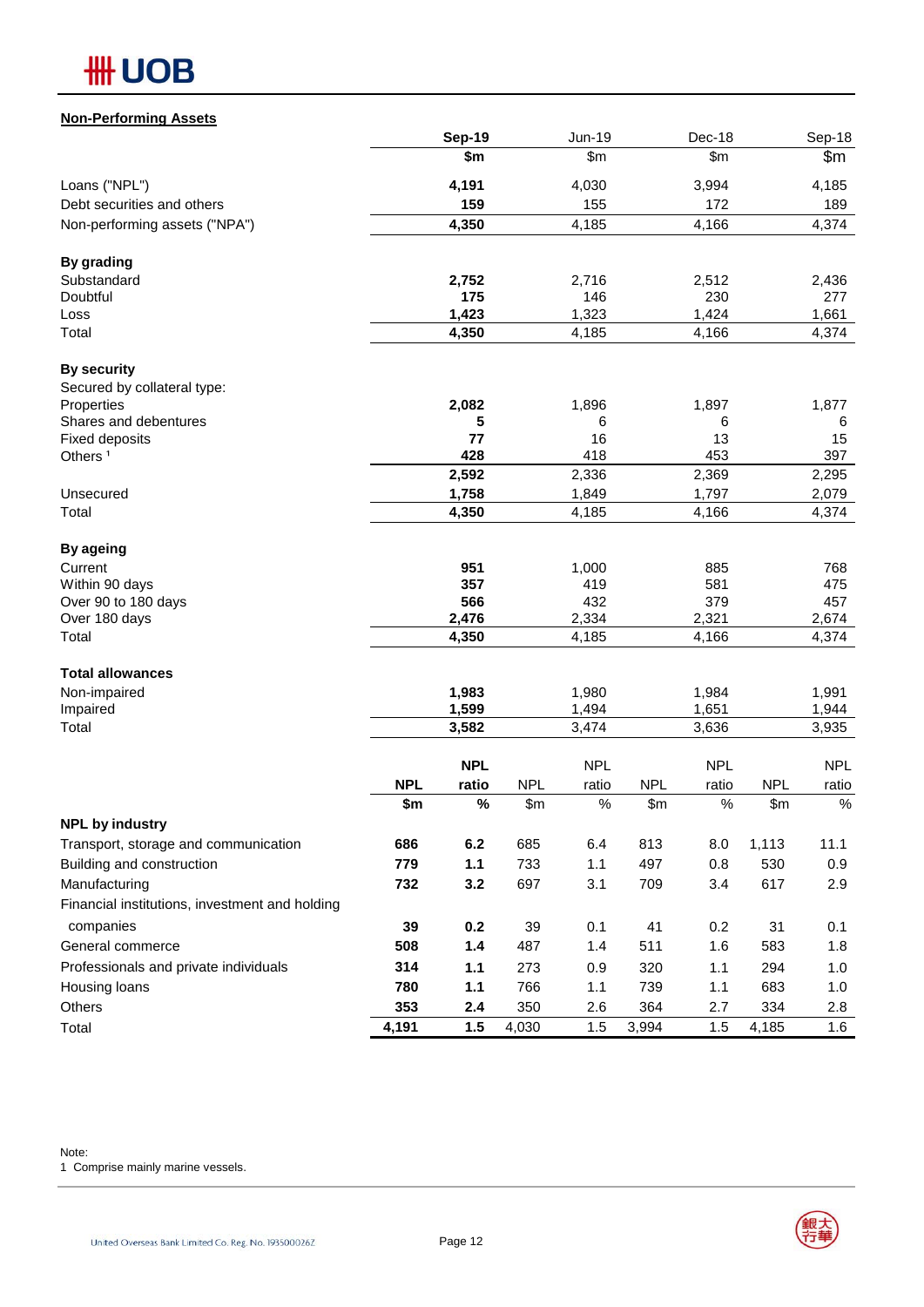#### **Non-Performing Assets** *(cont'd)*

|                      |                            |                         |                                      | <b>Allowances for</b> |
|----------------------|----------------------------|-------------------------|--------------------------------------|-----------------------|
|                      |                            |                         | <b>Allowances for</b>                | impaired assets as a  |
|                      | <b>NPL/NPA</b>             | <b>NPL ratio</b>        | impaired assets                      | % of NPL/NPA          |
| NPL by geography $1$ | \$m                        | %                       | \$m                                  | $\%$                  |
| Singapore            |                            |                         |                                      |                       |
| <b>Sep-19</b>        | 2,065                      | 1.5                     | 739                                  | 36                    |
| <b>Jun-19</b>        | 1,963                      | 1.4                     | 681                                  | 35                    |
| Dec-18               | 2,085                      | 1.5                     | 818                                  | 39                    |
| Sep-18               | 1,963                      | 1.5                     | 827                                  | 42                    |
| <b>Malaysia</b>      |                            |                         |                                      |                       |
| <b>Sep-19</b>        | 590                        | 2.0                     | 181                                  | 31                    |
| <b>Jun-19</b>        | 553                        | 1.9                     | 167                                  | 30                    |
| Dec-18               | 558                        | 1.9                     | 161                                  | 29                    |
| Sep-18               | 629                        | 2.2                     | 208                                  | 33                    |
| <b>Thailand</b>      |                            |                         |                                      |                       |
| <b>Sep-19</b>        | 503                        | 2.6                     | 175                                  | 35                    |
| <b>Jun-19</b>        | 495                        | 2.7                     | 172                                  | 35                    |
| Dec-18               | 456                        | 2.7                     | 153                                  | 34                    |
| Sep-18               | 416                        | 2.5                     | 143                                  | 34                    |
| Indonesia            |                            |                         |                                      |                       |
| <b>Sep-19</b>        | 511                        | 4.4                     | 212                                  | 42                    |
| Jun-19               | 497                        | 4.4                     | 205                                  | 41                    |
| Dec-18               | 545                        | 4.8                     | 221                                  | 41                    |
| Sep-18               | 749                        | 6.7                     | 364                                  | 49                    |
| China <sup>2</sup>   |                            |                         |                                      |                       |
|                      |                            |                         |                                      |                       |
| <b>Sep-19</b>        | 101                        | 0.2                     | 40                                   | 40                    |
| <b>Jun-19</b>        | 106                        | 0.2                     | 41                                   | 39                    |
| Dec-18               | 120                        | 0.3                     | 53                                   | 44                    |
| Sep-18               | 138                        | 0.4                     | 83                                   | 60                    |
| <b>Others</b>        |                            |                         |                                      |                       |
| <b>Sep-19</b>        | 421                        | 1.5                     | 119                                  | 28                    |
| Jun-19               | 416                        | 1.4                     | 98                                   | 24                    |
| Dec-18               | 230                        | 0.9                     | 102                                  | 44                    |
| Sep-18               | 290                        | 1.1                     | 155                                  | 53                    |
| <b>Group NPL</b>     |                            |                         |                                      |                       |
| Sep-19               | 4,191                      | 1.5                     | 1,466                                | 35                    |
| Jun-19               | 4,030                      | 1.5                     | 1,364                                | 34                    |
| Dec-18               | 3,994                      | 1.5                     | 1,508                                | 38                    |
| Sep-18               | 4,185                      | 1.6                     | 1,781                                | 43                    |
| <b>Group NPA</b>     |                            |                         |                                      |                       |
| <b>Sep-19</b>        | 4,350                      |                         | 1,599                                | 37                    |
| Jun-19               | 4,185                      |                         | 1,494                                | 36                    |
| Dec-18               | 4,166                      |                         | 1,651                                | 40                    |
| Sep-18               | 4,374                      |                         | 1,944                                | 44                    |
|                      |                            | <b>Total allowances</b> |                                      |                       |
|                      | as a % of NPA <sup>3</sup> |                         | as a % of unsecured NPA <sup>3</sup> |                       |

|               | as a % of $NPA3$ | as a % of unsecured NPA <sup>3</sup> |
|---------------|------------------|--------------------------------------|
| Group         | %                | %                                    |
| <b>Sep-19</b> | 85               | 210                                  |
| $Jun-19$      | 84               | 191                                  |
| Dec-18        | 87               | 202                                  |
| Sep-18        | 90               | 189                                  |

The Group's overall loan portfolio remained sound. Total NPA increased 4% from last quarter to \$4.35 billion largely due to nonperforming accounts in Singapore.

NPL ratio was stable at 1.5% as at 30 September 2019. The coverage for non-performing assets remained adequate at 85%, or 210% after taking collateral into account.

Notes:

- 1 NPL by geography are classified according to where credit risks reside, largely represented by the borrower's country of incorporation/operation for nonindividuals and residence for individuals.
- 2 Comprise Mainland China, Hong Kong SAR and Taiwan.
- 3 Includes regulatory loss allowance reserves (RLAR) as part of total allowances.

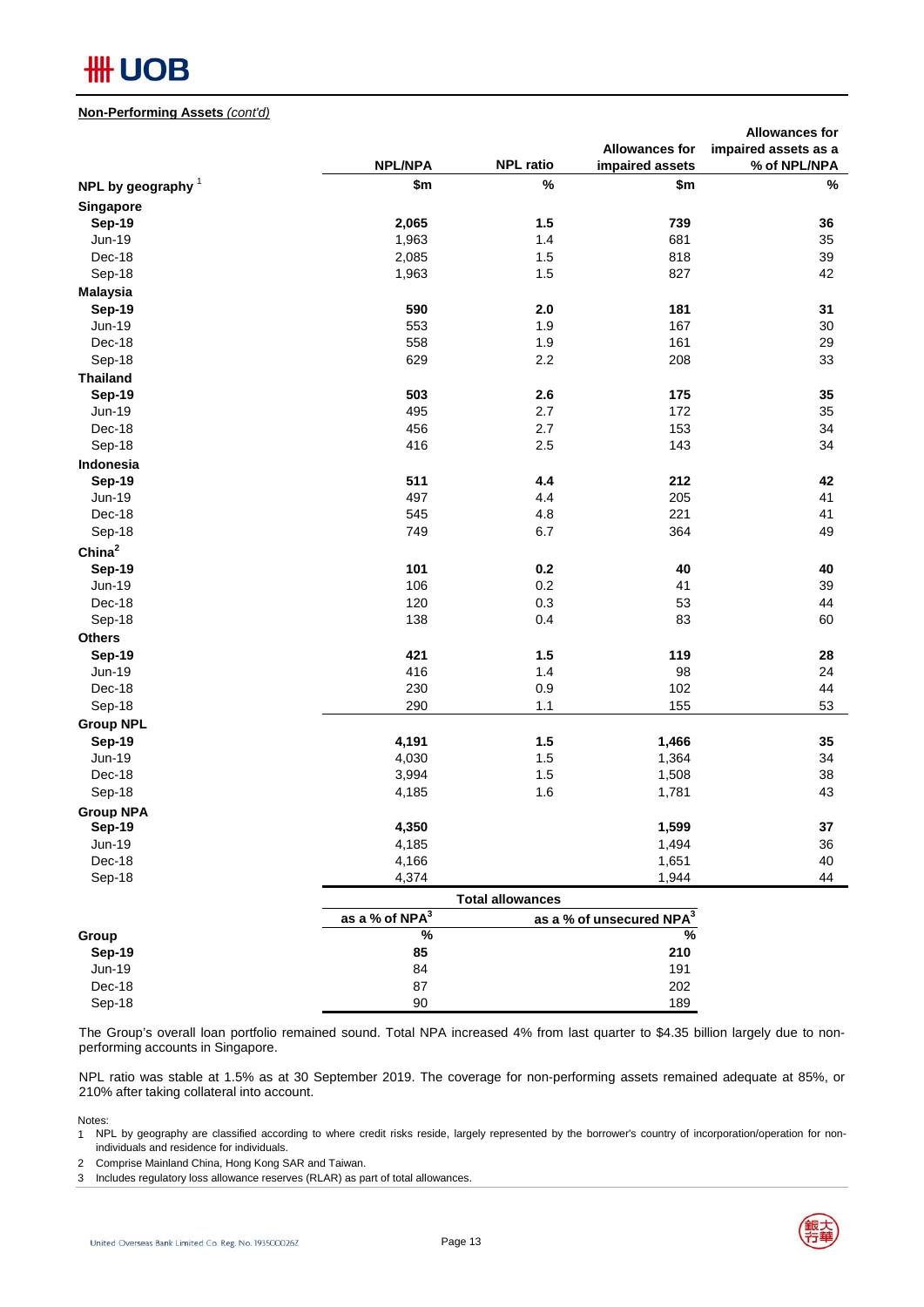# OB

## **Customer Deposits**

|                                         | <b>Sep-19</b> | <b>Jun-19</b> | Dec-18  | Sep-18  |
|-----------------------------------------|---------------|---------------|---------|---------|
|                                         | \$m           | \$m           | \$m     | \$m     |
| By product                              |               |               |         |         |
| <b>Fixed deposits</b>                   | 158,685       | 159,707       | 150,071 | 155,775 |
| Savings deposits                        | 76,928        | 75,158        | 71,601  | 70,081  |
| <b>Current accounts</b>                 | 56,404        | 56,245        | 58,858  | 57,617  |
| <b>Others</b>                           | 12,407        | 13,682        | 12,656  | 10,161  |
| Total                                   | 304,423       | 304,792       | 293,186 | 293,634 |
| By maturity                             |               |               |         |         |
| Within 1 year                           | 299,730       | 299,678       | 289,448 | 287,601 |
| Over 1 year but within 3 years          | 3,544         | 3,689         | 2,085   | 4,397   |
| Over 3 years but within 5 years         | 747           | 736           | 833     | 852     |
| Over 5 years                            | 403           | 689           | 819     | 784     |
| Total                                   | 304,423       | 304,792       | 293,186 | 293,634 |
| By currency                             |               |               |         |         |
| Singapore Dollar                        | 134,383       | 136,656       | 130,981 | 129,665 |
| <b>US Dollar</b>                        | 73,446        | 73,506        | 71,704  | 76,299  |
| Malaysian Ringgit                       | 29,126        | 28,727        | 28,312  | 28,452  |
| Thai Baht                               | 21,585        | 19,423        | 17,148  | 17,369  |
| Indonesian Rupiah                       | 5,449         | 5,183         | 5,148   | 5,117   |
| Others                                  | 40,434        | 41,297        | 39,894  | 36,732  |
| Total                                   | 304,423       | 304,792       | 293,186 | 293,634 |
| Group Loan/Deposit ratio (%)            | 89.3          | 88.5          | 88.2    | 85.7    |
| Singapore Dollar Loan/Deposit ratio (%) | 93.7          | 92.5          | 93.5    | 91.6    |
| US Dollar Loan/Deposit ratio (%)        | 72.2          | 70.1          | 69.5    | 64.5    |

Customer deposits were \$304 billion as at 30 September 2019, an increase of 4% from a year ago and remained unchanged during the quarter. The year-on-year growth was led by higher fixed deposits and saving deposits.

As at 30 September 2019, the Group's loan-to-deposit ratio and Singapore Dollar loan-to-deposit ratio remained healthy at 89.3% and 93.7% respectively.

### **Debts Issued**

|                               | Sep-19 | Jun-19 | Dec-18 | Sep-18        |
|-------------------------------|--------|--------|--------|---------------|
|                               | \$m    | \$m    | \$m    | $\mathsf{Sm}$ |
| <b>Unsecured</b>              |        |        |        |               |
| Subordinated debts            | 4,961  | 5,946  | 5,062  | 5,021         |
| Commercial papers             | 10,492 | 13,975 | 13,974 | 7,393         |
| Fixed and floating rate notes | 5,695  | 5,183  | 5,586  | 5,429         |
| <b>Others</b>                 | 1,427  | 1,830  | 1,583  | 1,617         |
| <b>Secured</b>                |        |        |        |               |
| Covered bonds                 | 5,050  | 4,404  | 4,401  | 4,446         |
| Total                         | 27,625 | 31,338 | 30,606 | 23,906        |
| Due within 1 year             | 13,214 | 16,369 | 15,680 | 8,809         |
| Due after 1 year              | 14,411 | 14,970 | 14,926 | 15,098        |
| Total                         | 27,625 | 31,338 | 30,606 | 23,906        |

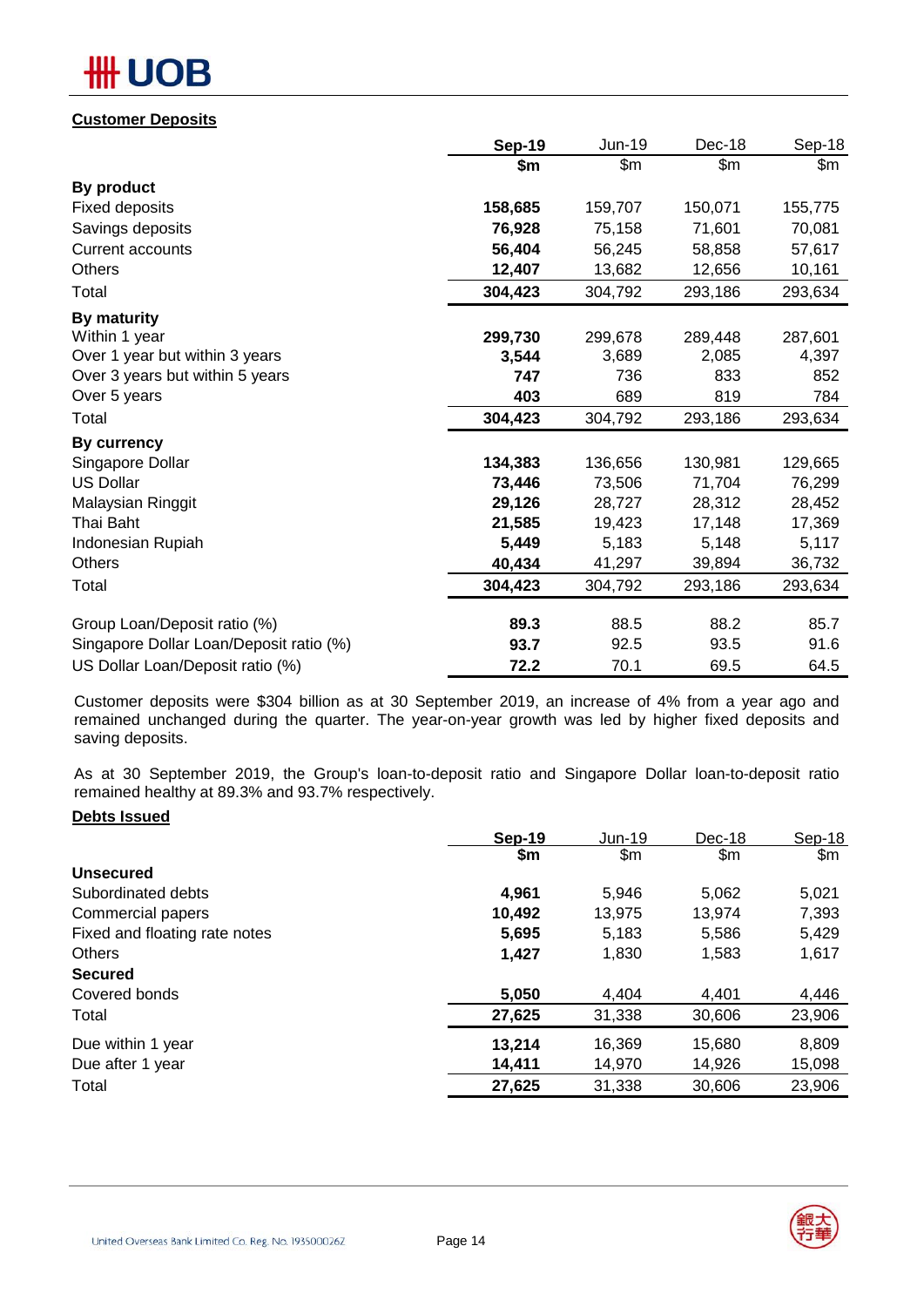

## **Shareholders' Equity**

|                                                    | Sep-19 | Jun-19 | Dec-18 | Sep-18 |
|----------------------------------------------------|--------|--------|--------|--------|
|                                                    | Sm     | \$m    | \$m    | \$m    |
| Shareholders' equity                               | 39,484 | 39.033 | 37.623 | 36,768 |
| Add: Revaluation surplus                           | 4.806  | 4.801  | 4.802  | 4.770  |
| Shareholders' equity including revaluation surplus | 44,290 | 43.834 | 42.425 | 41,538 |

Shareholders' equity increased 7% year on year to \$39.5 billion mainly driven by higher retained earnings and issuance of S\$750 million perpetual capital securities.

As at 30 September 2019, the revaluation surplus of \$4.81 billion relating to the Group's properties, was not recognised in the financial statements.

## **Changes in Issued Shares of the Bank**

|                                           | <b>Number of shares</b> |           |           |           |  |
|-------------------------------------------|-------------------------|-----------|-----------|-----------|--|
|                                           | 9M19                    | 9M18      | 3Q19      | 3Q18      |  |
|                                           | '000                    | '000'     | '000      | '000      |  |
| <b>Ordinary shares</b>                    |                         |           |           |           |  |
| Balance at beginning and at end of period | 1,680,541               | 1,671,534 | 1,680,541 | 1,680,541 |  |
| Shares issued under scrip dividend scheme |                         | 9,007     |           |           |  |
| Balance at end of period                  | 1,680,541               | 1,680,541 | 1,680,541 | 1,680,541 |  |
| <b>Treasury shares</b>                    |                         |           |           |           |  |
| Balance at beginning of period            | (14, 834)               | (8, 879)  | (12, 341) | (10, 777) |  |
| Shares re-purchased - held in treasury    |                         | (6,061)   |           | (2, 330)  |  |
| Shares issued under share-based           |                         |           |           |           |  |
| compensation plans                        | 2,538                   | 1,854     | 45        | 21        |  |
| Balance at end of period                  | (12, 296)               | (13,086)  | (12, 296) | (13,086)  |  |
| Ordinary shares net of treasury shares    | 1,668,245               | 1,667,455 | 1,668,245 | 1,667,455 |  |
|                                           |                         |           |           |           |  |

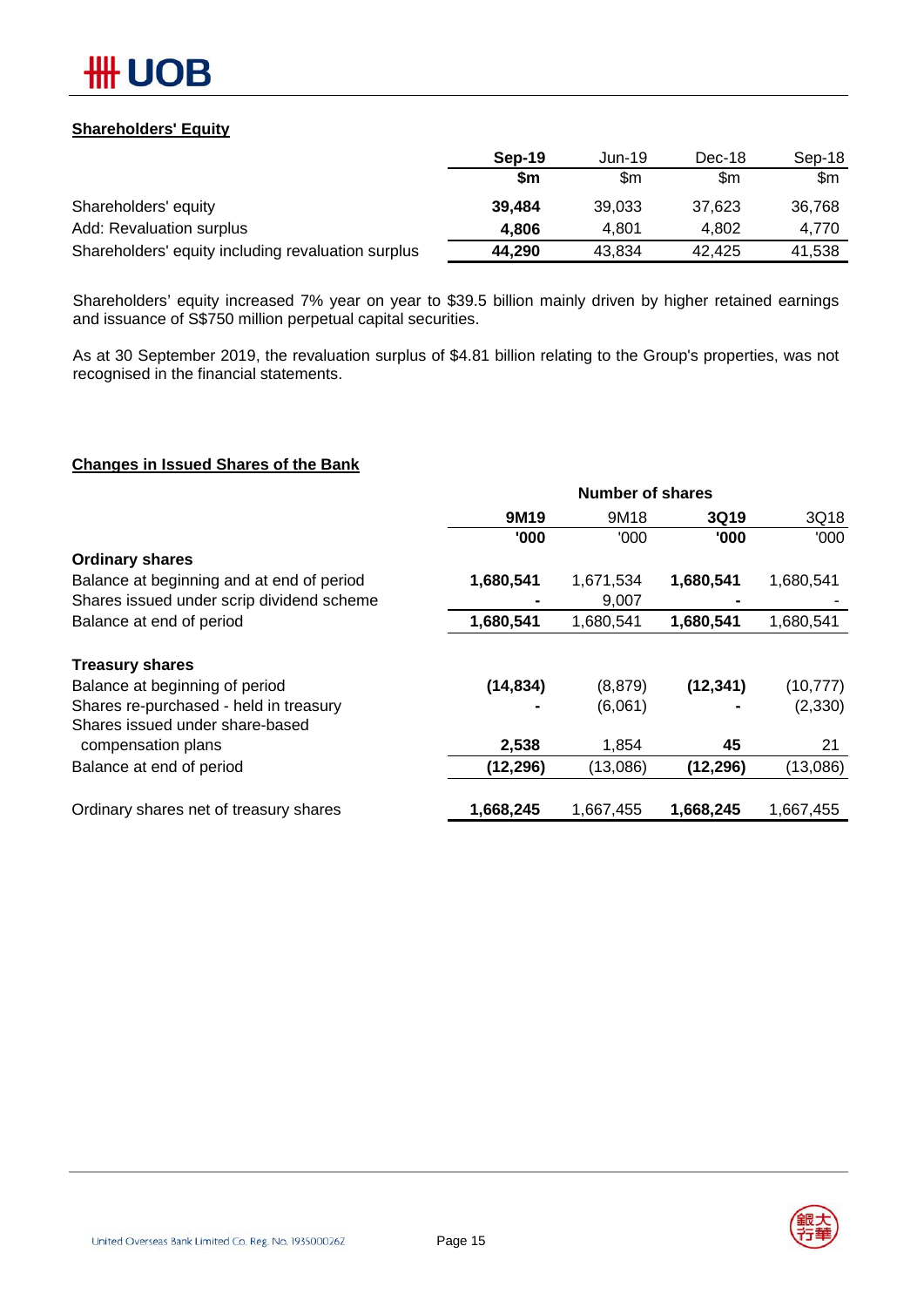| Performance by Business Segment <sup>1</sup>     |           |            |           |               |              |
|--------------------------------------------------|-----------|------------|-----------|---------------|--------------|
| Selected income statement items                  | <b>GR</b> | <b>GWB</b> | <b>GM</b> | <b>Others</b> | <b>Total</b> |
|                                                  | \$m       | \$m        | \$m       | \$m           | \$m\$        |
| 9M19                                             |           |            |           |               |              |
| Net interest income                              | 2,219     | 2,230      | 53        | 425           | 4,927        |
| Non-interest income                              | 968       | 872        | 403       | 428           | 2,671        |
| Operating income                                 | 3,187     | 3,102      | 456       | 853           | 7,598        |
| Operating expenses                               | (1, 547)  | (757)      | (203)     | (849)         | (3, 356)     |
| Allowances for credit and other losses           | (136)     | (142)      | 3         | (14)          | (289)        |
| Share of profit of associates and joint ventures |           | 1          |           | 31            | 31           |
| Profit before tax                                | 1,504     | 2,204      | 256       | 20            | 3,984        |
| Tax                                              |           |            |           |               | (634)        |
| Profit for the financial period                  |           |            |           |               | 3,350        |
| Other information:                               |           |            |           |               |              |
| Capital expenditure                              | 40        | 39         | 19        | 310           | 408          |
| Depreciation of assets                           | 41        | 19         | 8         | 222           | 290          |
|                                                  |           |            |           |               |              |
| 9M18                                             |           |            |           |               |              |
| Net interest income                              | 2,009     | 2,093      | 95        | 415           | 4,612        |
| Non-interest income                              | 934       | 793        | 268       | 294           | 2,289        |
| Operating income                                 | 2,943     | 2,886      | 363       | 709           | 6,901        |
| Operating expenses                               | (1,408)   | (631)      | (187)     | (793)         | (3,019)      |
| Allowances for credit and other losses           | (162)     | (74)       | (12)      | (17)          | (265)        |
| Share of profit of associates and joint ventures |           | 23         |           | 83            | 106          |
| Profit before tax                                | 1,373     | 2,204      | 164       | (18)          | 3,722        |
| Tax                                              |           |            |           |               | (620)        |
| Profit for the financial period                  |           |            |           |               | 3,102        |
| <b>Other information:</b>                        |           |            |           |               |              |
| Capital expenditure                              | 46        | 24         | 16        | 272           | 358          |
| Depreciation of assets                           | 18        | 8          | 5         | 169           | 200          |

Note:

1 Comparative segment information for prior periods have been adjusted for changes in organisational structure and management reporting methodology.

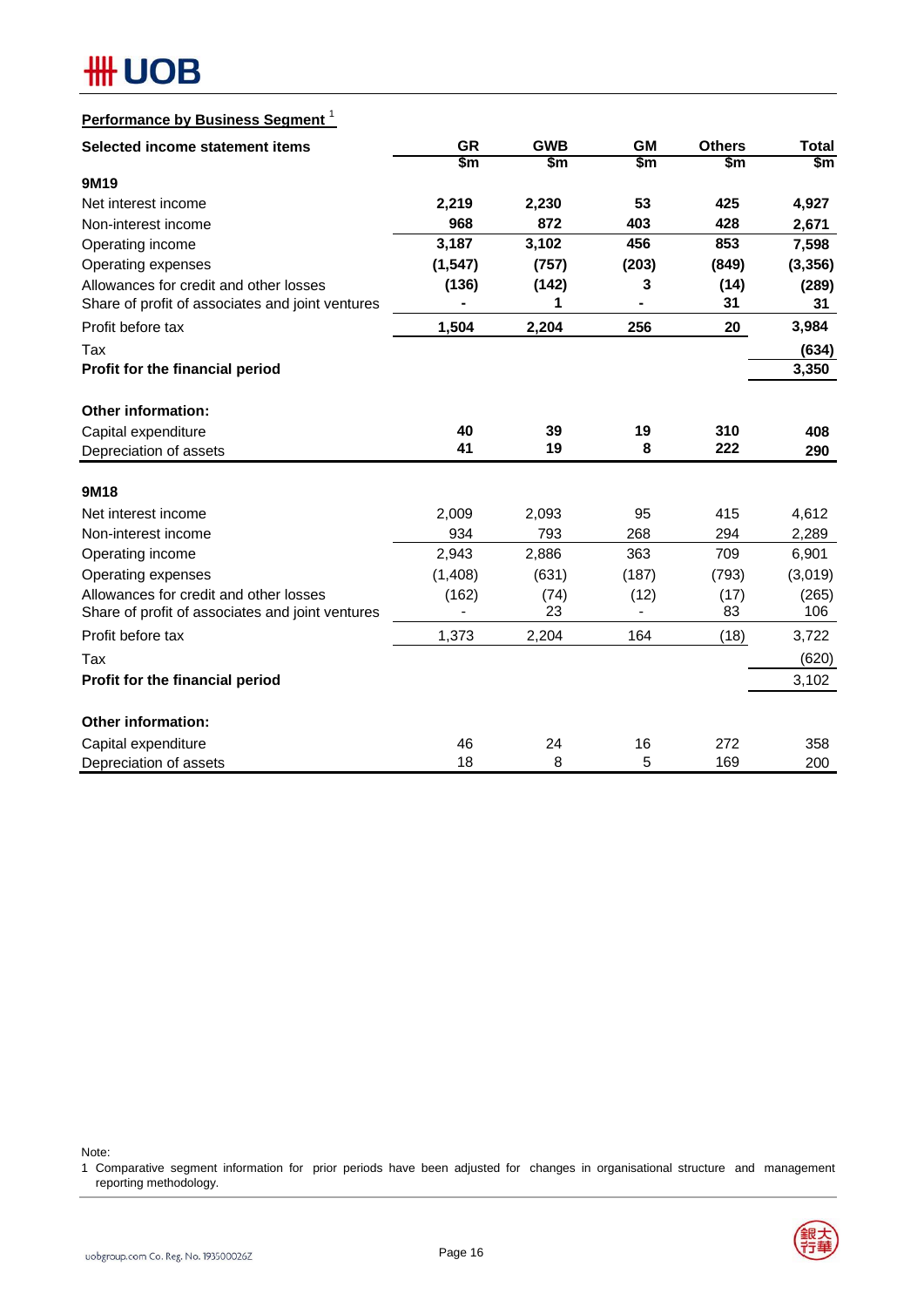| Performance by Business Segment <sup>1</sup><br>(cont'd) |           |                |                |               |               |
|----------------------------------------------------------|-----------|----------------|----------------|---------------|---------------|
| Selected income statement items                          | <b>GR</b> | <b>GWB</b>     | <b>GM</b>      | <b>Others</b> | <b>Total</b>  |
|                                                          | \$m       | \$m            | $\mathsf{Sm}$  | \$m           | $\mathsf{Sm}$ |
| <b>3Q19</b>                                              |           |                |                |               |               |
| Net interest income                                      | 758       | 751            | 39             | 139           | 1,687         |
| Non-interest income                                      | 356       | 290            | 133            | 143           | 922           |
| Operating income                                         | 1,114     | 1,041          | 172            | 282           | 2,609         |
| Operating expenses                                       | (536)     | (266)          | (80)           | (272)         | (1, 154)      |
| Allowances for credit and other losses                   | (45)      | (45)           | (1)            | (54)          | (145)         |
| Share of profit of associates and joint ventures         |           | 0              | ۰              | 14            | 14            |
| Profit before tax                                        | 533       | 730            | 91             | (30)          | 1,324         |
| Tax                                                      |           |                |                |               | (202)         |
| Profit for the financial period                          |           |                |                |               | 1,122         |
| Other information:                                       |           |                |                |               |               |
| Capital expenditure                                      | 13        | 13             | 8              | 104           | 138           |
| Depreciation of assets                                   | 13        | $\overline{7}$ | 3              | 79            | 102           |
|                                                          |           |                |                |               |               |
| <b>2Q19</b>                                              |           |                |                |               |               |
| Net interest income                                      | 744       | 745            | 10             | 154           | 1,653         |
| Non-interest income                                      | 328       | 296            | 130            | 176           | 930           |
| Operating income                                         | 1,072     | 1,041          | 140            | 330           | 2,583         |
| Operating expenses                                       | (519)     | (251)          | (63)           | (296)         | (1, 129)      |
| Allowances for credit and other losses                   | (56)      | 8              | 8              | (11)          | (51)          |
| Share of profit of associates and joint ventures         |           | (5)            | $\blacksquare$ | 5             | (0)           |
| Profit before tax                                        | 497       | 793            | 85             | 28            | 1,403         |
| Tax                                                      |           |                |                |               | (231)         |
| Profit for the financial period                          |           |                |                |               | 1,171         |
| Other information:                                       |           |                |                |               |               |
| Capital expenditure                                      | 11        | 14             | 7              | 108           | 140           |
| Depreciation of assets                                   | 15        | 7              | 2              | 74            | 98            |
|                                                          |           |                |                |               |               |
| 3Q18<br>Net interest income                              | 695       | 741            | 25             | 138           | 1,599         |
| Non-interest income                                      | 305       | 262            | 66             | 95            | 728           |
| Operating income                                         | 1,000     | 1,003          | 91             | 233           | 2,327         |
| Operating expenses                                       | (485)     | (225)          | (61)           | (240)         | (1,011)       |
| Allowances for credit and other losses                   | (69)      | (31)           | $\mathbf 0$    | 4             | (95)          |
| Share of profit of associates and joint ventures         |           | 3              | $\blacksquare$ | 22            | 25            |
| Profit before tax                                        | 446       | 750            | 30             | 20            | 1,246         |
| Tax                                                      |           |                |                |               | (206)         |
|                                                          |           |                |                |               |               |
| Profit for the financial period                          |           |                |                |               | 1,040         |
| Other information:                                       |           |                |                |               |               |
| Capital expenditure                                      | 20        | 11             | 5              | 88            | 124           |
| Depreciation of assets                                   | 6         | 3              | 2              | 57            | 68            |

Note:

1 Comparative segment information for prior periods have been adjusted for changes in organisational structure and management reporting methodology.

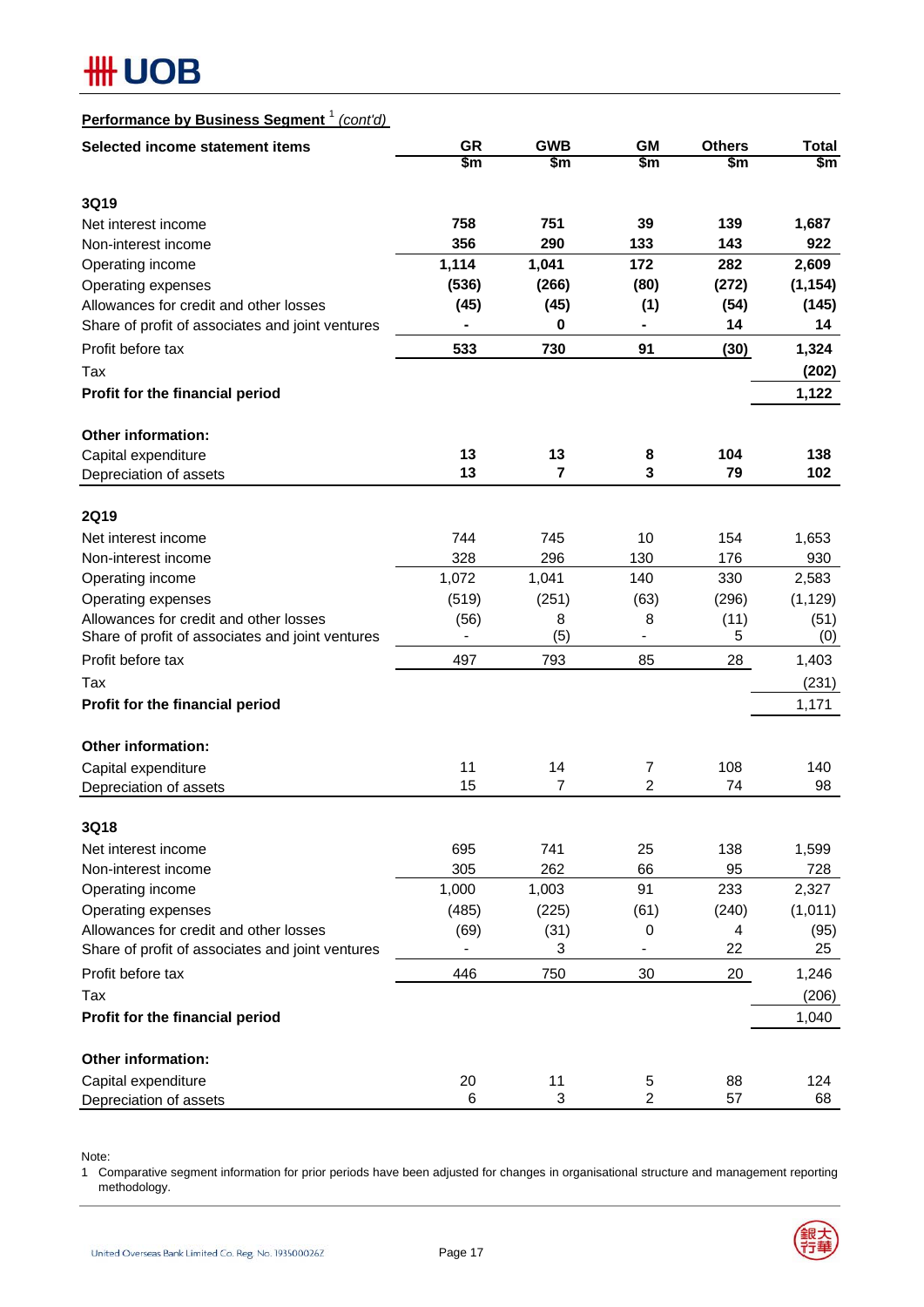| Performance by Business Segment <sup>1</sup> (cont'd) |
|-------------------------------------------------------|
|-------------------------------------------------------|

| Selected balance sheet items                | <b>GR</b>     | <b>GWB</b> | <b>GM</b> | <b>Others</b> | <b>Total</b> |
|---------------------------------------------|---------------|------------|-----------|---------------|--------------|
|                                             | $\frac{2}{3}$ | \$m        | \$m       | $\mathsf{sm}$ | \$m          |
| At 30 September 2019                        |               |            |           |               |              |
| <b>Segment assets</b>                       | 108,258       | 193,907    | 63,697    | 37,190        | 403,052      |
| Intangible assets                           | 1,318         | 2,089      | 660       | 81            | 4,148        |
| Investment in associates and joint ventures |               | 182        |           | 1,001         | 1,183        |
| <b>Total assets</b>                         | 109,576       | 196,178    | 64,357    | 38,272        | 408,383      |
| <b>Segment liabilities</b>                  | 151,497       | 161,034    | 41,872    | 14,282        | 368,685      |
| <b>Other information:</b>                   |               |            |           |               |              |
| Gross customer loans                        | 108,215       | 165,826    | 1,016     | 15            | 275,072      |
| Non-performing assets                       | 1,299         | 3,026      | 9         | 16            | 4,350        |
| At 30 June 2019                             |               |            |           |               |              |
| <b>Segment assets</b>                       | 108,505       | 189,521    | 66,814    | 36,221        | 401,061      |
| Intangible assets                           | 1,316         | 2,086      | 660       | 81            | 4,143        |
| Investment in associates and joint ventures |               | 182        |           | 996           | 1,178        |
| <b>Total assets</b>                         | 109,821       | 191,789    | 67,474    | 37,298        | 406,382      |
| <b>Segment liabilities</b>                  | 148,344       | 162,939    | 41,717    | 14,147        | 367,147      |
| <b>Other information:</b>                   |               |            |           |               |              |
| Gross customer loans                        | 108,408       | 163,603    | 851       | 19            | 272,881      |
| Non-performing assets                       | 1,229         | 2,932      | 8         | 16            | 4,185        |
| At 30 September 2018                        |               |            |           |               |              |
| <b>Segment assets</b>                       | 106,706       | 175,065    | 63,812    | 31,655        | 377,239      |
| Intangible assets                           | 1,314         | 2,083      | 659       | 81            | 4,136        |
| Investment in associates and joint ventures |               | 163        |           | 1,100         | 1,264        |
| <b>Total assets</b>                         | 108,020       | 177,311    | 64,471    | 32,836        | 382,638      |
| <b>Segment liabilities</b>                  | 140,271       | 159,551    | 32,771    | 13,087        | 345,680      |
| <b>Other information:</b>                   |               |            |           |               |              |
| Gross customer loans                        | 106,723       | 147,932    | 451       | 16            | 255,122      |
| Non-performing assets                       | 1,163         | 3,182      | 8         | 21            | 4,374        |

Note:

1 Comparative segment information for prior periods have been adjusted for changes in organisational structure and management reporting methodology.

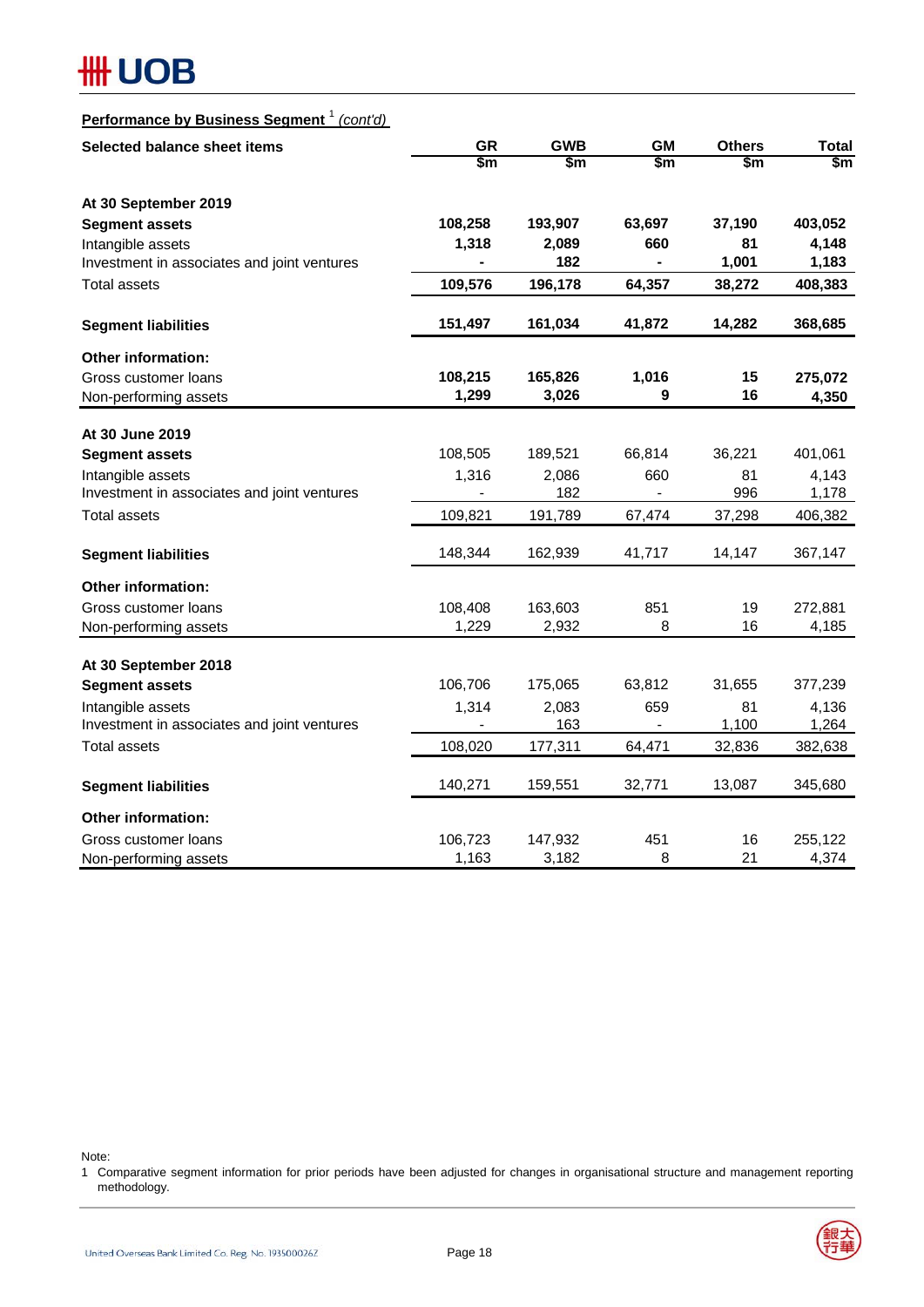

#### **Performance by Business Segment** *(cont'd)*

business segments are operated on an arm's length basis in a manner similar to third party transactions and they are<br>eliminated on consolidation Business segment performance reporting is prepared based on the Group's internal organisation structure and the methodologies adopted in the management reporting framework. Business segments' results include all applicable revenue, expenses, internal fund transfer price and cost allocations associated with the activities of the business. Transactions between eliminated on consolidation.

The Banking Group is organised into three major business segments - Group Retail, Group Wholesale Banking and Global Markets. Others include non-banking activities and corporate functions.

#### **Group Retail ("GR")**

GR segment covers personal and small enterprise customers.

Customers have access to a diverse range of products and services, including deposits, insurance, card, wealth management, investment, loan and trade financing products which are available across the Group's global branch network.

Profit before tax increased 10% to \$1.50 billion in 9M19, compared to a year ago. Total income grew 8% to \$3.19 billion driven by higher net interest income from volume growth and improvement in deposit margin, coupled with higher income from wealth management products. Expenses rose 10% from investments in people and digital capabilities. Total allowances for credit and other losses was lower at \$136 million.

higher net interest income and double-digit growth in wealth income partly offset by staff, technology and revenue-related<br>expenses. Against the same quarter last year and previous quarter, profit before tax rose 20% and 7% to \$533 million, supported by expenses.

#### **Group Wholesale Banking ("GWB")**

GWB encompasses corporate and institutional client segments which include medium and large enterprises, local corporations, multi-national corporations, financial institutions, government-linked entities, financial sponsors and property funds.

GWB provides customers with a broad range of products and services, including financing, trade services, cash management, capital markets solutions and advisory and treasury products.

Operating profit in 9M19 increased 4% to \$2.35 billion compared to a year ago. Net interest income grew 7% to \$2.23 billion from strong loan growth while non-interest income rose 10% to \$872 million supported by cash management, investment banking and loans related activities. Expenses were higher at \$757 million mainly from investments in headcount and technology to support strategic business initiatives. Profit before tax was relatively flat as allowances for impaired loans increased.

Compared to the same quarter last year and previous quarter, profit before tax was lower at \$730 million due to higher allowances for credit and other losses.

#### **Global Markets ("GM")**

GM provides a comprehensive suite of treasury products and services across multi-asset classes which includes foreign exchange, interest rate, credit, commodities, equities and structured investment products to help customers manage market risks and volatility. GM also engages in market making activities and management of funding and liquidity.

Income from products and services offered to customers of Group Retail and Group Wholesale Banking are reflected in the respective client segments.

Compared to a year ago, profit before tax grew 57% to \$256 million. Total income rose 26% to \$456 million largely from higher trading and investment income while expenses increased 8% to \$203 million.

Profit before tax tripled to \$91 million in 3Q19 as compared to the same quarter last year and 8% higher than the previous quarter on the back of higher trading income and gains from securities investment.

#### **Others**

Others includes corporate support functions, decisions not attributable to business segments mentioned above and other activities, which comprises property, insurance and investment management.

Others recorded a net profit of \$20 million as compared to a loss of \$18 million a year ago, due to higher income from central treasury activities, dividend income and gain on sale of bonds. This was partially offset by higher operating expenses and lower contribution from associates.

Against same quarter last year and previous quarter, 3Q19 registered a loss of \$30 million mainly from higher allowances for non-impaired asset.

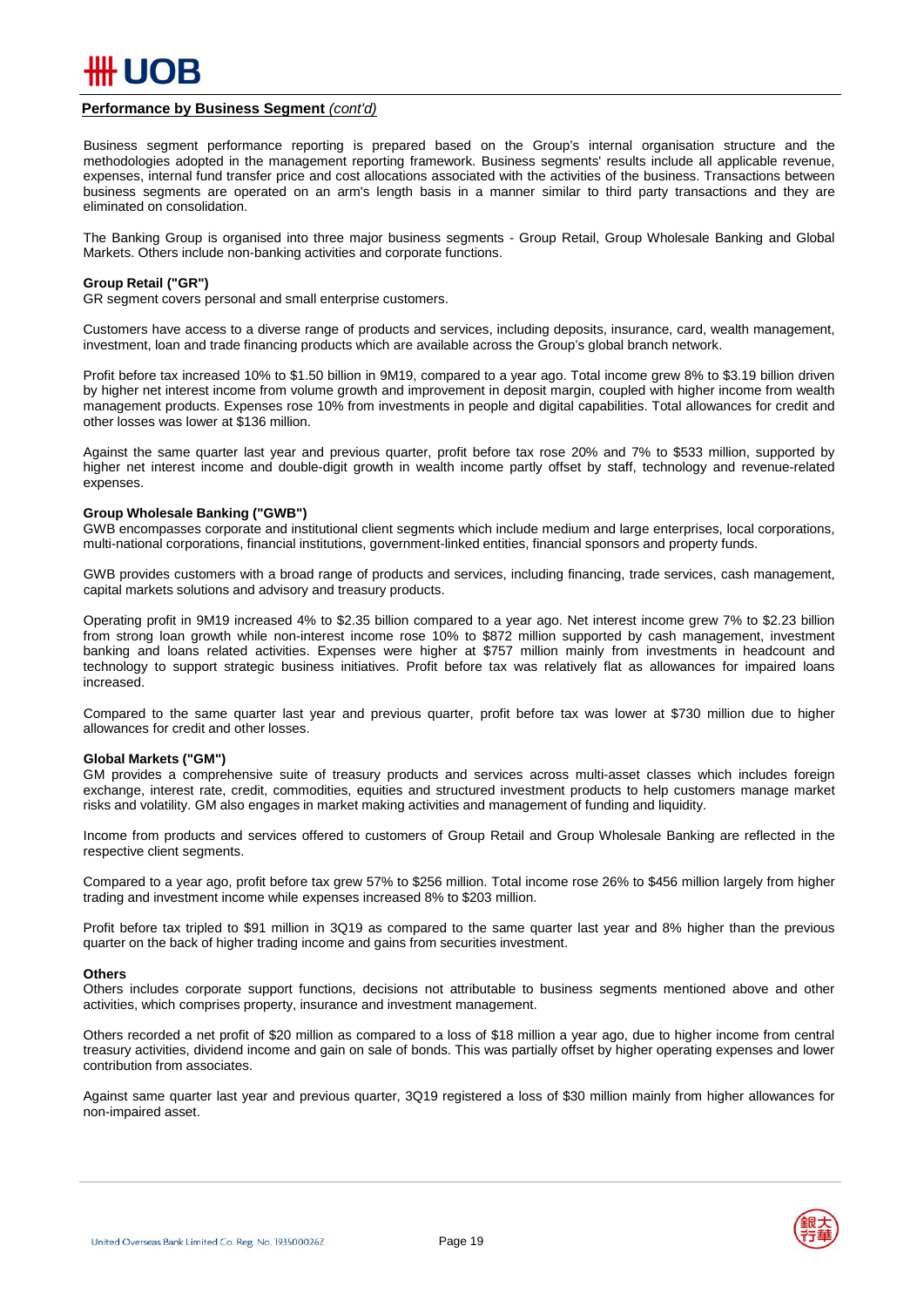## **#H UOB**

### **Performance by Geographical Segment** <sup>1</sup>

|                                                                                   | Singapore | <b>Malaysia</b> | <b>Thailand</b>  | Indonesia       | China $^2$ | <b>Others</b> | Total    |
|-----------------------------------------------------------------------------------|-----------|-----------------|------------------|-----------------|------------|---------------|----------|
|                                                                                   | \$m       | \$m             | \$m              | \$m             | \$m        | \$m           | \$m      |
| 9M19                                                                              |           |                 |                  |                 |            |               |          |
| Net interest income                                                               | 2,855     | 543             | 569              | 242             | 319        | 399           | 4,927    |
| Non-interest income                                                               | 1,551     | 249             | 219              | 120             | 397        | 135           | 2,671    |
| Operating income                                                                  | 4,406     | 792             | 788              | 362             | 716        | 534           | 7,598    |
| Operating expenses                                                                | (1,887)   | (313)           | (492)            | (256)           | (296)      | (112)         | (3, 356) |
| Allowances for credit and other losses<br>Share of profit of associates and joint | (106)     | (47)            | (93)             | (48)            | (1)        | 6             | (289)    |
| ventures                                                                          | 35        | $\mathbf 0$     |                  |                 | (0)        | (4)           | 31       |
| Profit before tax                                                                 | 2,448     | 432             | $\overline{203}$ | $\overline{58}$ | 419        | 424           | 3,984    |
| Total assets before intangible assets                                             | 236,076   | 41,927          | 26,228           | 9,515           | 58,241     | 32,248        | 404,235  |
| Intangible assets                                                                 | 3,182     |                 | 729              | 237             |            |               | 4,148    |
| <b>Total assets</b>                                                               | 239,258   | 41,927          | 26,957           | 9,752           | 58,241     | 32,248        | 408,383  |
| 9M18                                                                              |           |                 |                  |                 |            |               |          |
| Net interest income                                                               | 2,631     | 549             | 525              | 236             | 320        | 351           | 4,612    |
| Non-interest income                                                               | 1.280     | 240             | 186              | 92              | 340        | 151           | 2,289    |
| Operating income                                                                  | 3,911     | 789             | 711              | 328             | 660        | 502           | 6,901    |
| Operating expenses                                                                | (1,710)   | (296)           | (414)            | (223)           | (273)      | (103)         | (3,019)  |
| Allowances for credit and other losses                                            | (71)      | (46)            | (81)             | (49)            | (29)       | 11            | (265)    |
| Share of profit of associates and joint                                           |           |                 |                  |                 |            |               |          |
| ventures                                                                          | 52        | 0               |                  | $\blacksquare$  | 29         | 25            | 106      |
| Profit before tax                                                                 | 2,182     | 447             | 216              | 56              | 387        | 434           | 3,722    |
| Total assets before intangible assets                                             | 222,510   | 40,362          | 22,329           | 9,257           | 55,230     | 28,814        | 378,502  |
| Intangible assets                                                                 | 3,182     |                 | 726              | 228             |            |               | 4,136    |
| <b>Total assets</b>                                                               | 225,692   | 40,362          | 23,055           | 9,485           | 55,230     | 28,814        | 382,638  |

Notes:

1 Based on the location where the transaction and assets are booked. The information is stated after elimination of inter-segment transactions.

2 Comprise Mainland China, Hong Kong SAR and Taiwan.



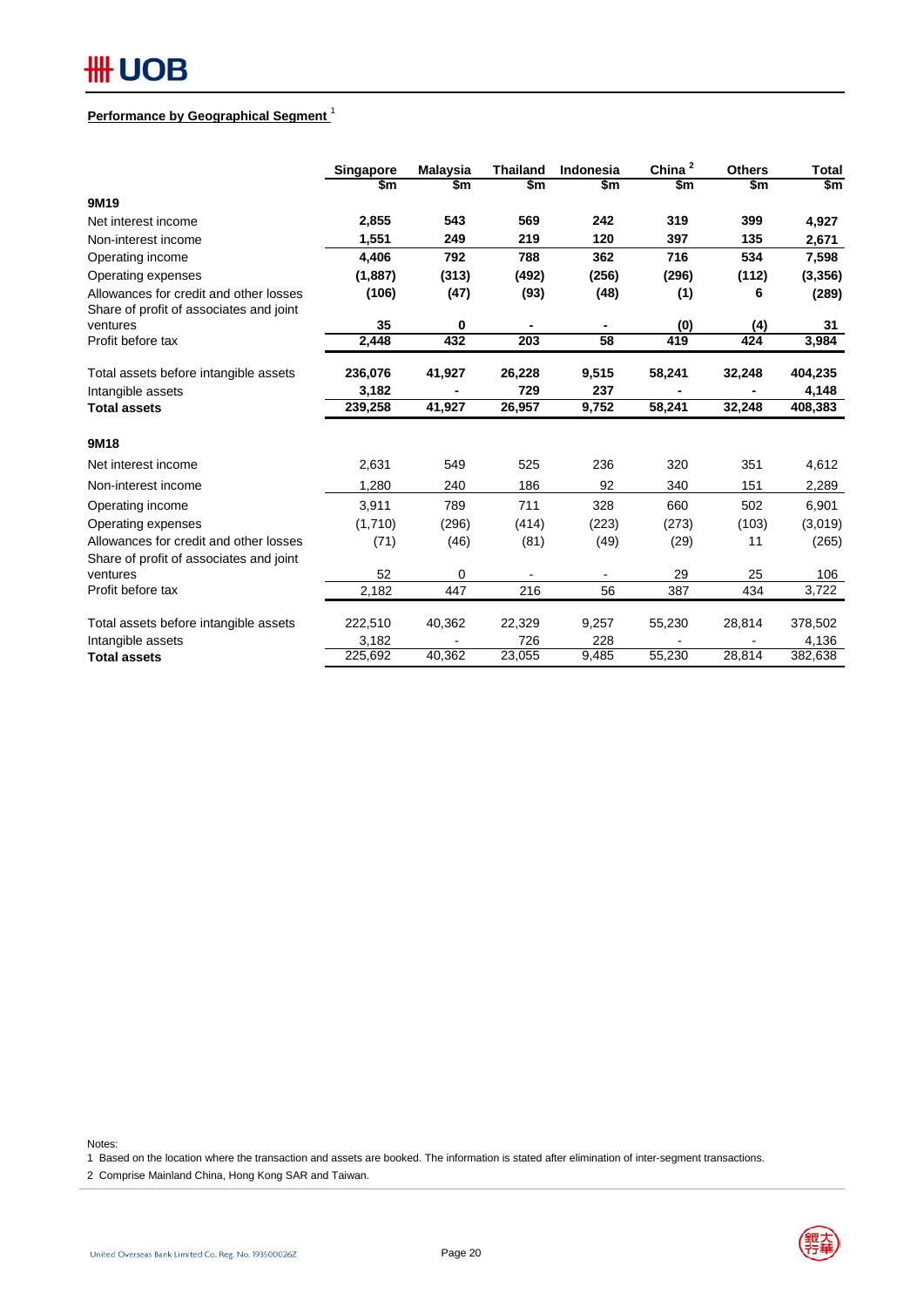## 

### **Performance by Geographical Segment** <sup>1</sup> *(cont'd* )

|                                                                                   | Singapore | <b>Malaysia</b> | <b>Thailand</b> | Indonesia                | China <sup>2</sup> | <b>Others</b> | Total    |
|-----------------------------------------------------------------------------------|-----------|-----------------|-----------------|--------------------------|--------------------|---------------|----------|
|                                                                                   | \$m       | \$m             | \$m             | \$m                      | \$m                | \$m           | \$m      |
| 3Q19                                                                              |           |                 |                 |                          |                    |               |          |
| Net interest income                                                               | 968       | 186             | 196             | 80                       | 121                | 136           | 1,687    |
| Non-interest income                                                               | 537       | 93              | 81              | 47                       | 114                | 50            | 922      |
| Operating income                                                                  | 1,505     | 279             | 277             | 127                      | 235                | 186           | 2,609    |
| Operating expenses                                                                | (635)     | (108)           | (175)           | (91)                     | (105)              | (40)          | (1, 154) |
| Allowances for credit and other losses<br>Share of profit of associates and joint | (54)      | (20)            | (59)            | (14)                     | (15)               | 17            | (145)    |
| ventures                                                                          | 13        | 0               | $\blacksquare$  | $\overline{\phantom{a}}$ | (0)                | 1             | 14       |
| Profit before tax                                                                 | 829       | 151             | 43              | 22                       | 115                | 164           | 1,324    |
| Total assets before intangible assets                                             | 236,076   | 41,927          | 26,228          | 9,515                    | 58,241             | 32,248        | 404,235  |
| Intangible assets                                                                 | 3,182     |                 | 729             | 237                      |                    |               | 4,148    |
| <b>Total assets</b>                                                               | 239,258   | 41,927          | 26,957          | 9,752                    | 58,241             | 32,248        | 408,383  |
| <b>2Q19</b>                                                                       |           |                 |                 |                          |                    |               |          |
| Net interest income                                                               | 970       | 177             | 189             | 79                       | 106                | 132           | 1,653    |
| Non-interest income                                                               | 533       | 80              | 72              | 38                       | 150                | 57            | 930      |
| Operating income                                                                  | 1,503     | 257             | 261             | 117                      | 256                | 189           | 2,583    |
| Operating expenses                                                                | (644)     | (105)           | (161)           | (83)                     | (99)               | (37)          | (1, 129) |
| Allowances for credit and other losses<br>Share of profit of associates and joint | 9         | (26)            | (38)            | (17)                     | 27                 | (6)           | (51)     |
| ventures                                                                          | 9         | 0               |                 |                          | 0                  | (9)           | (0)      |
| Profit before tax                                                                 | 877       | 126             | 62              | 17                       | 184                | 137           | 1,403    |
| Total assets before intangible assets                                             | 236,810   | 40,521          | 24,470          | 9,866                    | 56,288             | 34,284        | 402,239  |
| Intangible assets                                                                 | 3,182     |                 | 728             | 233                      |                    |               | 4,143    |
| <b>Total assets</b>                                                               | 239,992   | 40,521          | 25,198          | 10,099                   | 56,288             | 34,284        | 406,382  |
| <b>3Q18</b>                                                                       |           |                 |                 |                          |                    |               |          |
| Net interest income                                                               | 912       | 188             | 180             | 77                       | 113                | 129           | 1,599    |
| Non-interest income                                                               | 403       | 73              | 64              | 35                       | 105                | 48            | 728      |
| Operating income                                                                  | 1,315     | 261             | 244             | 112                      | 218                | 177           | 2,327    |
| Operating expenses                                                                | (572)     | (99)            | (142)           | (76)                     | (88)               | (34)          | (1,011)  |
| Allowances for credit and other losses                                            | (24)      | (18)            | (22)            | (30)                     | 8                  | (9)           | (95)     |
| Share of profit of associates and joint                                           |           |                 |                 |                          |                    |               |          |
| ventures                                                                          | 15        | $\mathbf 0$     |                 |                          | 8                  | 2             | 25       |
| Profit before tax                                                                 | 734       | 144             | 80              | 6                        | 146                | 136           | 1,246    |
| Total assets before intangible assets                                             | 222,510   | 40,362          | 22,329          | 9,257                    | 55,230             | 28,814        | 378,502  |
| Intangible assets                                                                 | 3,182     |                 | 726             | 228                      |                    |               | 4,136    |
| <b>Total assets</b>                                                               | 225,692   | 40,362          | 23,055          | 9,485                    | 55,230             | 28,814        | 382,638  |

Notes:

1 Based on the location where the transaction and assets are booked. The information is stated after elimination of inter-segment transactions.

2 Comprise Mainland China, Hong Kong SAR and Taiwan.

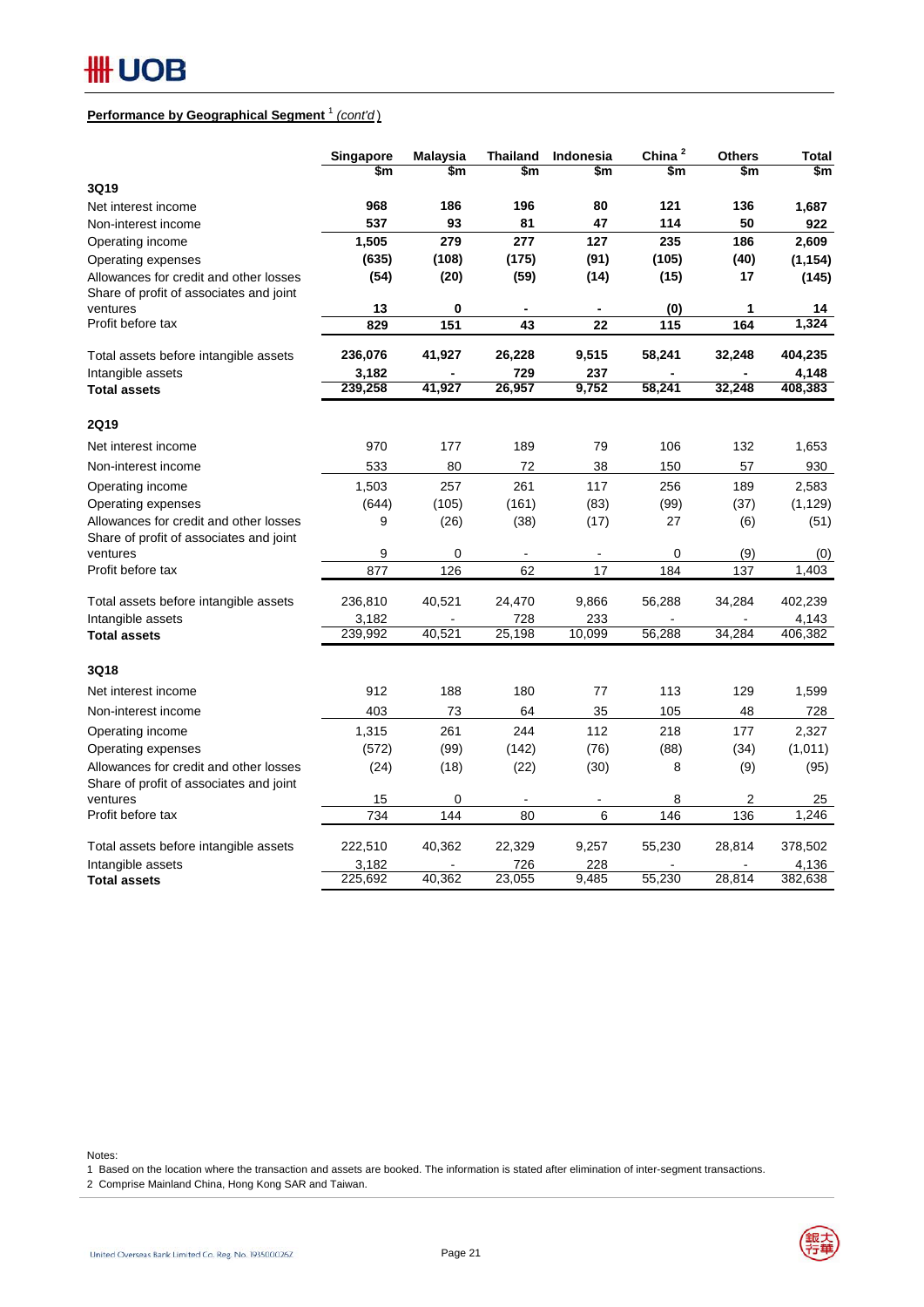

#### **Performance by Geographical Segment** *(cont'd)*

Geographical segment performance reporting is prepared based on the location where the transaction or assets are booked. The information is stated after elimination of inter-segment transactions.

#### **Singapore**

Profit before tax for the nine months grew 12% to \$2.45 billion from a year ago, supported by double-digit growth in income. Net interest income rose 9% to \$2.86 billion from loan growth and higher net interest margin. Non-interest income increased 21% to \$1.55 billion from higher trading and investment income. Expenses were 10% higher at \$1.89 billion, primarily from investment in talent and technology to support franchise growth.

Compared to the same quarter last year, profit before tax increased 13% to \$829 million on the back of stronger income growth, partly offset by higher expenses and credit losses.

Profit before tax decreased 5% quarter on quarter to \$829 million due to higher allowances for credit and other losses.

#### **Malaysia**

Profit before tax for the nine months declined 3% to \$432 million against the previous year due to unfavourable foreign exchange translation. Total income was marginally higher at \$792 million, as net interest income from loan growth was partly offset by lower net interest margin given policy rate cut and competitive pricing environment. Non-interest income improved 4% to \$249 million supported by higher gain from government securities. Expenses increased 6% to \$313 million and allowances were relatively flat from a year ago.

Against the same quarter last year, profit before tax increased by 5% to \$151 million lifted by higher loan-related and wealth management fee income coupled with higher gain from government securities. Quarter on quarter, profit before tax registered a strong growth of 19% to \$151 million, led by 9% income growth and lower credit losses.

#### **Thailand**

Compared to a year ago, profit before tax for 9M19 was 6% lower at \$203 million. Strong income growth of 11% to \$788 million was registered on the back of loan growth, broad-based increase in fee income and higher gain from government securities. Expenses increased 19% to \$492 million, largely from staff expenses and investment in digital bank.

Against the same quarter last year and previous quarter, profit before tax for 3Q19 was lower by 46% and 30% respectively to \$43 million, as income growth was more than offset by investment in digital bank and higher allowances for credit losses.

#### **Indonesia**

Profit before tax for the nine months increased marginally to \$58 million from a year ago. Income grew by 10% to \$362 million from higher trading income and increased fee from wealth and credit card. This was largely offset by higher staff and revenuerelated expenses, while credit costs were broadly stable.

Compared to the same quarter last year and previous quarter, profit before tax increased \$16 million and \$5 million respectively to \$22 million on the back of higher trading and investment income and lower allowances for credit and other losses.

#### **China**

For the nine months, profit before tax grew 8% to \$419 million driven by higher treasury income and loan-related fee as well as lower allowances for credit and other losses. This was partially offset by reduced interest in an associated company.

Against the same quarter last year, profit before tax declined by 21% to \$115 million, largely attributed to a write-back in allowances for credit and other losses in 3Q18. Income grew 8% from a year ago driven by loan growth and broad-based increase in fee income.

Profit before tax was lower by 37% quarter on quarter as 2Q19 benefitted from higher loan-related fee and treasury income as well as a write-back in allowances on non-impaired assets and recoveries from impaired loan.

#### **Others**

Profit before tax for 9M19 declined by 2% to \$424 million from a year ago, as income growth was more than offset by higher expenses coupled with lower contribution from associates.

Profit before tax of \$164 million in 3Q19 represented 21% growth from a year ago and 20% against last quarter due to a writeback in allowances for credit and other losses.

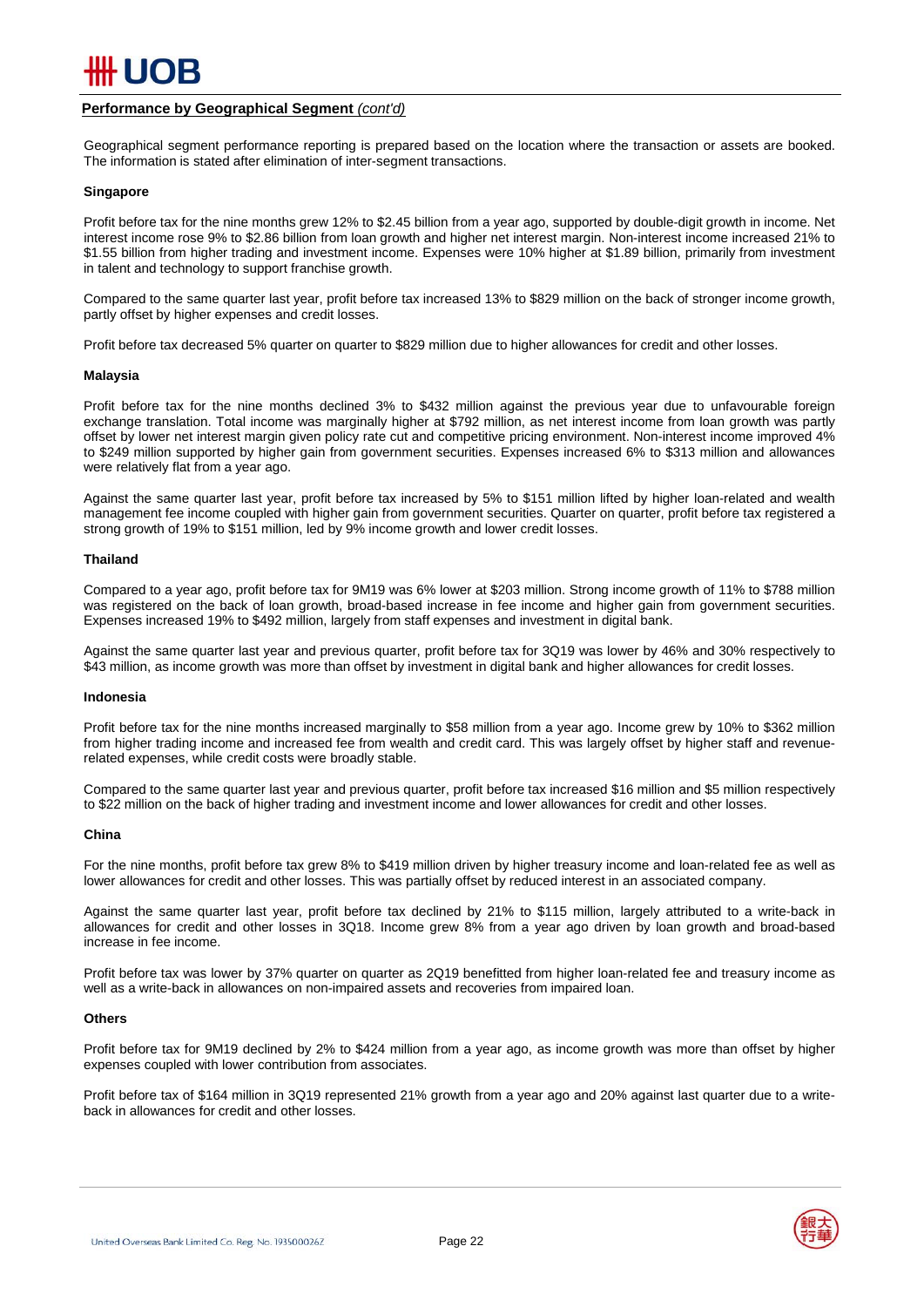## ## UOB

## **Capital Adequacy and Leverage Ratios** 1,2,3

|                                              | Sep-19   | Jun-19        | Dec-18  | Sep-18   |
|----------------------------------------------|----------|---------------|---------|----------|
|                                              | \$m      | $\mathsf{Sm}$ | \$m\$   | \$m\$    |
| Share capital                                | 4,947    | 4,946         | 4,888   | 4,931    |
| Disclosed reserves/others                    | 31,379   | 31,734        | 30,445  | 29,541   |
| Regulatory adjustments                       | (4, 567) | (4,613)       | (4,583) | (4, 570) |
| <b>Common Equity Tier 1 Capital ("CET1")</b> | 31,759   | 32,067        | 30,750  | 29,902   |
| Perpetual capital securities/others          | 2,878    | 2,129         | 2,129   | 2,129    |
| <b>Additional Tier 1 Capital ("AT1")</b>     | 2,878    | 2,129         | 2,129   | 2,129    |
| <b>Tier 1 Capital</b>                        | 34,637   | 34,196        | 32,879  | 32,030   |
| Subordinated notes                           | 4,047    | 5,056         | 4,186   | 4,144    |
| Provisions/others                            | 487      | 378           | 477     | 721      |
| <b>Tier 2 Capital</b>                        | 4,534    | 5,434         | 4,663   | 4,865    |
| <b>Eligible Total Capital</b>                | 39,171   | 39,630        | 37,542  | 36,895   |
| <b>Risk-Weighted Assets ("RWA")</b>          | 231,610  | 230,032       | 220,568 | 212,502  |
| <b>Capital Adequacy Ratios ("CAR")</b>       |          |               |         |          |
| CET <sub>1</sub>                             | 13.7%    | 13.9%         | 13.9%   | 14.1%    |
| Tier 1                                       | 15.0%    | 14.9%         | 14.9%   | 15.1%    |
| Total                                        | 16.9%    | 17.2%         | 17.0%   | 17.4%    |
| <b>Leverage Exposure</b>                     | 458,057  | 454,152       | 434,732 | 430,329  |
| Leverage Ratio                               | 7.6%     | 7.5%          | 7.6%    | 7.4%     |

The Group's CET1, Tier 1 and Total CAR as at 30 September 2019 were well above the regulatory minimum requirements.

Year on year, total capital was higher mainly from retained earnings and issuance of S\$750 million perpetual capital securities, partly offset by lower eligible provisions. RWA was higher largely due to asset growth.

Total capital was lower quarter on quarter mainly from interim dividend payment and redemption of US\$800 million subordinated notes, partly offset by issuance of S\$750 million perpetual capital securities.

As at 30 September 2019, the Group's leverage ratio was 7.6%, comfortably above the regulatory minimum requirement of 3%.

Notes:

1 Singapore-incorporated banks are required to maintain minimum CAR as follows: CET1 at 6.5%, Tier 1 at 8% and Total at 10%. In addition, the Group is required to maintain CET1 capital to meet the capital conservation buffer of 2.5% and the countercyclical capital buffer (CCyB) of up to 2.5% effective 1 January 2019. The Group's CCyB is computed as the weighted average of effective CCyB in jurisdictions to which the Group has private sector exposures.

3 Disclosures required under MAS Notice 637 are published on our website: www.UOBgroup.com/investor-relations/financial/index.html.



 $\mathcal{P}$ Leverage ratio is calculated in accordance with MAS Notice 637. A minimum ratio of 3% is required effective 1 January 2018.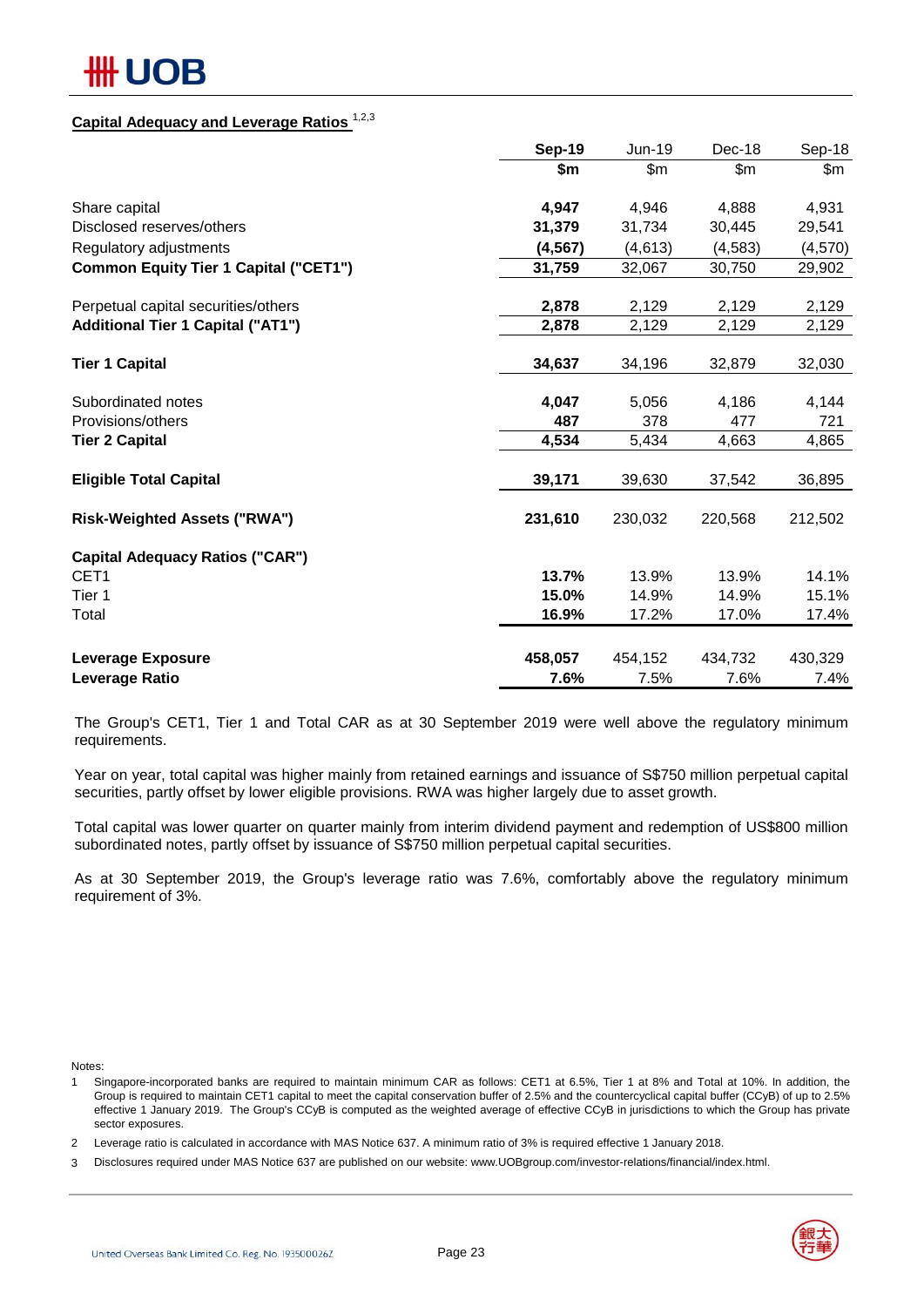### **Consolidated Income Statement (Unaudited)**

|                                                  | 9M19  | 9M18          | $+$ /(-)       | 3Q19  | 3Q18  | $+$ /(-)       | 2Q19  | $+/(-)$        |
|--------------------------------------------------|-------|---------------|----------------|-------|-------|----------------|-------|----------------|
|                                                  | \$m   | $\mathsf{Sm}$ | $\%$           | \$m   | \$m   | %              | \$m\$ | $\%$           |
| Interest income                                  | 9,518 | 8,103         | 17             | 3,223 | 2,920 | 10             | 3,194 | 1              |
| Less: Interest expense                           | 4,591 | 3,491         | 32             | 1,537 | 1,321 | 16             | 1,541 | (0)            |
| Net interest income                              | 4,927 | 4,612         | $\overline{7}$ | 1,687 | 1,599 | 5              | 1,653 | $\overline{2}$ |
| Net fee and commission income                    | 1,557 | 1,500         | $\overline{4}$ | 551   | 484   | 14             | 527   | 5              |
| Dividend income                                  | 47    | 26            | 80             | 6     | 5     | 27             | 40    | (84)           |
| Rental income                                    | 83    | 90            | (8)            | 27    | 30    | (9)            | 28    | (3)            |
| Net trading income                               | 699   | 565           | 24             | 212   | 174   | 21             | 245   | (13)           |
| Net gain from investment securities              | 193   | 24            | >100           | 98    | 11    | >100           | 67    | 47             |
| Other income                                     | 93    | 84            | 10             | 28    | 23    | 21             | 24    | 18             |
| Non-interest income                              | 2,671 | 2,289         | 17             | 922   | 728   | 27             | 930   | (1)            |
| <b>Total operating income</b>                    | 7,598 | 6,901         | 10             | 2,609 | 2,327 | 12             | 2,583 | 1              |
| Less: Staff costs                                | 2,042 | 1,850         | 10             | 708   | 626   | 13             | 675   | 5              |
| Other operating expenses                         | 1,314 | 1,169         | 12             | 446   | 384   | 16             | 455   | (2)            |
| <b>Total operating expenses</b>                  | 3,356 | 3,019         | 11             | 1,154 | 1,011 | 14             | 1,129 | $\overline{2}$ |
| Operating profit before allowance                | 4,242 | 3,881         | 9              | 1,455 | 1,317 | 11             | 1,453 | $\Omega$       |
| Less: Allowances for credit and other losses     | 289   | 265           | 9              | 145   | 95    | 53             | 51    | >100           |
| <b>Operating profit after allowance</b>          | 3,953 | 3,616         | 9              | 1,310 | 1,222 | $\overline{7}$ | 1,403 | (7)            |
| Share of profit of associates and joint ventures | 31    | 106           | (70)           | 14    | 25    | (42)           | (0)   | >100           |
| <b>Profit before tax</b>                         | 3,984 | 3,722         | $\overline{7}$ | 1,324 | 1,246 | 6              | 1,403 | (6)            |
| Less: Tax                                        | 634   | 620           | 2              | 202   | 206   | (2)            | 231   | (12)           |
| Profit for the financial period                  | 3,350 | 3,102         | 8              | 1,122 | 1,040 | 8              | 1,171 | (4)            |
| Attributable to:                                 |       |               |                |       |       |                |       |                |
| <b>Equity holders of the Bank</b>                | 3,338 | 3,092         | 8              | 1,118 | 1,037 | 8              | 1,168 | (4)            |
| Non-controlling interests                        | 12    | 10            | 27             | 3     | 3     | 19             | 4     | (10)           |
|                                                  | 3,350 | 3,102         | 8              | 1,122 | 1,040 | 8              | 1,171 | (4)            |

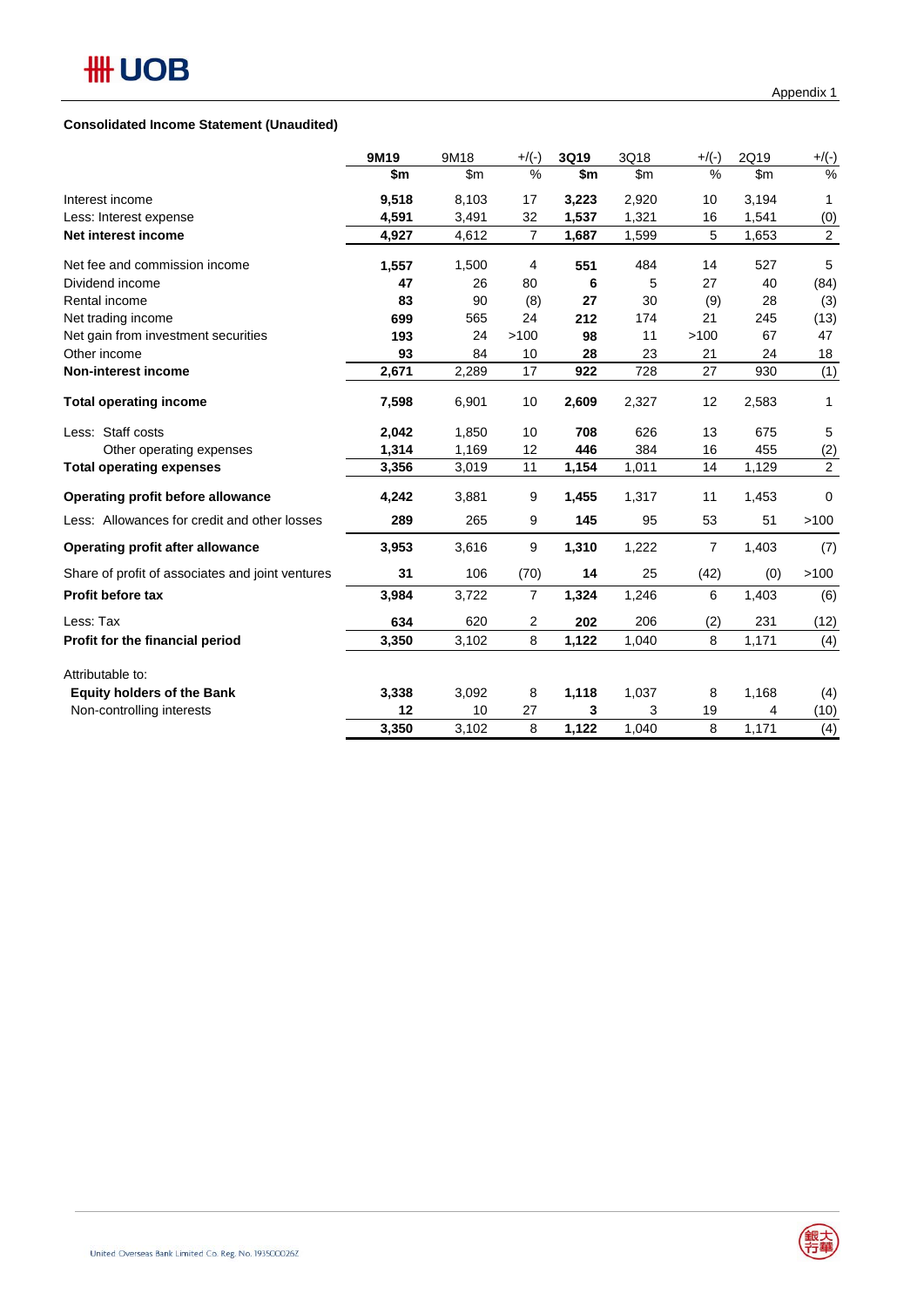## **Consolidated Statement of Comprehensive Income (Unaudited)**

|                                                                                                                                | 9M19  | 9M18  | $+$ /(-)       | 3Q19  | 3Q18  | $+$ /(-)  | 2Q19  | $+/(-)$        |
|--------------------------------------------------------------------------------------------------------------------------------|-------|-------|----------------|-------|-------|-----------|-------|----------------|
|                                                                                                                                | \$m   | \$m\$ | %              | \$m   | \$m\$ | %         | \$m\$ | %              |
| Profit for the financial period                                                                                                | 3,350 | 3,102 | 8              | 1,122 | 1,040 | 8         | 1,171 | (4)            |
| Other comprehensive income that will not be<br>reclassified to income statement<br>Net gains/(losses) on equity instruments at |       |       |                |       |       |           |       |                |
| fair value through other comprehensive income<br>Fair value changes on financial liabilities designated at                     | 88    | (217) | >100           | (43)  | (80)  | 47        | 21    | (>100)         |
| fair value due to the Bank's own credit risk                                                                                   | (55)  | 31    | (>100)         | (17)  | (18)  | 5         | (12)  | (45)           |
| Remeasurement of defined benefit obligation                                                                                    | 0     | 6     | (97)           | (0)   | 6     | (>100)    | 0     | (>100)         |
| Related tax on items fair value through other                                                                                  |       |       |                |       |       |           |       |                |
| comprehensive income                                                                                                           | (46)  |       | $(3)$ $(>100)$ | 5     | 12    | (54)      | (67)  | >100           |
|                                                                                                                                | (12)  | (183) | 94             | (55)  | (81)  | 32        | (57)  | 4              |
| Other comprehensive income that may be                                                                                         |       |       |                |       |       |           |       |                |
| subsequently reclassified to income statement                                                                                  |       |       |                |       |       |           |       |                |
| Currency translation adjustments                                                                                               | 196   |       | (69) > 100     | 107   | (121) | >100      | (9)   | >100           |
| Debt instruments at fair value through other<br>comprehensive income                                                           |       |       |                |       |       |           |       |                |
| Change in fair value                                                                                                           | 373   | (226) | >100           | 73    | 39    | 90        | 124   | (41)           |
| Transfer to income statement on disposal                                                                                       | (93)  | 26    | (>100)         | (40)  | 5     | (>100)    | (41)  | $\overline{2}$ |
| Changes in allowance for expected credit losses                                                                                | (49)  | (4)   | (>100)         | 1     | (5)   | >100      | (3)   | >100           |
| <b>Related tax</b>                                                                                                             | 44    | 6     | >100           | (6)   | (8)   | 32        | 53    | (>100)         |
|                                                                                                                                | 470   | (267) | >100           | 135   | (91)  | >100      | 124   | 9              |
| Change in shares of other comprehensive                                                                                        |       |       |                |       |       |           |       |                |
| income of associates and joint ventures                                                                                        | 12    |       | (10) > 100     | 5     |       | (3) > 100 | 11    | (50)           |
| Other comprehensive income for                                                                                                 |       |       |                |       |       |           |       |                |
| the financial period, net of tax                                                                                               | 470   | (460) | >100           | 86    | (174) | >100      | 78    | 11             |
| Total comprehensive income for                                                                                                 |       |       |                |       |       |           |       |                |
| the financial period, net of tax                                                                                               | 3,820 | 2,641 | 45             | 1,208 | 866   | 39        | 1,249 | (3)            |
|                                                                                                                                |       |       |                |       |       |           |       |                |
| Attributable to:                                                                                                               |       |       |                |       |       |           |       |                |
| <b>Equity holders of the Bank</b>                                                                                              | 3,801 | 2,632 | 44             | 1,205 | 863   | 40        | 1,242 | (3)            |
| Non-controlling interests                                                                                                      | 19    | 9     | >100           | 3     | 3     | 0         | 7     | (62)           |
|                                                                                                                                | 3,820 | 2,641 | 45             | 1,208 | 866   | 39        | 1,249 | (3)            |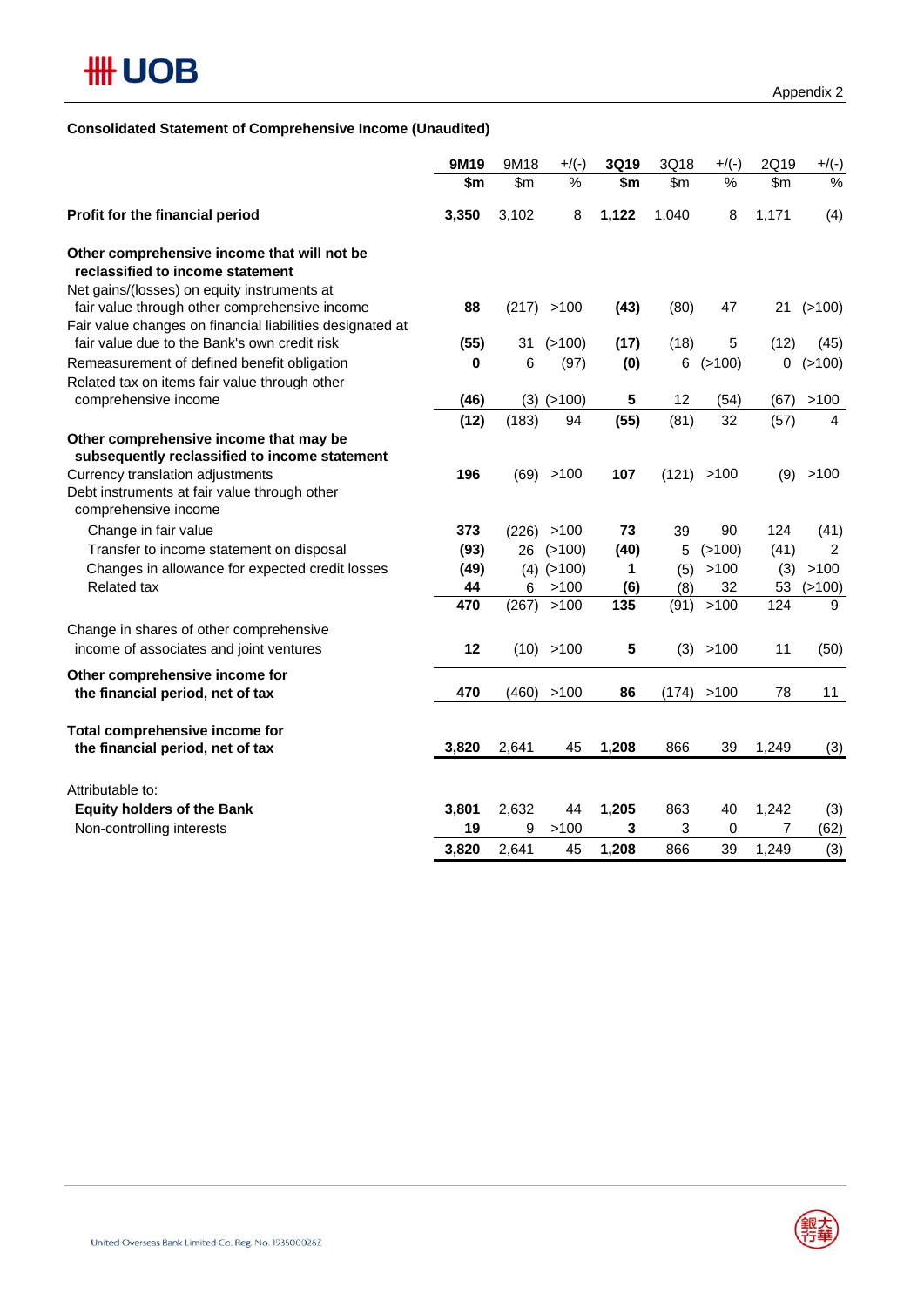## **Consolidated Balance Sheet (Unaudited)**

|                                                                      | <b>Sep-19</b>      | Jun-19<br>$\overline{\$m}$ | Dec-18 $1$         | Sep-18             |
|----------------------------------------------------------------------|--------------------|----------------------------|--------------------|--------------------|
|                                                                      | \$m                |                            | \$m                | \$m                |
| <b>Equity</b>                                                        |                    |                            |                    |                    |
| Share capital and other capital                                      | 7,822              | 7,072                      | 7,014              | 7,057              |
| Retained earnings                                                    | 22,842             | 22,681                     | 21,716             | 20,863             |
| Other reserves                                                       | 8,820              | 9,280                      | 8,893              | 8,848              |
| Equity attributable to equity holders of the Bank                    | 39,484             | 39,033                     | 37,623             | 36,768             |
| Non-controlling interests                                            | 214                | 202                        | 190                | 190                |
| Total equity                                                         | 39,697             | 39,235                     | 37,813             | 36,959             |
| <b>Liabilities</b>                                                   |                    |                            |                    |                    |
| Deposits and balances of banks                                       | 21,999             | 18,157                     | 13,801             | 14,811             |
| Deposits and balances of customers                                   | 304,423            | 304,792                    | 293,186            | 293,634            |
| Bills and drafts payable                                             | 841                | 743                        | 638                | 769                |
| Derivative financial liabilities                                     | 7,406              | 5,874                      | 5,840              | 6,542              |
| <b>Other liabilities</b>                                             | 5,617              | 5,431                      | 5,417              | 5,331              |
| Tax payable                                                          | 466                | 542                        | 514                | 555                |
| Deferred tax liabilities                                             | 309                | 270                        | 279                | 131                |
| Debts issued                                                         | 27,625             | 31,338                     | 30,606             | 23,906             |
| <b>Total liabilities</b>                                             | 368,685            | 367,147                    | 350,280            | 345,680            |
| <b>Total equity and liabilities</b>                                  | 408,383            | 406,382                    | 388,092            | 382,638            |
| <b>Assets</b>                                                        |                    |                            |                    |                    |
| Cash, balances and placements with central banks                     | 22,280             | 26,742                     | 25,252             | 24,375             |
| Singapore Government treasury bills and securities                   | 5,869              | 5,542                      | 5,615              | 5,761              |
| Other government treasury bills and securities                       | 17,526             | 14,733                     | 13,201             | 12,393             |
| <b>Trading securities</b>                                            | 2,895              | 2,193                      | 1,929              | 2,075              |
| Placements and balances with banks                                   | 51,833             | 53,103                     | 50,800             | 54,954             |
| Loans to customers                                                   | 271,886            | 269,820                    | 258,627            | 251,755            |
| Derivative financial assets                                          | 7,288              | 5,832                      | 5,730              | 6,696              |
| Investment securities                                                | 15,009             | 14,722                     | 13,553             | 12,467             |
| Other assets<br>Deferred tax assets                                  | 4,536<br>289       | 4,536                      | 4,516              | 3,395              |
|                                                                      |                    | 260<br>1,178               | 284                | 167                |
| Investment in associates and joint ventures<br>Investment properties | 1,183<br>960       | 984                        | 1,170<br>1,012     | 1,264<br>1,038     |
| <b>Fixed assets</b>                                                  | 2,679              | 2,593                      | 2,266              | 2,161              |
| Intangible assets                                                    | 4,148              | 4,143                      | 4,138              | 4,136              |
|                                                                      |                    |                            |                    |                    |
| <b>Total assets</b>                                                  | 408,383            | 406,382                    | 388,092            | 382,638            |
| Off-balance sheet items                                              |                    |                            |                    |                    |
| <b>Contingent liabilities</b>                                        | 33,673             | 32,175                     | 31,003             | 31,524             |
| <b>Financial derivatives</b><br>Commitments                          | 984,877<br>155,955 | 939,828<br>153,946         | 922,170<br>151,494 | 987,792<br>146,065 |
|                                                                      |                    |                            |                    |                    |
| Net asset value per ordinary share (\$)                              | 21.94              | 22.12                      | 21.31              | 20.78              |
|                                                                      |                    |                            |                    |                    |

Note:

1 Audited.

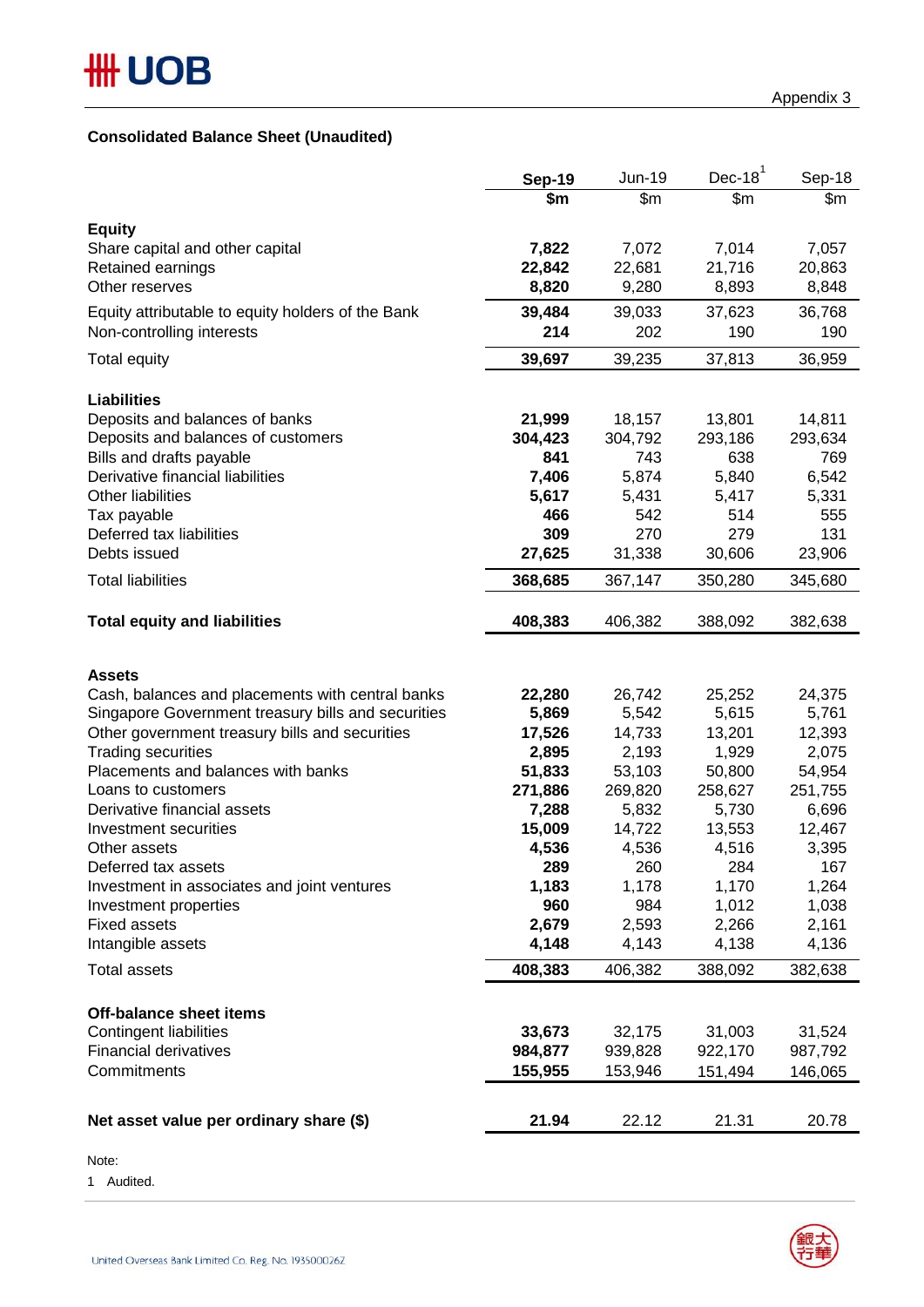|                                                        | <b>Share</b><br>capital and<br>other capital<br>\$m | <b>Retained</b><br>earnings<br>\$m | Other<br>reserves<br>\$m | <b>Total</b><br>\$m | Non-<br>controlling<br>interests<br>\$m | <b>Total</b><br>equity<br>\$m |
|--------------------------------------------------------|-----------------------------------------------------|------------------------------------|--------------------------|---------------------|-----------------------------------------|-------------------------------|
|                                                        |                                                     |                                    |                          |                     |                                         |                               |
| Balance at 1 January 2019                              | 7,014                                               | 21,716                             | 8,893                    | 37,623              | 190                                     | 37,813                        |
| Profit for the financial period                        |                                                     | 3,338                              |                          | 3,338               | 12                                      | 3,350                         |
| Other comprehensive income<br>for the financial period |                                                     | $\bf{0}$                           | 463                      | 463                 | $\overline{7}$                          | 470                           |
| Total comprehensive income<br>for the financial period |                                                     | 3,338                              | 463                      | 3,801               | 19                                      | 3,820                         |
| <b>Transfers</b>                                       |                                                     | (83)                               | 83                       |                     |                                         |                               |
| Adjustment                                             |                                                     |                                    | (600)                    | (600)               |                                         | (600)                         |
| Change in non-controlling interests                    |                                                     |                                    |                          |                     | 12                                      | 12                            |
| <b>Dividends</b>                                       |                                                     | (2, 129)                           |                          | (2, 129)            | (7)                                     | (2, 135)                      |
| Share-based compensation                               |                                                     |                                    | 40                       | 40                  |                                         | 40                            |
| Shares issued under share-based<br>compensation plans  | 59                                                  |                                    | (59)                     |                     |                                         |                               |
| Perpetual capital securities issued                    | 749                                                 |                                    |                          | 749                 |                                         | 749                           |
| Balance at 30 September 2019                           | 7,822                                               | 22,842                             | 8,820                    | 39,484              | 214                                     | 39,697                        |
| Balance at 1 January 2018                              | 7,766                                               | 19,707                             | 9,377                    | 36,850              | 187                                     | 37,037                        |
| Impact of adopting SFRS(I) 9                           |                                                     | 62                                 | (59)                     | 3                   | (1)                                     | 2                             |
| Restated opening balance<br>under SFRS(I) 9            | 7,766                                               | 19,769                             | 9,318                    | 36,853              | 185                                     | 37,039                        |
| Profit for the financial period                        |                                                     | 3,092                              |                          | 3,092               | 10                                      | 3,102                         |
| Other comprehensive income<br>for the financial period |                                                     | 6                                  | (466)                    | (460)               | (1)                                     | (460)                         |
| Total comprehensive income<br>for the financial period |                                                     | 3,098                              | (466)                    | 2,632               | 9                                       | 2,641                         |
| <b>Transfers</b>                                       |                                                     | (6)                                | 6                        |                     |                                         |                               |
| Change in non-controlling interests                    |                                                     |                                    |                          |                     | 4                                       | 4                             |

Dividends - (1,998) - (1,998) (8) (2,007)

treasury (167) - - (167) - (167)

dividend scheme  $267$  - 267 - 267 - 267 - 267

compensation plans and the set of 39 and 39 and 39 and 39 and 39 and 39 and 39 and 39 and 39 and 39 and 39 and 39 and 39 and 39 and 39 and 39 and 39 and 39 and 39 and 39 and 39 and 39 and 39 and 39 and 39 and 39 and 39 and

securities (847) - (3) (850) - (850) Balance at 30 September 2018 7,057 20,863 8,848 36,768 190 36,959

- - 31 31 - 31

**Attributable to equity holders of the Bank**

Shares re-purchased - held in

Shares issued under share-based

Redemption of perpetual capital

Shares issued under scrip

Share-based compensation



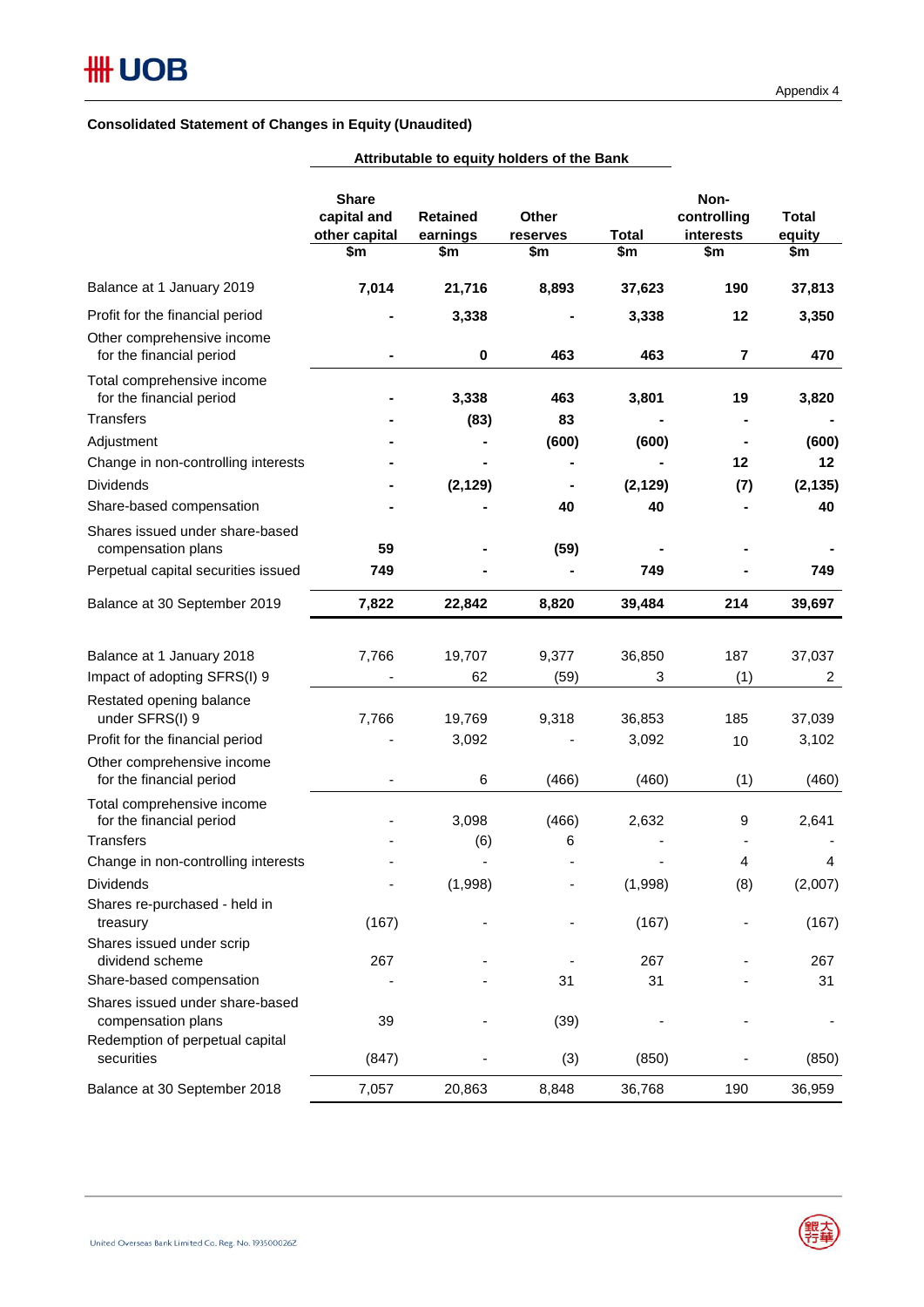|                                                        | Attributable to equity holders of the Bank          |                                    |                                 |                     |                                         |                               |
|--------------------------------------------------------|-----------------------------------------------------|------------------------------------|---------------------------------|---------------------|-----------------------------------------|-------------------------------|
|                                                        | <b>Share</b><br>capital and<br>other capital<br>\$m | <b>Retained</b><br>earnings<br>\$m | <b>Other</b><br>reserves<br>\$m | <b>Total</b><br>\$m | Non-<br>controlling<br>interests<br>\$m | <b>Total</b><br>equity<br>\$m |
| Balance at 1 July 2019                                 | 7,072                                               | 22,681                             | 9,280                           | 39,033              | 202                                     | 39,235                        |
| Profit for the financial period                        |                                                     | 1,118                              |                                 | 1,118               | 3                                       | 1,122                         |
| Other comprehensive income<br>for the financial period |                                                     | $\pmb{0}$                          | 87                              | 87                  | (1)                                     | 86                            |
| Total comprehensive income<br>for the financial period |                                                     | 1,119                              | 87                              | 1,205               | 3                                       | 1,208                         |
| Transfers                                              |                                                     | (40)                               | 40                              |                     |                                         |                               |
| Adjustment                                             |                                                     |                                    | (600)                           | (600)               |                                         | (600)                         |
| Change in non-controlling interests                    |                                                     |                                    |                                 |                     | 12                                      | 12                            |
| <b>Dividends</b>                                       |                                                     | (918)                              |                                 | (918)               | (2)                                     | (920)                         |
| Share-based compensation                               |                                                     |                                    | 14                              | 14                  |                                         | 14                            |
| Shares issued under share-based<br>compensation plans  | 1                                                   |                                    | (1)                             |                     |                                         |                               |
| Perpetual capital securities issued                    | 749                                                 |                                    |                                 | 749                 |                                         | 749                           |
| Balance at 30 September 2019                           | 7,822                                               | 22,842                             | 8,820                           | 39,484              | 214                                     | 39,697                        |
| Balance at 1 July 2018                                 | 7,967                                               | 20,681                             | 9,011                           | 37,660              | 190                                     | 37,850                        |
| Profit for the financial period                        |                                                     | 1,037                              |                                 | 1,037               | 3                                       | 1,040                         |
| Other comprehensive income<br>for the financial period | $\overline{\phantom{a}}$                            | 6                                  | (180)                           | (174)               | (0)                                     | (174)                         |
| Total comprehensive income<br>for the financial period |                                                     | 1,043                              | (180)                           | 863                 | 3                                       | 866                           |
| <b>Transfers</b>                                       |                                                     | (7)                                | 7                               |                     |                                         |                               |
| <b>Dividends</b>                                       |                                                     | (855)                              |                                 | (855)               | (2)                                     | (857)                         |
| Shares re-purchased - held in<br>treasury              | (63)                                                |                                    |                                 | (63)                |                                         | (63)                          |
| Share-based compensation                               |                                                     |                                    | 13                              | 13                  |                                         | 13                            |
| Shares issued under share-based<br>compensation plans  | 0                                                   |                                    | (0)                             |                     |                                         |                               |
| Redemption of perpetual capital<br>securities          | (847)                                               |                                    | (3)                             | (850)               |                                         | (850)                         |
| Balance at 30 September 2018                           | 7,057                                               | 20,863                             | 8,848                           | 36,768              | 190                                     | 36,959                        |

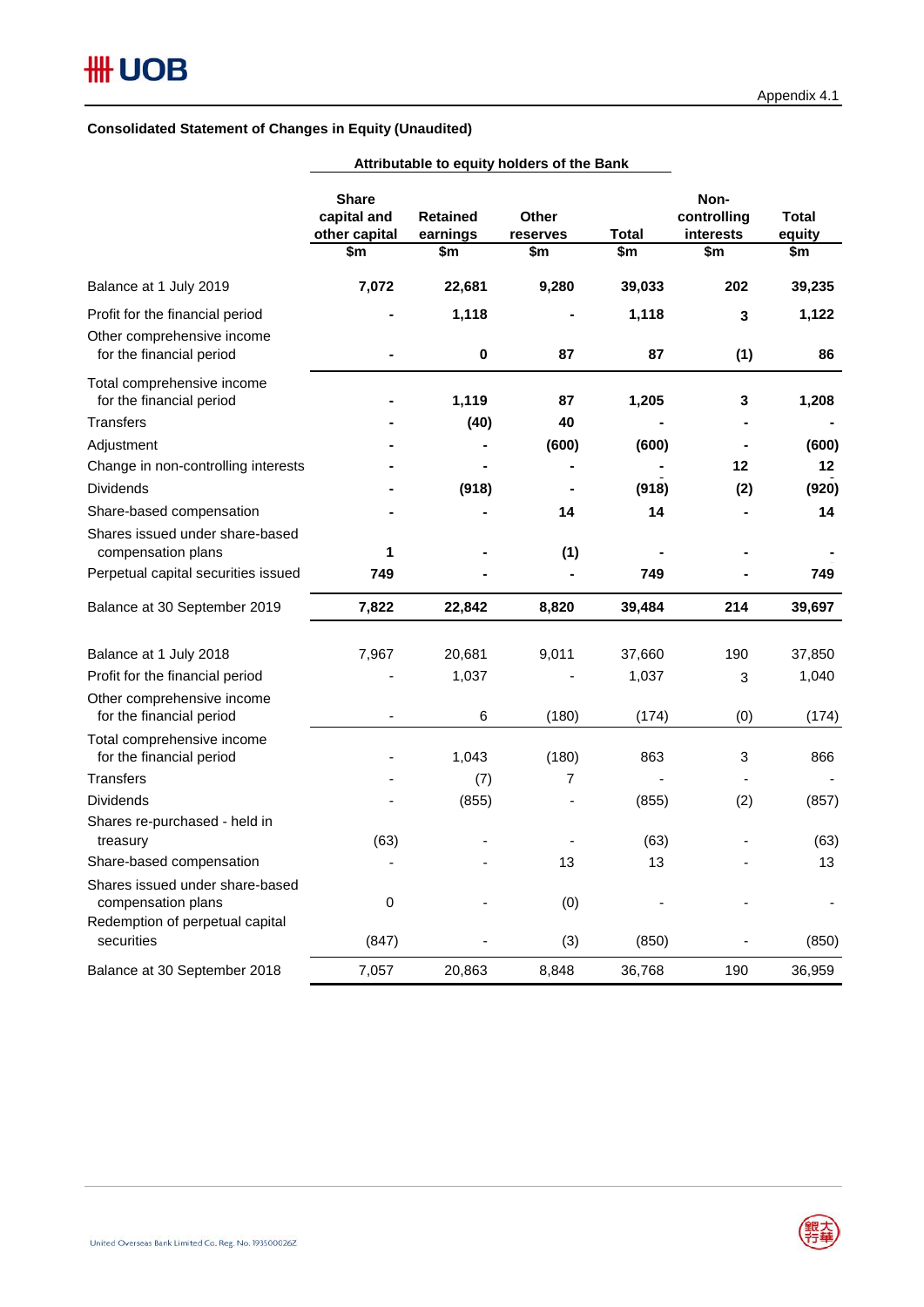

| <b>Consolidated Cash Flow Statement (Unaudited)</b>                   |                |           |           |                |
|-----------------------------------------------------------------------|----------------|-----------|-----------|----------------|
|                                                                       | 9M19           | 9M18      | 3Q19      | 3Q18           |
|                                                                       | \$m            | \$m\$     | \$m       | \$m            |
| Cash flows from operating activities                                  |                |           |           |                |
| Profit for the financial period                                       | 3,350          | 3,102     | 1,122     | 1,040          |
| Adjustments for:                                                      |                |           |           |                |
| Allowances for credit and other losses                                | 289            | 265       | 145       | 95             |
| Share of profit of associates and joint ventures                      | (31)           | (106)     | (14)      | (25)           |
| Tax                                                                   | 634            | 620       | 202       | 206            |
| Depreciation of assets                                                | 290            | 200       | 102       | 68             |
| Net (gain)/loss on disposal of assets                                 | (247)          | 11        | (95)      | $\overline{4}$ |
| Share-based compensation                                              | 40             | 31        | 14        | 13             |
| Operating profit before working capital changes                       | 4,325          | 4,123     | 1,475     | 1,401          |
| Change in working capital:                                            |                |           |           |                |
| Deposits and balances of banks                                        | 8,261          | 3,419     | 3,841     | (2, 286)       |
| Deposits and balances of customers                                    | 9,579          | 21,004    | (1, 532)  | 6,827          |
| Bills and drafts payable                                              | 190            | 61        | 91        | (105)          |
| <b>Other liabilities</b>                                              | 1,345          | 822       | 1,067     |                |
|                                                                       |                | 151       |           | (351)          |
| Restricted balances with central banks                                | (334)          |           | (74)      | 22             |
| Government treasury bills and securities<br><b>Trading securities</b> | (4, 195)       | (2, 212)  | (2,802)   | (1, 281)<br>88 |
| Placements and balances with banks                                    | (942)<br>(862) | (308)     | (695)     |                |
| Loans to customers                                                    |                | (2,751)   | 1,423     | 2,850          |
|                                                                       | (11, 975)      | (19,606)  | (850)     | (6,093)        |
| Investment securities                                                 | (1,095)        | (1,689)   | (288)     | (845)          |
| Other assets                                                          | (2, 260)       | (212)     | (2,052)   | 734            |
| Cash generated from/(used in) operations                              | 2,036          | 2,802     | (395)     | 961            |
| Income tax paid                                                       | (657)          | (617)     | (267)     | (300)          |
| Net cash provided by/(used in) operating activities                   | 1,379          | 2,185     | (662)     | 662            |
| Cash flows from investing activities                                  |                |           |           |                |
| Capital injection into associates and joint ventures                  | (22)           | (32)      | (0)       | (13)           |
| Acquisition of associates and joint ventures                          | (7)            | (0)       | (7)       |                |
| Distribution from associates and joint ventures                       | 51             | 48        | 20        | 16             |
| Acquisition of properties and other fixed assets                      | (408)          | (358)     | (138)     | (124)          |
| Proceeds from disposal of properties and other fixed assets           | 25             | 21        | 3         | 8              |
| Change in non-controlling interests                                   | 2              | 4         | $\bf 2$   |                |
| Net cash used in investing activities                                 | (359)          | (318)     | (121)     | (112)          |
|                                                                       |                |           |           |                |
| Cash flows from financing activities                                  |                |           |           |                |
| Perpetual capital securities issued                                   | 749            |           | 749       |                |
| Redemption of perpetual capital securities                            |                | (850)     |           | (850)          |
| Issuance of debts issued                                              | 29,003         | 27,217    | 11,398    | 3,351          |
| Redemption of debts issued                                            | (32, 368)      | (28, 428) | (15, 249) | (7, 182)       |
| Shares re-purchased - held in treasury                                |                | (167)     |           | (63)           |
| Change in non-controlling interests                                   | 10             |           | 10        |                |
| Dividends paid on ordinary shares                                     | (2,085)        | (1,647)   | (918)     | (834)          |
| Distribution for perpetual capital securities                         | (44)           | (85)      |           | (21)           |
| Dividends paid to non-controlling interests                           | (7)            | (8)       | (2)       | (2)            |
| Lease payments                                                        | (59)           |           | (22)      |                |
| Net cash used in financing activities                                 | (4, 802)       | (3,968)   | (4,034)   | (5,600)        |
| Currency translation adjustments                                      | 479            | 19        | 282       | 46             |
| Net decrease in cash and cash equivalents                             | (3, 303)       | (2,082)   | (4, 535)  | (5,004)        |
| Cash and cash equivalents at beginning of the financial period        | 19,617         | 20,975    | 20,849    | 23,898         |
| Cash and cash equivalents at end of the financial period              | 16,314         | 18,893    | 16,314    | 18,893         |

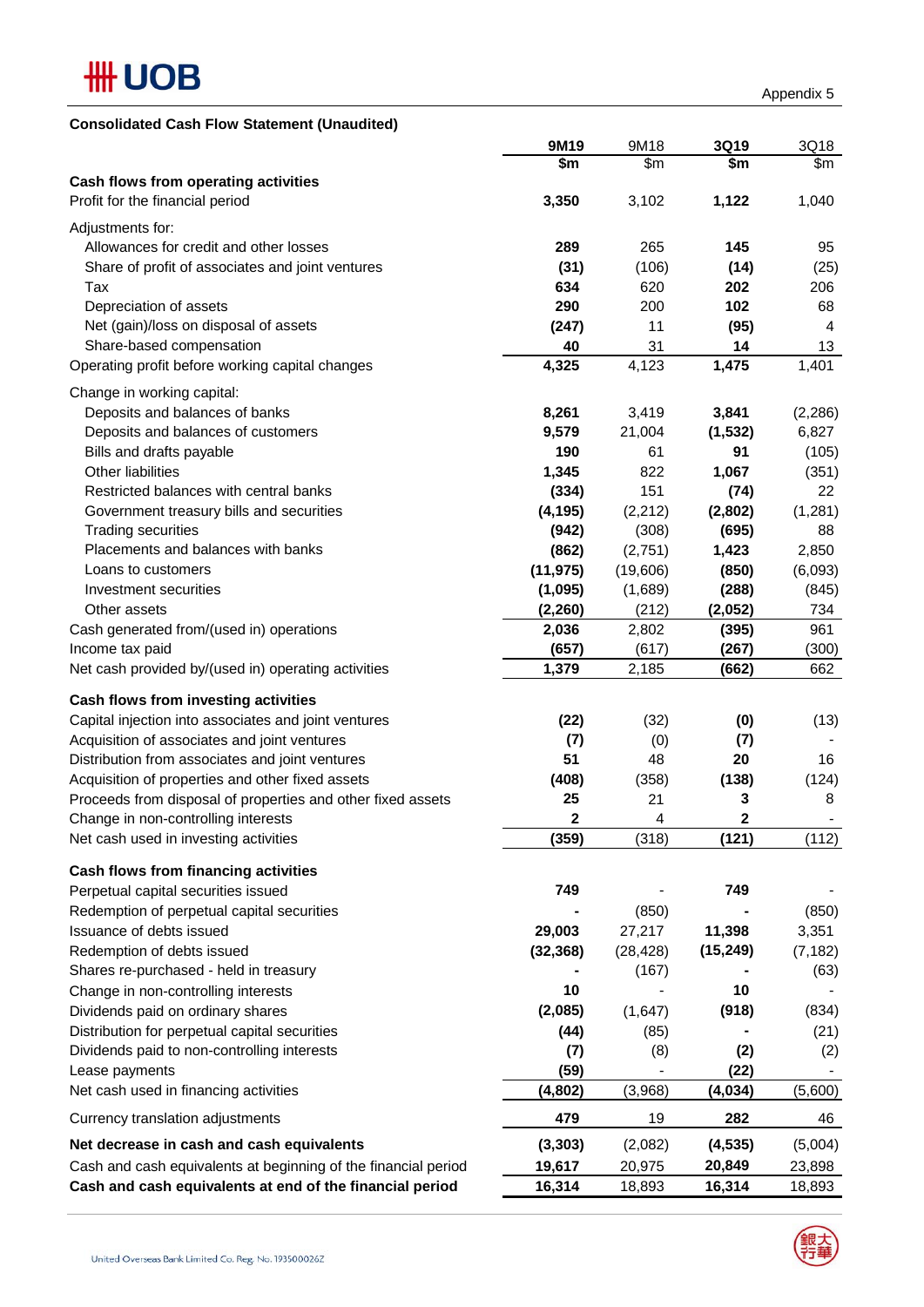## **Balance Sheet of the Bank (Unaudited)**

|                                                    | <b>Sep-19</b>   | Jun-19          | Dec-18 $1$      | Sep-18          |
|----------------------------------------------------|-----------------|-----------------|-----------------|-----------------|
|                                                    | \$m             | \$m             | \$m\$           | \$m             |
| <b>Equity</b>                                      |                 |                 |                 |                 |
| Share capital and other capital                    | 7,822           | 7,072           | 7,014           | 7,057           |
| Retained earnings<br>Other reserves                | 16,902<br>9,231 | 16,944<br>9,822 | 16,118<br>9,598 | 15,457<br>9,631 |
|                                                    |                 |                 |                 |                 |
| Total                                              | 33,954          | 33,838          | 32,729          | 32,144          |
| <b>Liabilities</b>                                 |                 |                 |                 |                 |
| Deposits and balances of banks                     | 19,534          | 15,513          | 12,071          | 13,743          |
| Deposits and balances of customers                 | 234,662         | 236,998         | 227,259         | 230,858         |
| Deposits and balances of subsidiaries              | 10,184          | 11,071          | 13,562          | 9,307           |
| Bills and drafts payable                           | 558             | 492             | 359             | 476             |
| Derivative financial liabilities                   | 5,999           | 4,759           | 4,487           | 4,685           |
| Other liabilities                                  | 3,526           | 3,462           | 3,105           | 3,072           |
| Tax payable                                        | 413             | 491             | 435             | 491             |
| Deferred tax liabilities                           | 191             | 191             | 206             | 98              |
| Debts issued                                       | 26,151          | 29,894          | 28,905          | 22,207          |
| Total                                              | 301,220         | 302,871         | 290,389         | 284,937         |
| <b>Total equity and liabilities</b>                | 335,174         | 336,709         | 323,118         | 317,082         |
| <b>Assets</b>                                      |                 |                 |                 |                 |
| Cash, balances and placements with central banks   | 17,770          | 22,229          | 20,783          | 20,088          |
| Singapore Government treasury bills and securities | 5,862           | 5,542           | 5,609           | 5,761           |
| Other government treasury bills and securities     | 6,489           | 6,177           | 5,668           | 5,709           |
| <b>Trading securities</b>                          | 2,835           | 2,103           | 1,795           | 1,938           |
| Placements and balances with banks                 | 41,900          | 41,845          | 39,812          | 41,631          |
| Loans to customers                                 | 211,965         | 211,203         | 201,789         | 196,687         |
| Placements with and advances to subsidiaries       | 14,369          | 14,831          | 16,363          | 15,457          |
| Derivative financial assets                        | 5,846           | 4,741           | 4,344           | 4,756           |
| Investment securities                              | 12,695          | 12,491          | 11,668          | 10,969          |
| Other assets                                       | 2,761           | 2,885           | 2,870           | 1,865           |
| Deferred tax assets                                | 76              | 87              | 87              | 66              |
| Investment in associates and joint ventures        | 357             | 374             | 363             | 353             |
| Investment in subsidiaries                         | 6,027           | 6,026           | 6,014           | 5,912           |
| Investment properties                              | 1,027           | 1,050           | 1,079           | 1,098           |
| <b>Fixed assets</b>                                | 2,013           | 1,943           | 1,692           | 1,611           |
| Intangible assets                                  | 3,182           | 3,182           | 3,182           | 3,182           |
| Total                                              | 335,174         | 336,709         | 323,118         | 317,082         |
|                                                    |                 |                 |                 |                 |
| <b>Off-balance sheet items</b>                     |                 |                 |                 |                 |
| <b>Contingent liabilities</b>                      | 21,003          | 20,442          | 19,377          | 20,775          |
| <b>Financial derivatives</b>                       | 833,619         | 762,745         | 754,822         | 799,820         |
| Commitments                                        | 126,864         | 125,858         | 123,815         | 120,124         |
| Net asset value per ordinary share (\$)            | 18.63           | 19.01           | 18.37           | 18.00           |

Note:

1 Audited.



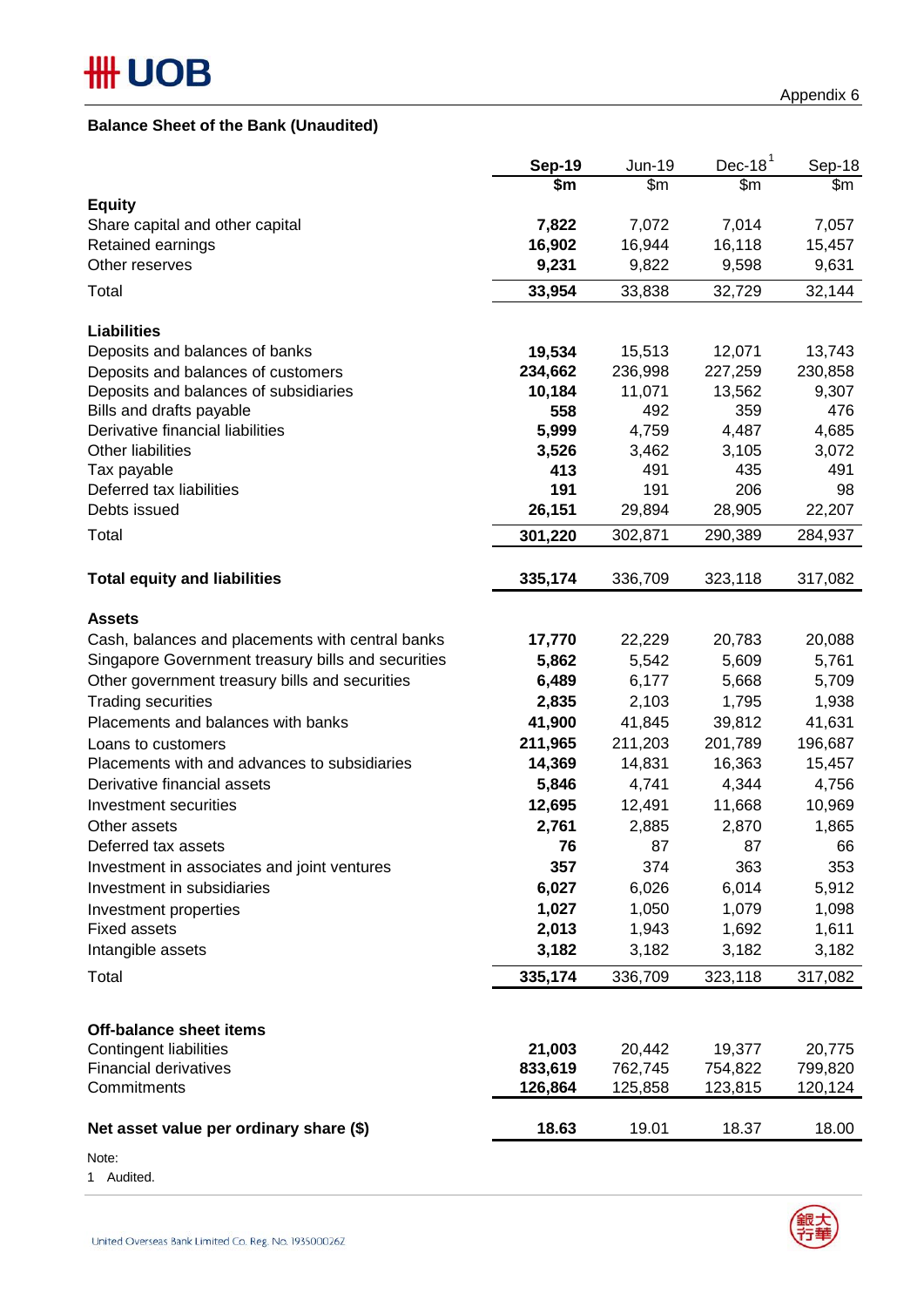## **Statement of Changes in Equity of the Bank (Unaudited)**

|                                                                                                          | <b>Share capital</b><br>and other<br>capital<br>\$m | <b>Retained</b><br>earnings<br>\$m | Other<br>reserves<br>\$m | <b>Total equity</b><br>\$m |
|----------------------------------------------------------------------------------------------------------|-----------------------------------------------------|------------------------------------|--------------------------|----------------------------|
| Balance at 1 January 2019                                                                                | 7,014                                               | 16,118                             | 9,598                    | 32,729                     |
| Profit for the financial period                                                                          |                                                     | 2,998                              |                          | 2,998                      |
| Other comprehensive income<br>for the financial period                                                   |                                                     | (0)                                | 167                      | 167                        |
| Total comprehensive income<br>for the financial period                                                   |                                                     | 2,998                              | 167                      | 3,165                      |
| <b>Transfers</b>                                                                                         |                                                     | (85)                               | 85                       |                            |
| Adjustment<br><b>Dividends</b>                                                                           |                                                     | (2, 129)                           | (600)                    | (600)<br>(2, 129)          |
| Share-based compensation                                                                                 |                                                     |                                    | 40                       | 40                         |
| Shares issued under share-based<br>compensation plans                                                    | 59                                                  |                                    | (59)                     |                            |
| Perpetual capital securities issued                                                                      | 749                                                 |                                    |                          | 749                        |
| Balance at 30 September 2019                                                                             | 7,822                                               | 16,902                             | 9,231                    | 33,954                     |
| Balance at 1 January 2018<br>Impact of adopting SFRS(I) 9<br>Restated opening balance under<br>SFRS(I) 9 | 7,766<br>7,766                                      | 14,701<br>93<br>14,794             | 10,045<br>(34)<br>10,011 | 32,512<br>59<br>32,571     |
| Profit for the financial period                                                                          |                                                     | 2,667                              |                          | 2,667                      |
| Other comprehensive income<br>for the financial period                                                   |                                                     | 0                                  | (376)                    | (376)                      |
| Total comprehensive income<br>for the financial period                                                   |                                                     | 2,667                              | (376)                    | 2,291                      |
| <b>Transfers</b>                                                                                         |                                                     | (6)                                | 6                        |                            |
| <b>Dividends</b><br>Shares re-purchased - held in treasury<br>Shares issued under scrip                  | (167)                                               | (1,998)                            |                          | (1,998)<br>(167)           |
| dividend scheme                                                                                          | 267                                                 |                                    |                          | 267                        |
| Share-based compensation                                                                                 |                                                     |                                    | 31                       | 31                         |
| Shares issued under share-based<br>compensation plans                                                    | 39                                                  |                                    | (39)                     |                            |
| Redemption of perpetual capital securities                                                               | (847)                                               |                                    | (3)                      | (850)                      |
| Balance at 30 September 2018                                                                             | 7,057                                               | 15,457                             | 9,631                    | 32,144                     |